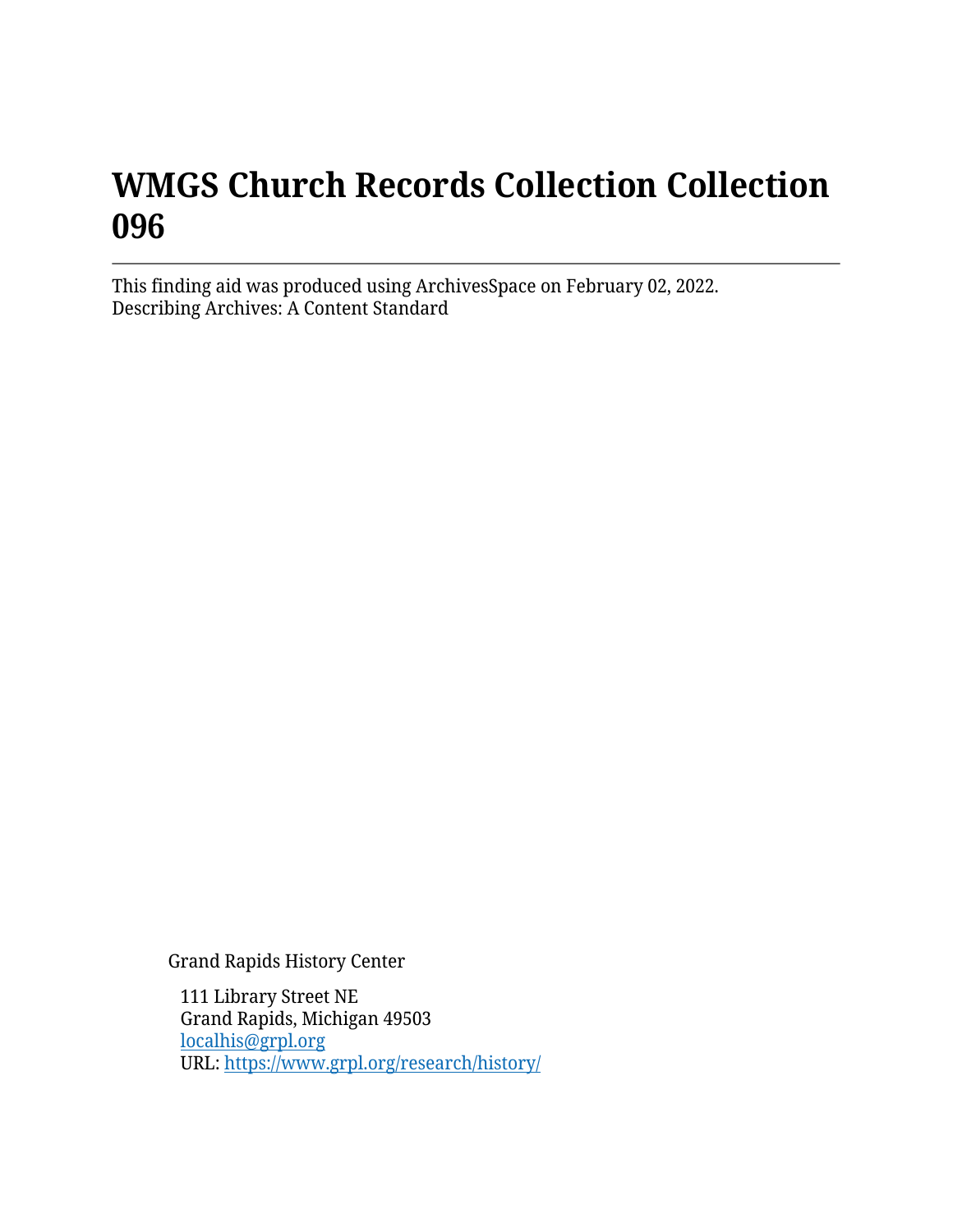# <span id="page-1-0"></span>**Table of Contents**

| Bostwick Lake Congregational, Bostwick Lake (United Church of Christ) – 13 fiche  26 |     |
|--------------------------------------------------------------------------------------|-----|
|                                                                                      |     |
| First Baptist, Alpine Twp. - 1 fiche marker "Baptist Church of Alpine and Walker  27 |     |
|                                                                                      |     |
|                                                                                      |     |
|                                                                                      |     |
|                                                                                      |     |
|                                                                                      | -28 |
|                                                                                      |     |
|                                                                                      |     |
|                                                                                      |     |
|                                                                                      |     |
|                                                                                      |     |
|                                                                                      |     |
|                                                                                      |     |
|                                                                                      |     |
|                                                                                      |     |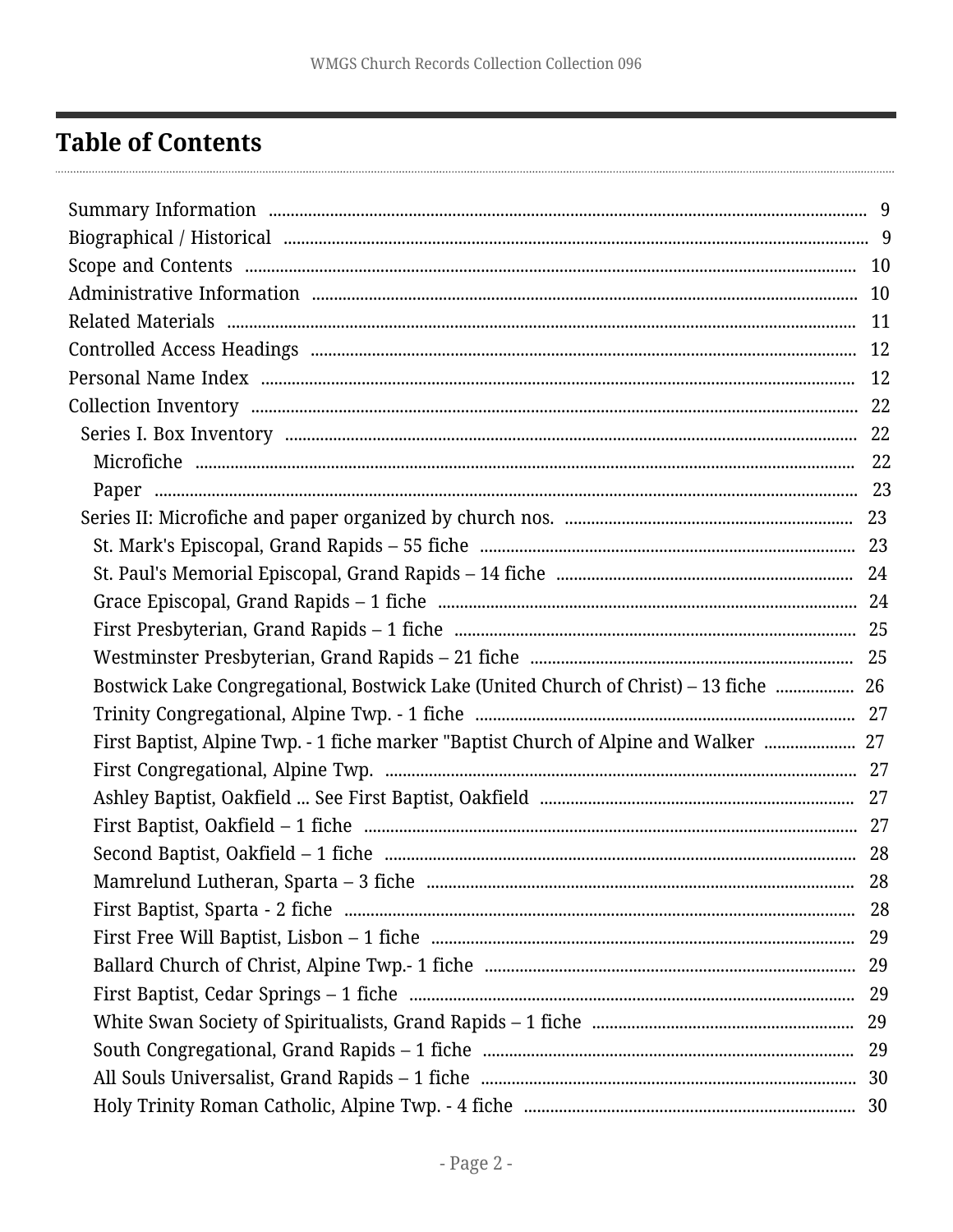| First Methodist-Episcopal (First United Methodist) Grand Rapids - 69 fiche  30  |  |  |  |
|---------------------------------------------------------------------------------|--|--|--|
|                                                                                 |  |  |  |
|                                                                                 |  |  |  |
|                                                                                 |  |  |  |
|                                                                                 |  |  |  |
|                                                                                 |  |  |  |
|                                                                                 |  |  |  |
|                                                                                 |  |  |  |
|                                                                                 |  |  |  |
|                                                                                 |  |  |  |
|                                                                                 |  |  |  |
|                                                                                 |  |  |  |
|                                                                                 |  |  |  |
|                                                                                 |  |  |  |
|                                                                                 |  |  |  |
|                                                                                 |  |  |  |
|                                                                                 |  |  |  |
|                                                                                 |  |  |  |
|                                                                                 |  |  |  |
|                                                                                 |  |  |  |
|                                                                                 |  |  |  |
|                                                                                 |  |  |  |
|                                                                                 |  |  |  |
|                                                                                 |  |  |  |
|                                                                                 |  |  |  |
|                                                                                 |  |  |  |
|                                                                                 |  |  |  |
|                                                                                 |  |  |  |
|                                                                                 |  |  |  |
|                                                                                 |  |  |  |
|                                                                                 |  |  |  |
|                                                                                 |  |  |  |
|                                                                                 |  |  |  |
|                                                                                 |  |  |  |
| Trinity Methodist, Grand Rapids (East Street Methodist-Episcopal) – 1 fiche  36 |  |  |  |
|                                                                                 |  |  |  |
|                                                                                 |  |  |  |
|                                                                                 |  |  |  |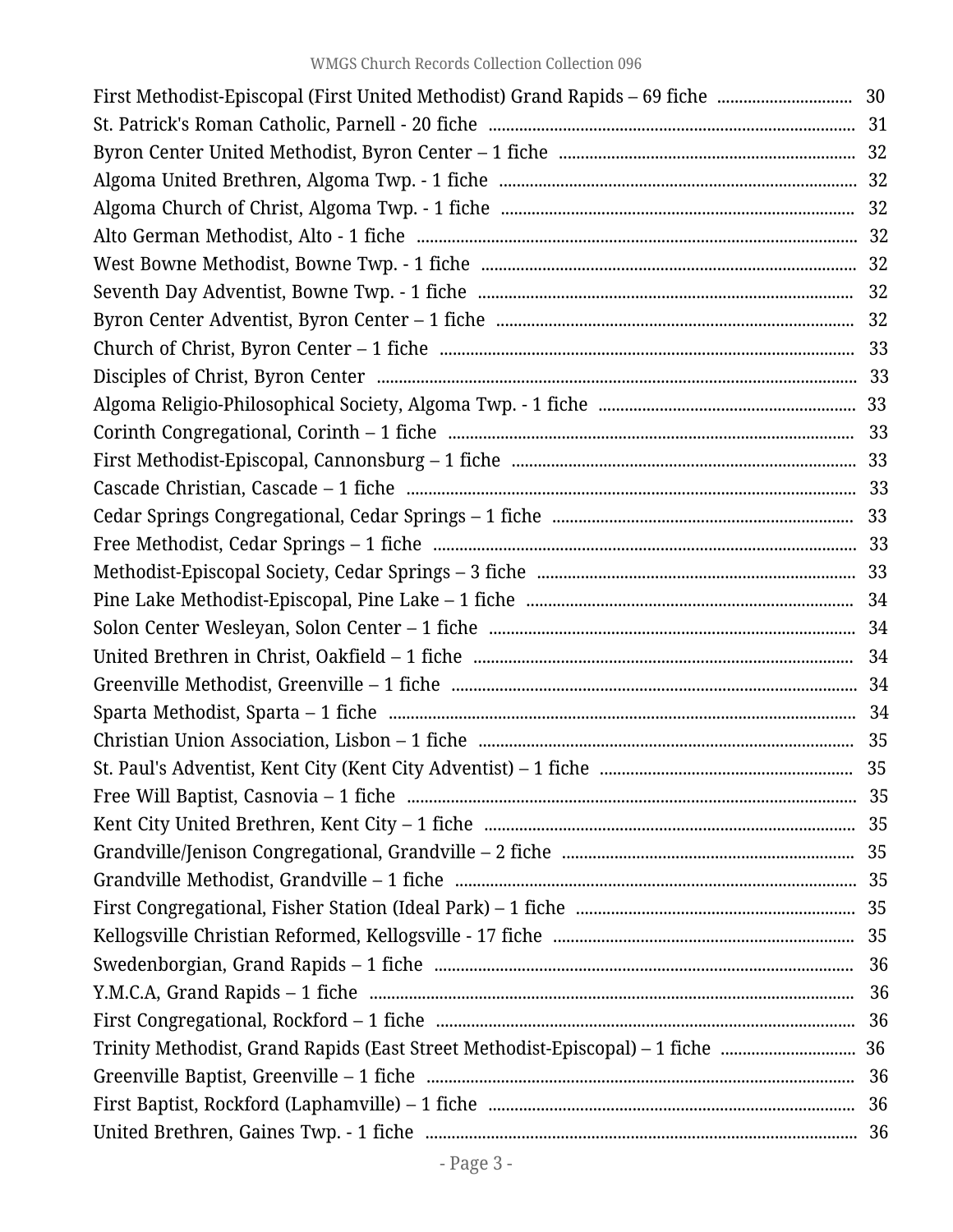| Third Presbyterian, Grand Rapids (Mission Wood Presbyterian) – 1 fiche, Accession |  |  |  |
|-----------------------------------------------------------------------------------|--|--|--|
|                                                                                   |  |  |  |
|                                                                                   |  |  |  |
|                                                                                   |  |  |  |
|                                                                                   |  |  |  |
|                                                                                   |  |  |  |
|                                                                                   |  |  |  |
|                                                                                   |  |  |  |
|                                                                                   |  |  |  |
|                                                                                   |  |  |  |
|                                                                                   |  |  |  |
|                                                                                   |  |  |  |
|                                                                                   |  |  |  |
|                                                                                   |  |  |  |
|                                                                                   |  |  |  |
|                                                                                   |  |  |  |
|                                                                                   |  |  |  |
|                                                                                   |  |  |  |
|                                                                                   |  |  |  |
|                                                                                   |  |  |  |
|                                                                                   |  |  |  |
|                                                                                   |  |  |  |
|                                                                                   |  |  |  |
|                                                                                   |  |  |  |
|                                                                                   |  |  |  |
|                                                                                   |  |  |  |
|                                                                                   |  |  |  |
|                                                                                   |  |  |  |
|                                                                                   |  |  |  |
|                                                                                   |  |  |  |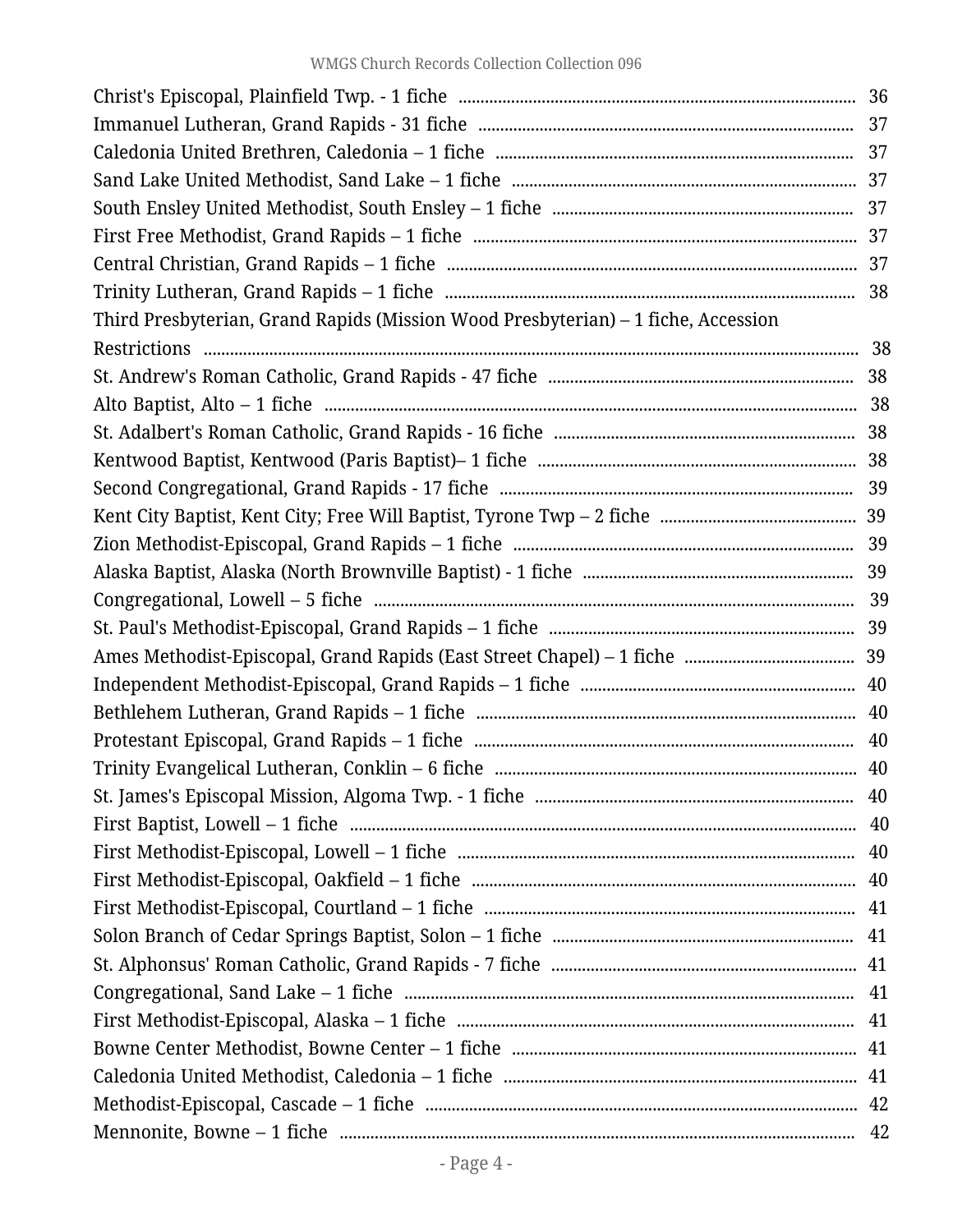| Casnovia Methodist, Casnovia (Chapel Hill Methodist, Kent City Methodist) - NO          |  |  |  |
|-----------------------------------------------------------------------------------------|--|--|--|
|                                                                                         |  |  |  |
|                                                                                         |  |  |  |
|                                                                                         |  |  |  |
|                                                                                         |  |  |  |
|                                                                                         |  |  |  |
|                                                                                         |  |  |  |
|                                                                                         |  |  |  |
|                                                                                         |  |  |  |
| Beckwith Hills Christian Reformed, Grand Rapids (Coldbrook Christian Reformed) – 41     |  |  |  |
|                                                                                         |  |  |  |
| First Christian Reformed, Grand Rapids (Bates Street Christian Reformed) – 49 fiche  45 |  |  |  |
|                                                                                         |  |  |  |
|                                                                                         |  |  |  |
|                                                                                         |  |  |  |
| Central Reformed, Grand Rapids (First Reformed, Second Reformed)-12 fiche  46           |  |  |  |
|                                                                                         |  |  |  |
|                                                                                         |  |  |  |
|                                                                                         |  |  |  |
|                                                                                         |  |  |  |
|                                                                                         |  |  |  |
|                                                                                         |  |  |  |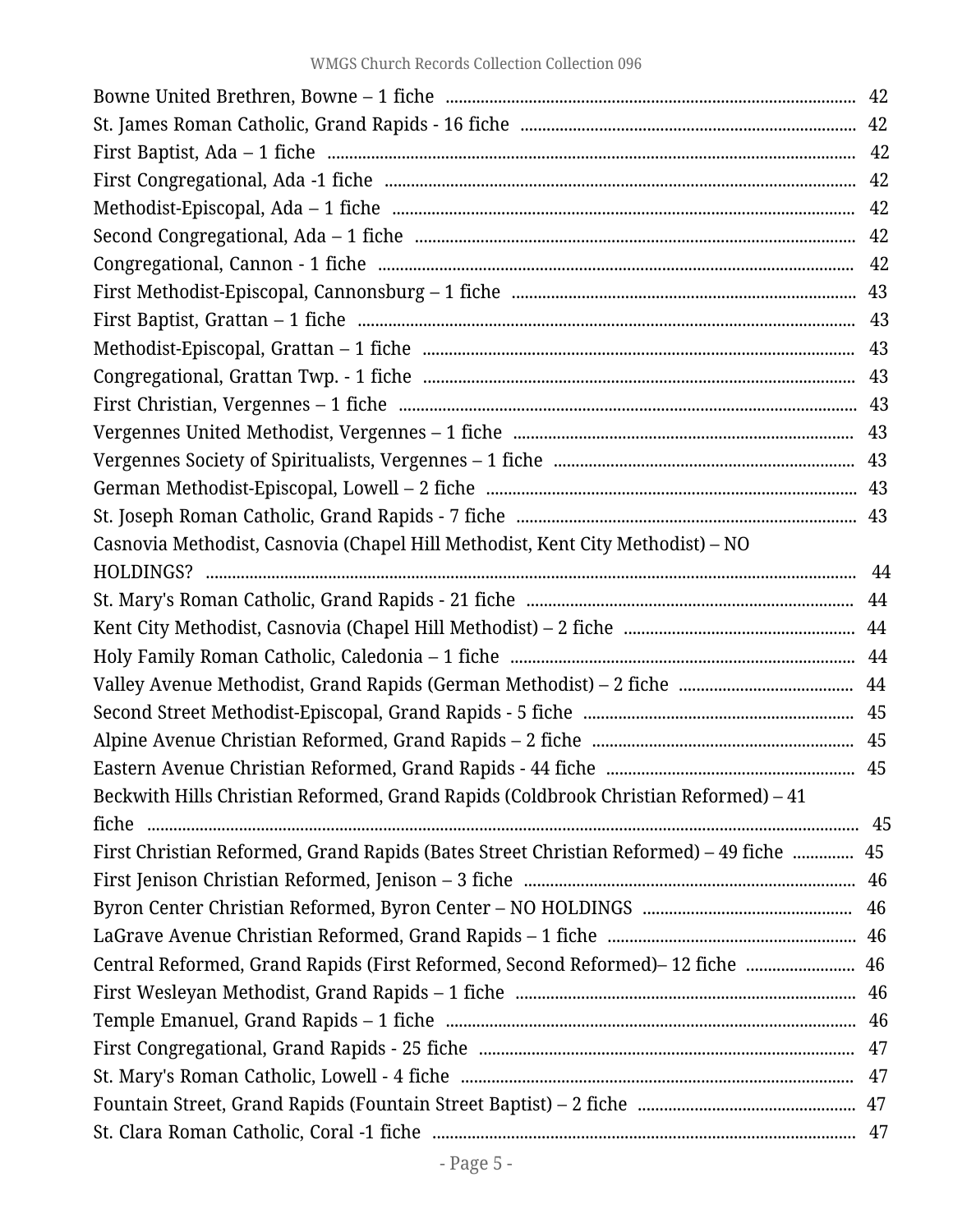| St. Jean's Roman Catholic, Muskegon (St. John the Baptist Roman Catholic) - 16 fiche  49 |  |  |  |
|------------------------------------------------------------------------------------------|--|--|--|
|                                                                                          |  |  |  |
|                                                                                          |  |  |  |
|                                                                                          |  |  |  |
|                                                                                          |  |  |  |
|                                                                                          |  |  |  |
|                                                                                          |  |  |  |
|                                                                                          |  |  |  |
|                                                                                          |  |  |  |
|                                                                                          |  |  |  |
|                                                                                          |  |  |  |
|                                                                                          |  |  |  |
|                                                                                          |  |  |  |
|                                                                                          |  |  |  |
|                                                                                          |  |  |  |
|                                                                                          |  |  |  |
|                                                                                          |  |  |  |
|                                                                                          |  |  |  |
|                                                                                          |  |  |  |
|                                                                                          |  |  |  |
|                                                                                          |  |  |  |
|                                                                                          |  |  |  |
|                                                                                          |  |  |  |
|                                                                                          |  |  |  |
|                                                                                          |  |  |  |
|                                                                                          |  |  |  |
|                                                                                          |  |  |  |
|                                                                                          |  |  |  |
|                                                                                          |  |  |  |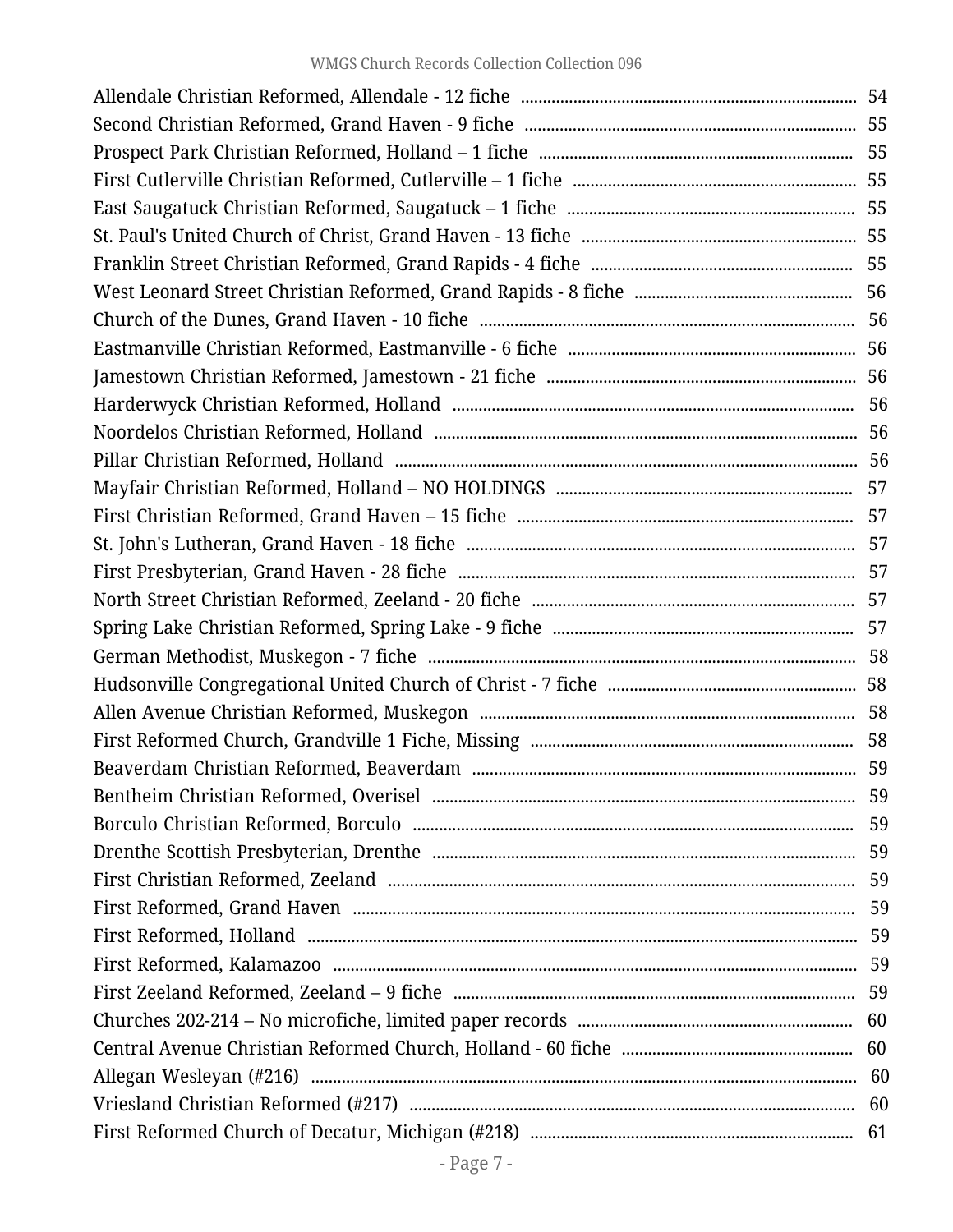| Graafschap Christian Reformed Church / Graafschaap Central Park Reformed Church / |  |  |  |
|-----------------------------------------------------------------------------------|--|--|--|
|                                                                                   |  |  |  |
|                                                                                   |  |  |  |
|                                                                                   |  |  |  |
|                                                                                   |  |  |  |
|                                                                                   |  |  |  |
|                                                                                   |  |  |  |
|                                                                                   |  |  |  |
|                                                                                   |  |  |  |
|                                                                                   |  |  |  |
|                                                                                   |  |  |  |
|                                                                                   |  |  |  |
| Methodist Episcopal Church South Lowell/South Boston Circuit (#238) - 3 fiche  63 |  |  |  |
|                                                                                   |  |  |  |
|                                                                                   |  |  |  |
|                                                                                   |  |  |  |
|                                                                                   |  |  |  |
|                                                                                   |  |  |  |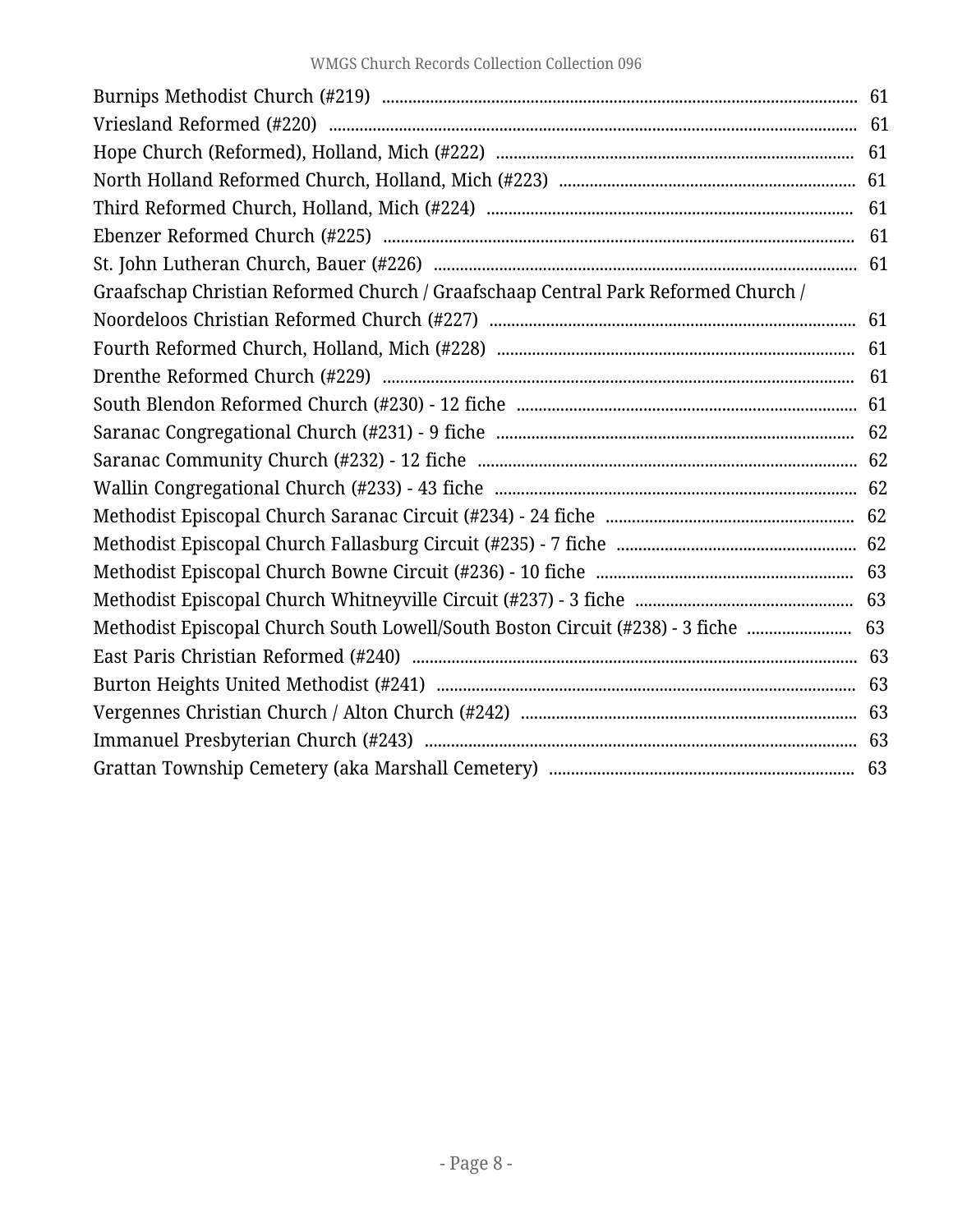# <span id="page-8-0"></span>**Summary Information**

| <b>Repository:</b>                                              | <b>Grand Rapids History Center</b>                                                                                                                                                                                                                                                                                                                                                                                                                                                                                                                                                                                                                                                                                                                                                                                                                                                                                                                                           |  |
|-----------------------------------------------------------------|------------------------------------------------------------------------------------------------------------------------------------------------------------------------------------------------------------------------------------------------------------------------------------------------------------------------------------------------------------------------------------------------------------------------------------------------------------------------------------------------------------------------------------------------------------------------------------------------------------------------------------------------------------------------------------------------------------------------------------------------------------------------------------------------------------------------------------------------------------------------------------------------------------------------------------------------------------------------------|--|
| <b>Creator:</b>                                                 | Western Michigan Genealogical Society                                                                                                                                                                                                                                                                                                                                                                                                                                                                                                                                                                                                                                                                                                                                                                                                                                                                                                                                        |  |
| Title:<br>ID:                                                   | Western Michigan Genealogical Society church records<br>collection at the Grand Rapids Public Library<br><b>Collection 096</b>                                                                                                                                                                                                                                                                                                                                                                                                                                                                                                                                                                                                                                                                                                                                                                                                                                               |  |
| <b>ID</b> [Archivists<br><b>Toolkit</b><br>Database::RESOURCE]: | 104                                                                                                                                                                                                                                                                                                                                                                                                                                                                                                                                                                                                                                                                                                                                                                                                                                                                                                                                                                          |  |
| Date [inclusive]:                                               | 1837-1990                                                                                                                                                                                                                                                                                                                                                                                                                                                                                                                                                                                                                                                                                                                                                                                                                                                                                                                                                                    |  |
| <b>Physical</b><br>Description:                                 | 5.9 Linear Feet 15 boxes                                                                                                                                                                                                                                                                                                                                                                                                                                                                                                                                                                                                                                                                                                                                                                                                                                                                                                                                                     |  |
| Language of the<br><b>Material:</b>                             | English.                                                                                                                                                                                                                                                                                                                                                                                                                                                                                                                                                                                                                                                                                                                                                                                                                                                                                                                                                                     |  |
| Abstract:                                                       | The Western Michigan Genealogical Society church records<br>collection is the result of a project conducted by the WMGS to<br>borrow and microfilm historical files from churches throughout<br>the Western Michigan community. The project was begun in<br>1974 and completed during the late 1980s. Some 243 church<br>organizations eventually contributed to the project. Many<br>of these, but not all, are represented here. The number of<br>documents contributed varies from church to church, from one<br>page to several volumes, or from 1 to as many as 88 microfiche<br>per church, plus in some cases paper photocopies. The bulk<br>of the documents date from 1837 to 1920, though for some<br>churches materials are found as late as 1990. The primary<br>types of data in the documents are records are births, deaths,<br>marriages, baptisms, confirmations and memberships. Church<br>histories, directories and lists of officers can also be found. |  |

**^** [Return to Table of Contents](#page-1-0)

# <span id="page-8-1"></span>**Biographical / Historical**

The Western Michigan Genealogical Society, organized on 25 October 1954, is a volunteer organization devoted to furthering genealogical study. The group publishes Michigana and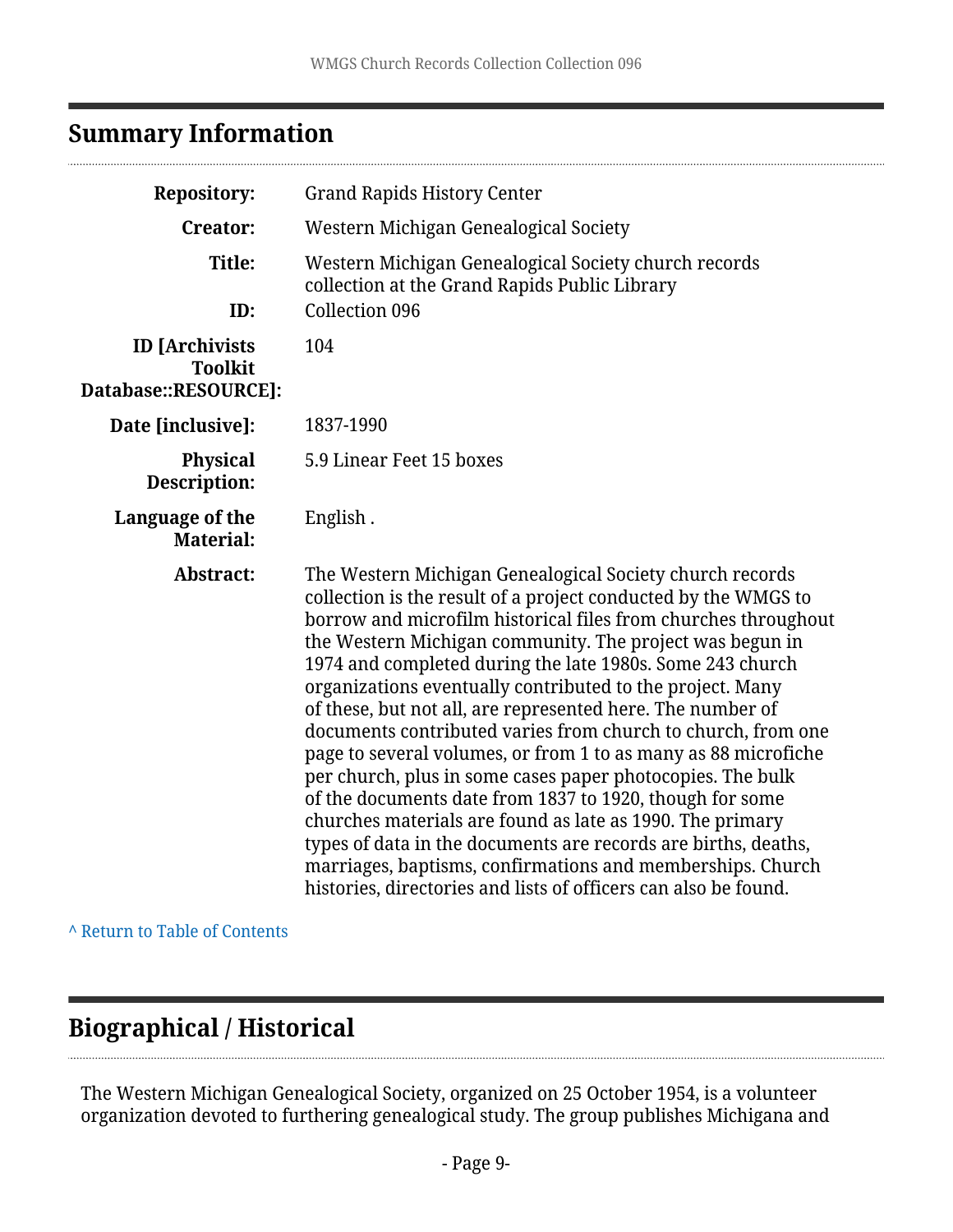participates in a publications exchange program with other genealogical groups. In addition the society also actively collects or reproduces and indexes records that may be useful in research. The effort to microfilm church records is part of this latter mission. The filming stretched over four years, 1986-89, and includes over 180 churches in West Michigan.

For more information on the Western Michigan Genealogical Society see the wmgs.org website

**^** [Return to Table of Contents](#page-1-0)

# <span id="page-9-0"></span>**Scope and Contents**

The records, 1838-1990, vary greatly in scope, depending on the church. In some cases only a single page with minimal data is available for a church. In other cases extensive data is available on births, deaths, marriages, baptisms and confirmations. The records of several smaller churches were part of the records of other churches. These are noted throughout the finding aid.

**^** [Return to Table of Contents](#page-1-0)

# <span id="page-9-1"></span>**Administrative Information**

## **Publication Statement**

Grand Rapids History Center

111 Library Street NE Grand Rapids, Michigan 49503 [localhis@grpl.org](mailto:localhis@grpl.org) URL:<https://www.grpl.org/research/history/>

## **Immediate Source of Acquisition**

Western Michigan Genealogical Society, accession number 1989.001

## **Conditions Governing Access**

Access to the records of Third Presbyterian Church of Grand Rapids (Ch. # 64) requires the written approval of the Presbyterian Historical Society, 425 Lombard St., Philadelphia, PA 19147. The record for this church, however, consist only of a one-page, brief history.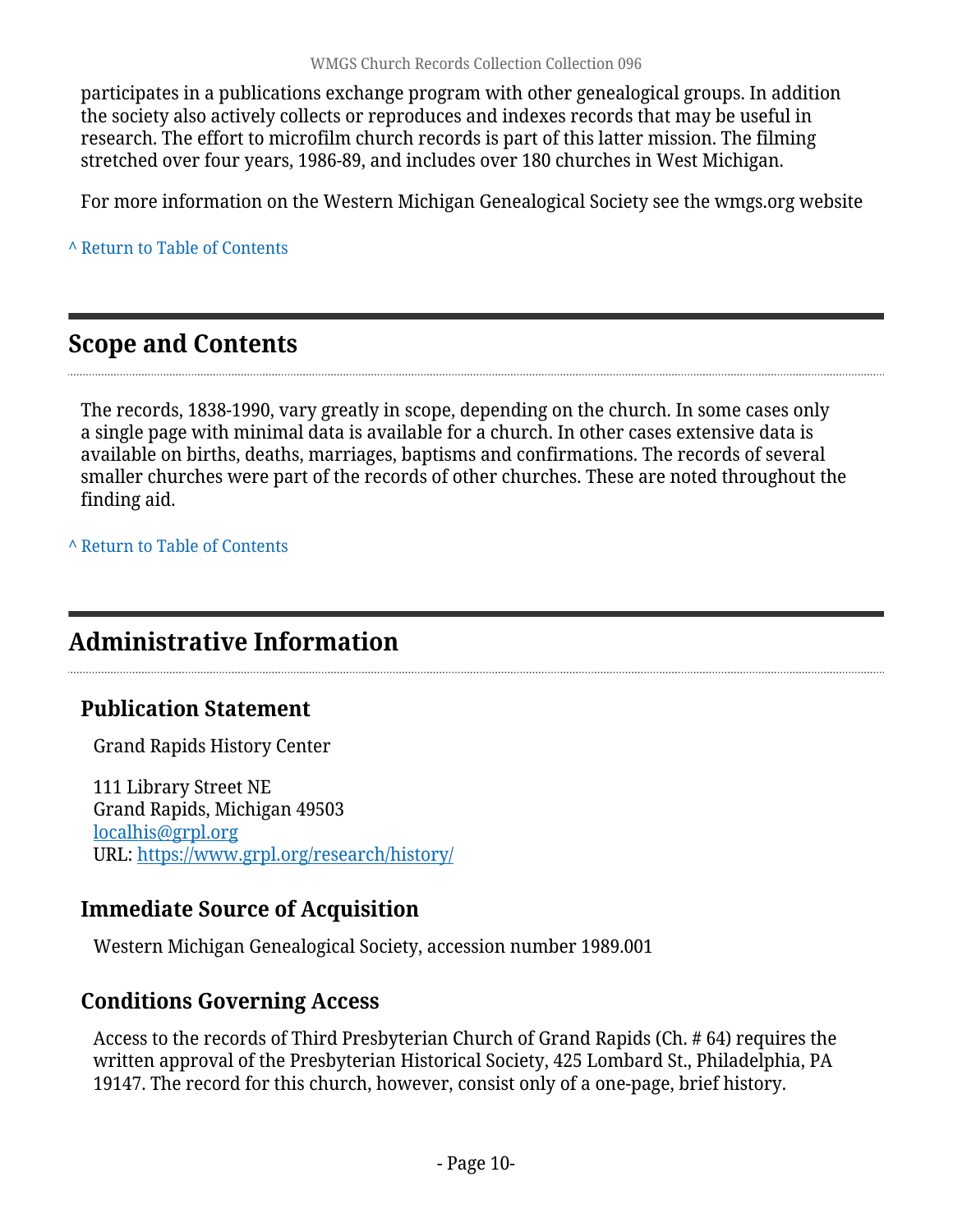# <span id="page-10-0"></span>**Related Materials**

#### **Related Materials**

#### **Area Archives**

Those seeking information on Christian Reformed Churches may wish to use the archives at Heritage Hall at Calvin College, Richard Harms, Archivist.

Those wishing additional information on area Catholic Church congregations may wish to contact Father Dennis Morrow at the Diocese Archives.

Other individual local churches have their own historical files, and may also have files in regional or national archives for their denominations.

#### **GRPL Sources**

Coll. 088, John Whalen McGee Collection of Church History Publications, Photographs and Genealogical Research (primarily Irish Catholic)

Coll. 102, Duncan E. Littlefair Sermons & Biographical Data Collection

Coll. 125, Robinson Studio Photographs Collection. See the searchable database for indexing to Grand Rapids Herald images articles related to area churches from the 1930s to the 1960s.

Coll. 270, Gathered At the River. Items collected during the early 1990s Grand Rapids Humanities Council which resulted in the 1993 reference publication, "Gathered at the River."

Coll. 277, Hellenic Horizons. Providing some information on the Greek Orthodox community

Coll. 299, Eduard Adam Skendzel Polonian Historical Collection. Providing references on Grand Rapids and Michigan Polish congregations.

Coll. 299X, Eduard Adam Skendzel Church References Collection. Providing reference sources for non-Polish church congregations.

Coll. 311, Fountain Street Church Collection

Coll. 347, GRPL Churches Reference Documents Collection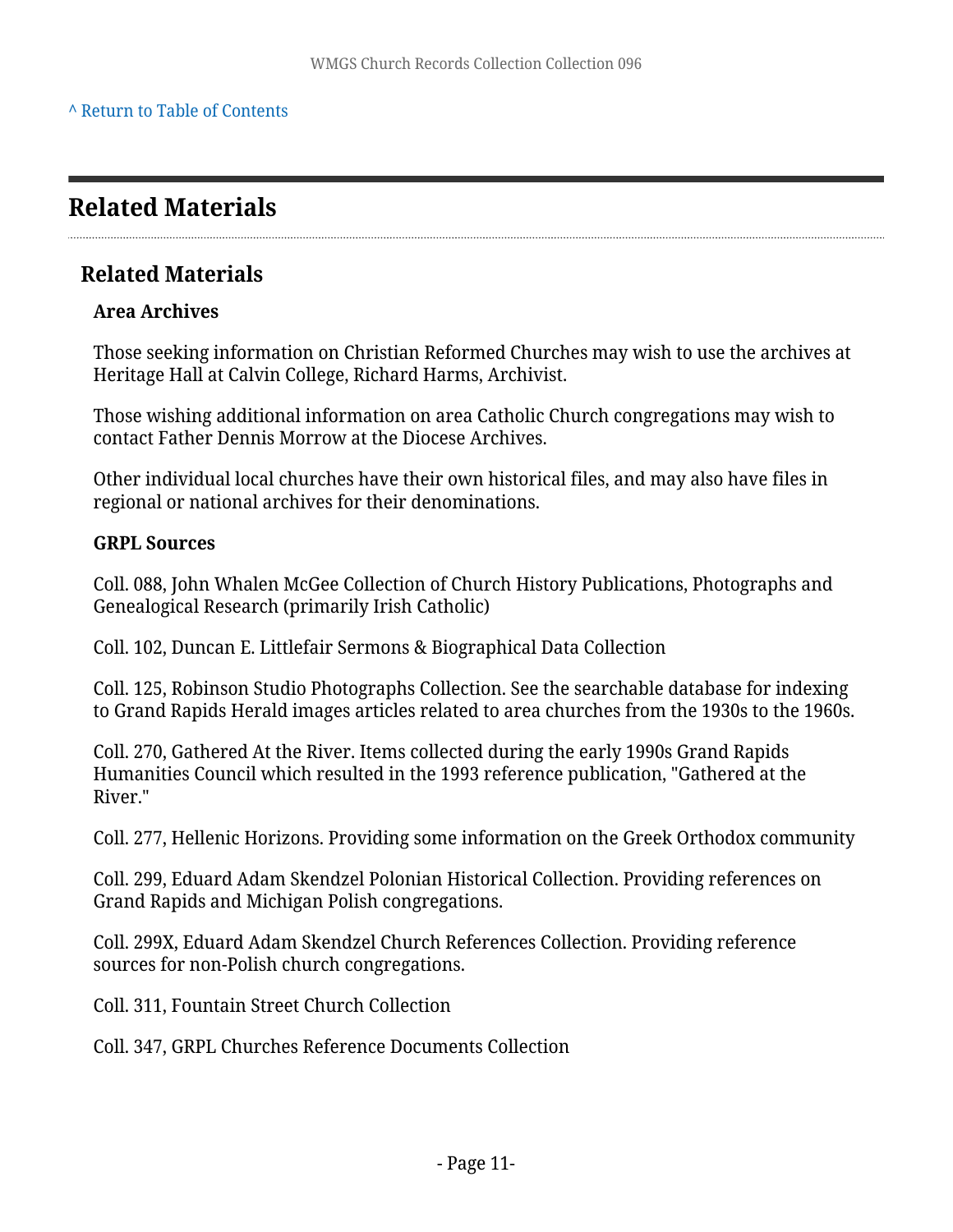#### **^** [Return to Table of Contents](#page-1-0)

## <span id="page-11-0"></span>**Controlled Access Headings**

- Grand Rapids (Mich.) -- History
- Kent County (Mich.) -- Genealogy
- Michigan -- Genealogy
- Church records and registers -- Michigan
- Registers of birth, etc. -- Michigan
- church records

## <span id="page-11-1"></span>**Personal Name Index**

A personal name index by Kathleen Tabb and Evelyn Sawyer is located at the GRHSC Service Desk, and covers Church Nos. 1-178, although it may not cover all of the records for those churches.

Also available is the WMGS searchable index <http://data.wmgs.org/ChurchRecords/>

**^** [Return to Table of Contents](#page-1-0)

# **Geographic index to churches**

#### **Ada**

- 1 First Baptist Ch. # 95
- 2 First Congregational Ch. # 96
- 3 Methodist-Episcopal Ch. # 97
- 4 Second Congregational Ch. # 98

#### **Alaska**

- 1 Alaska Baptist Ch. # 72
- 2 First Methodist-Episcopal Ch. # 88
- 3 North Brownville Baptist Ch. # 72

#### **Algoma Twp.**

- 1 Algoma Church of Christ Ch. # 23
- 2 Algoma Religio-Philosophical Society Ch. # 29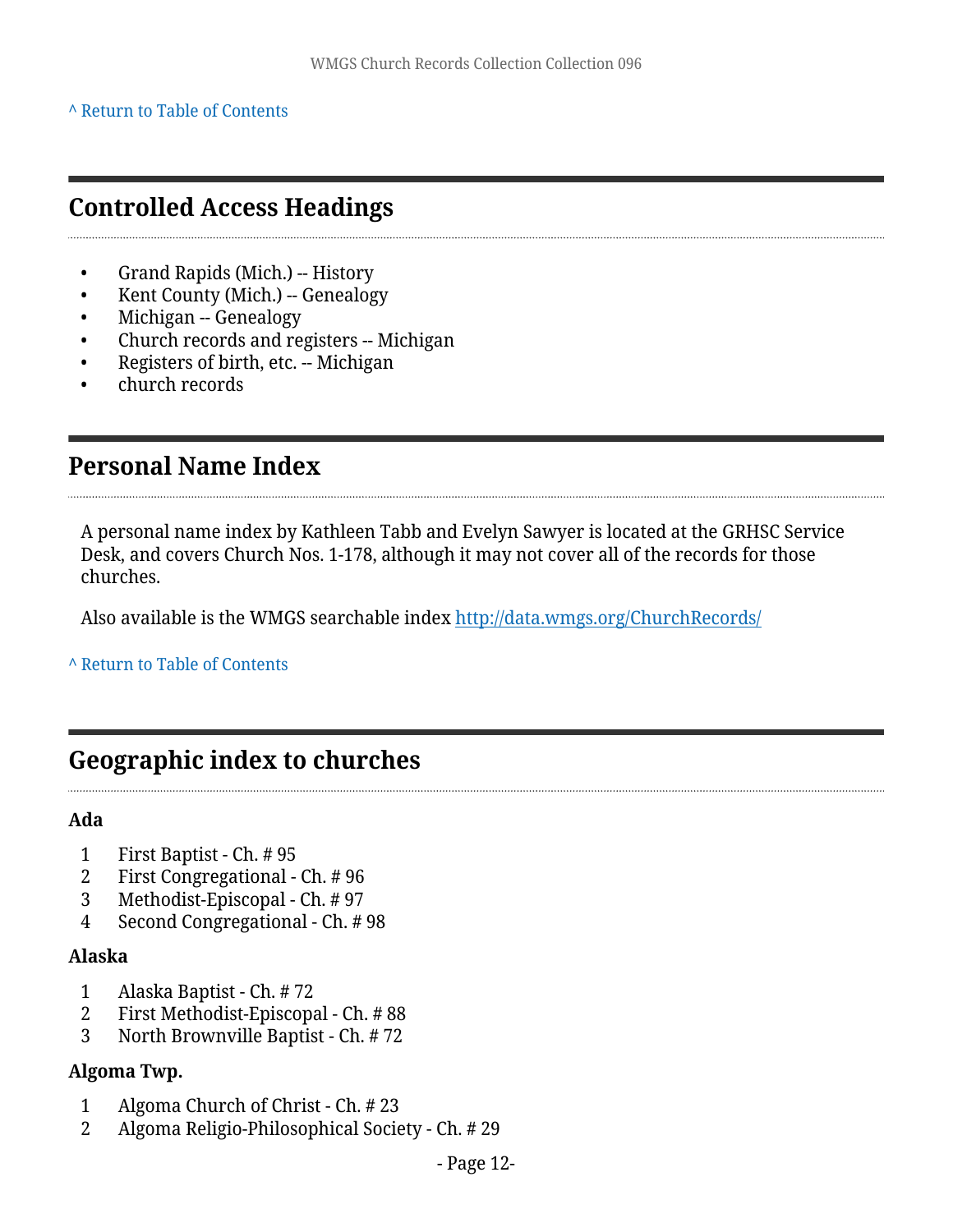- 3 Algoma United Brethren Ch. # 22
- 4 Church of Christ Ch. # 23<br>5 Religio-Philosophical Socie
- 5 Religio-Philosophical Society Ch. # 29
- 6 St. James's Episcopal Mission Ch. # 80
- 7 United Brethren Ch. # 22

#### **Allegan**

1 Allegan Wesleyan - Ch. # 216

#### **Allendale**

- 1 Allendale Christian Reformed Ch. # 168<br>2 Allendale Reformed Ch. # 188
- 2 Allendale Reformed Ch. # 188

#### **Alpine Twp.**

- 1 Ballard Church of Christ Ch. # 13<br>2 First Baptist Ch. # 7
- 2 First Baptist Ch. # 7
- 3 First Congregational Ch. # 7
- 4 Holy Trinity Roman Catholic Ch. # 18
- 5 Trinity Congregational Ch. # 7

#### **Alto**

- 1 Alto Baptist Ch. # 66
- 2 Alto German Methodist Ch. # 24
- 3 German Methodist Ch. # 24
- 4 Methodist-Episcopal Ch. # 89

#### **Bauer**

1 St. Johns Lutheran - Ch. # 226

#### **Beaverdam**

- 1 Beaverdam Christian Reformed Ch. # 167
- 2 Beaverdam Reformed Ch. # 193

#### **Big Rapids**

1 St. Mary's Roman Catholic - Ch. # 132

#### **Borculo**

1 Borculo Christian Reformed - Ch. # 195

#### **Boston**

1 Methodist-Episcopal - Ch. # 89

#### **Bostwick Lake**

- 1 Bostwick Lake Congregational Ch. # 6<br>2 Congregational Ch. # 6
- 2 Congregational Ch. # 6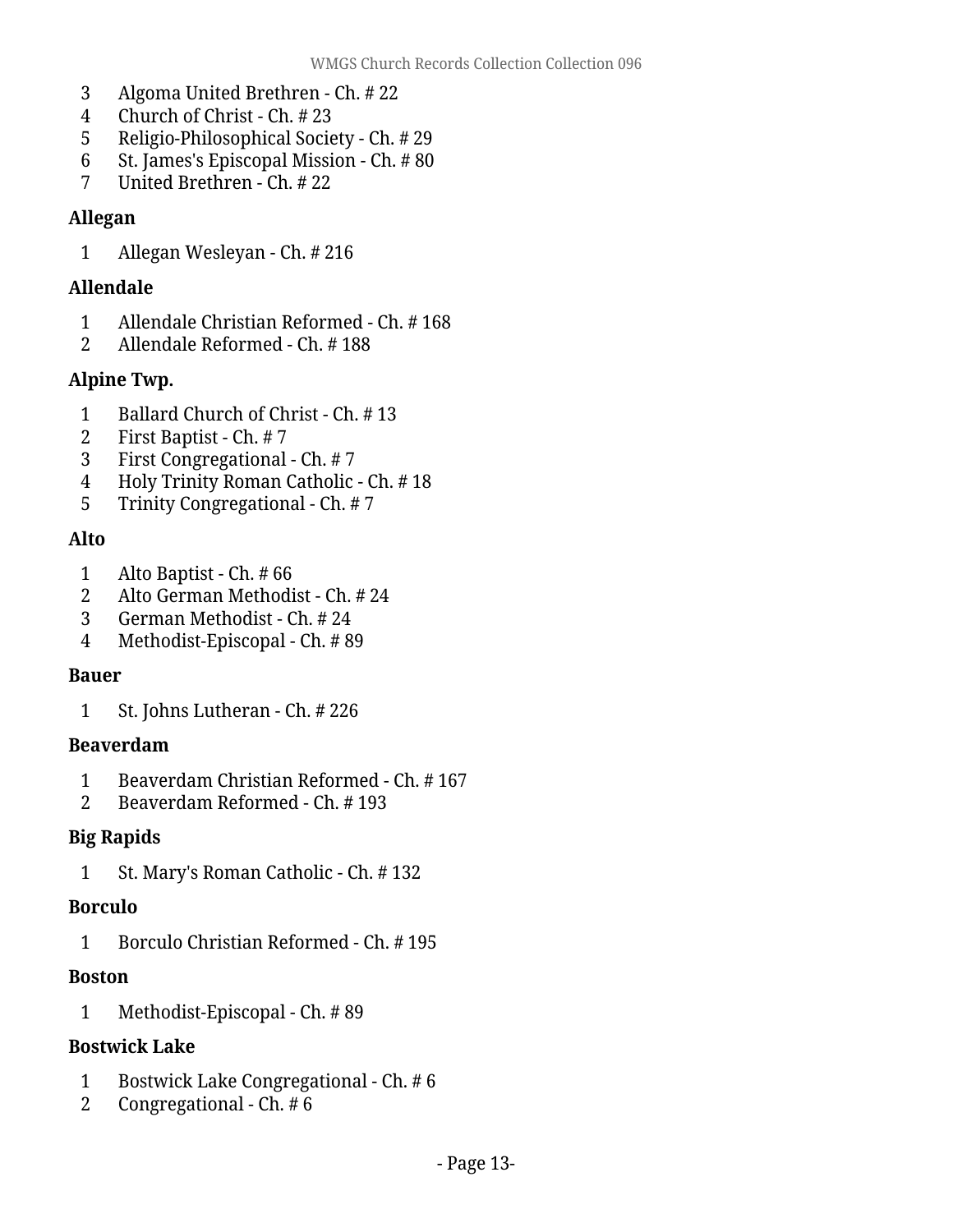#### **Bowne**

- 1 Bowne United Brethren Ch. # 93
- 2 Mennonite Ch. # 92<br>3 St. Patrick's Roman C
- 3 St. Patrick's Roman Catholic Ch. # 112

#### **Bowne Center**

1 Bowne Center Methodist - Ch. # 89

#### **Bowne Twp.**

- 1 Seventh Day Adventist Ch. # 26
- 2 West Bowne Methodist Ch. # 25

#### **Burnips**

1 Burnips Methodist - Ch. # 219

#### **Byron Center**

- 1 Byron Center Adventist Ch. # 27
- 2 Byron Center Christian Reformed Ch. # 120
- 3 Byron Center United Methodist Ch. # 2
- 4 Church of Christ Ch. # 28
- 5 Disciples of Christ Ch. # 28<br>6 St. Sebastian Roman Catholi
- 6 St. Sebastian Roman Catholic Ch.  $\#$  129<br>7 Inited Methodist Ch.  $\#$  21
- 7 United Methodist Ch. # 21

#### **Caledonia**

- 1 Caledonia United Brethren Ch. # 58
- 2 Caledonia United Methodist Ch. # 90
- 3 Holy Family Roman Catholic Ch. # 112

#### **Cannon**

1 Congregational - Ch. # 99

#### **Cannonsburg**

- 1 First Methodist-Episcopal Ch. # 100
- 2 First Methodist-Episcopal Ch. # 31

#### **Carson City**

1 St. Mary's Roman Catholic - Ch. # 143

#### **Cascade**

- 1 Cascade Christian Ch. # 32
- 2 Methodist-Episcopal Ch. # 91
- 3 St. Mary's Roman Catholic Ch. # 112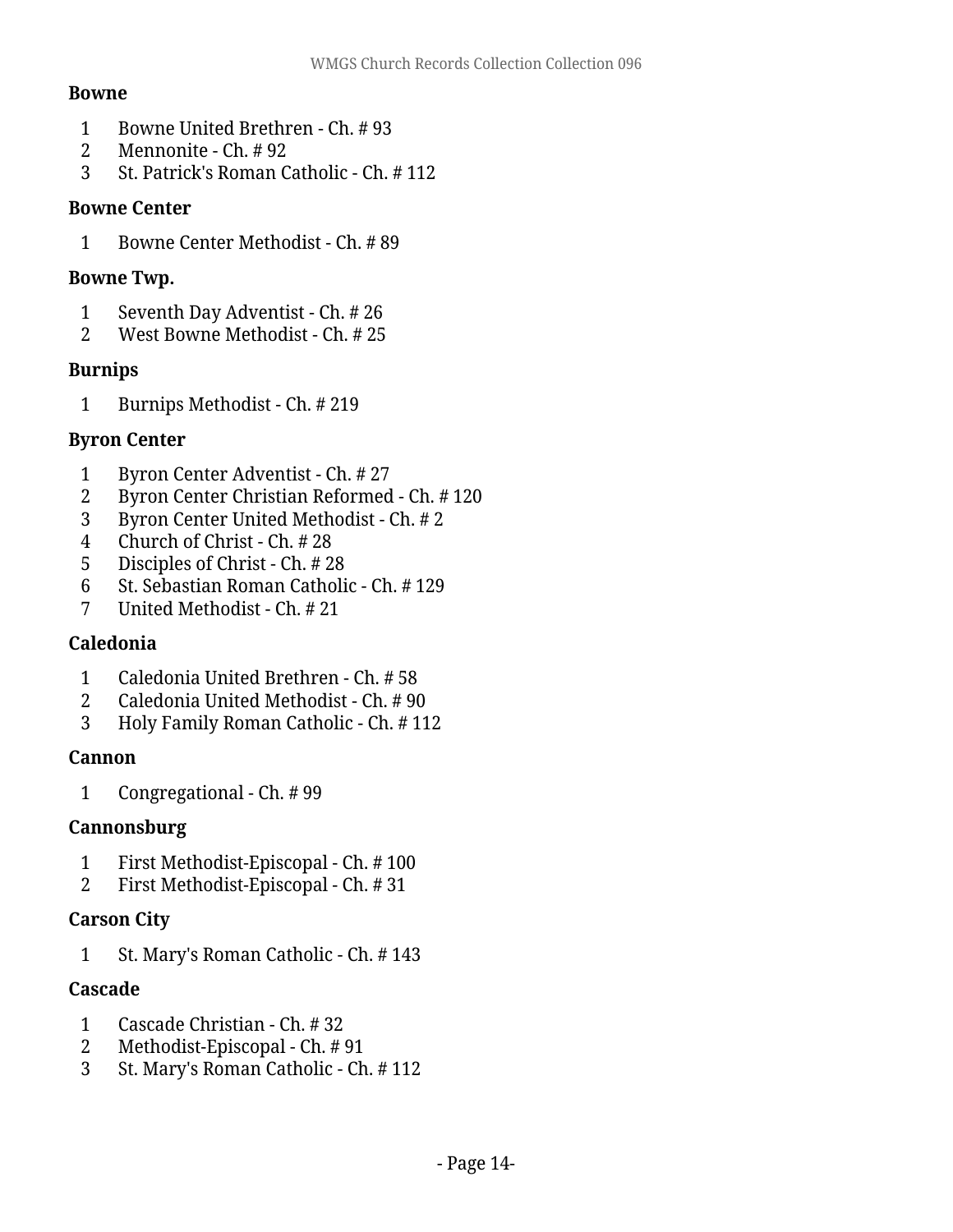#### **Casnovia**

- Casnovia Methodist Ch. # 109
- 2 Chapel Hill Methodist Ch. # 109<br>3 Chapel Hill Methodist Ch. # 111
- Chapel Hill Methodist Ch. # 111
- Free Will Baptist Ch. # 43
- Kent City Methodist Ch. # 109
- Kent City Methodist Ch. # 111

#### **Cedar Springs**

- Cedar Springs Congregational Ch. # 33
- First Baptist Ch. # 14
- Free Methodist Ch. # 34
- Methodist-Episcopal Society Ch. # 35

#### **Conklin**

- St. Francis Xavier Roman Catholic Ch. # 140
- St. Joseph's Roman Catholic Ch. # 141
- Trinity Evangelical Lutheran Ch. # 79

#### **Coral**

St. Clara Roman Catholic - Ch. # 128

#### **Corinth**

Corinth Congregational - Ch. # 30

#### **Courtland**

First Methodist-Episcopal - Ch. # 84

#### **Cutlerville**

Cutlerville Christian Reformed - Ch. # 171

#### **Decatur**

First Reformed - Ch. # 218

#### **Drenthe**

- Drenthe Christian Reformed Ch. # 165
- Drenthe Reformed Ch. # 229
- Drenthe Scottish Presbyterian Ch. # 196

#### **Eastmanville**

Eastmanville Christian Reformed - Ch. # 177

## **Elbridge**

St. Joseph's Indian Roman Catholic - Ch. # 133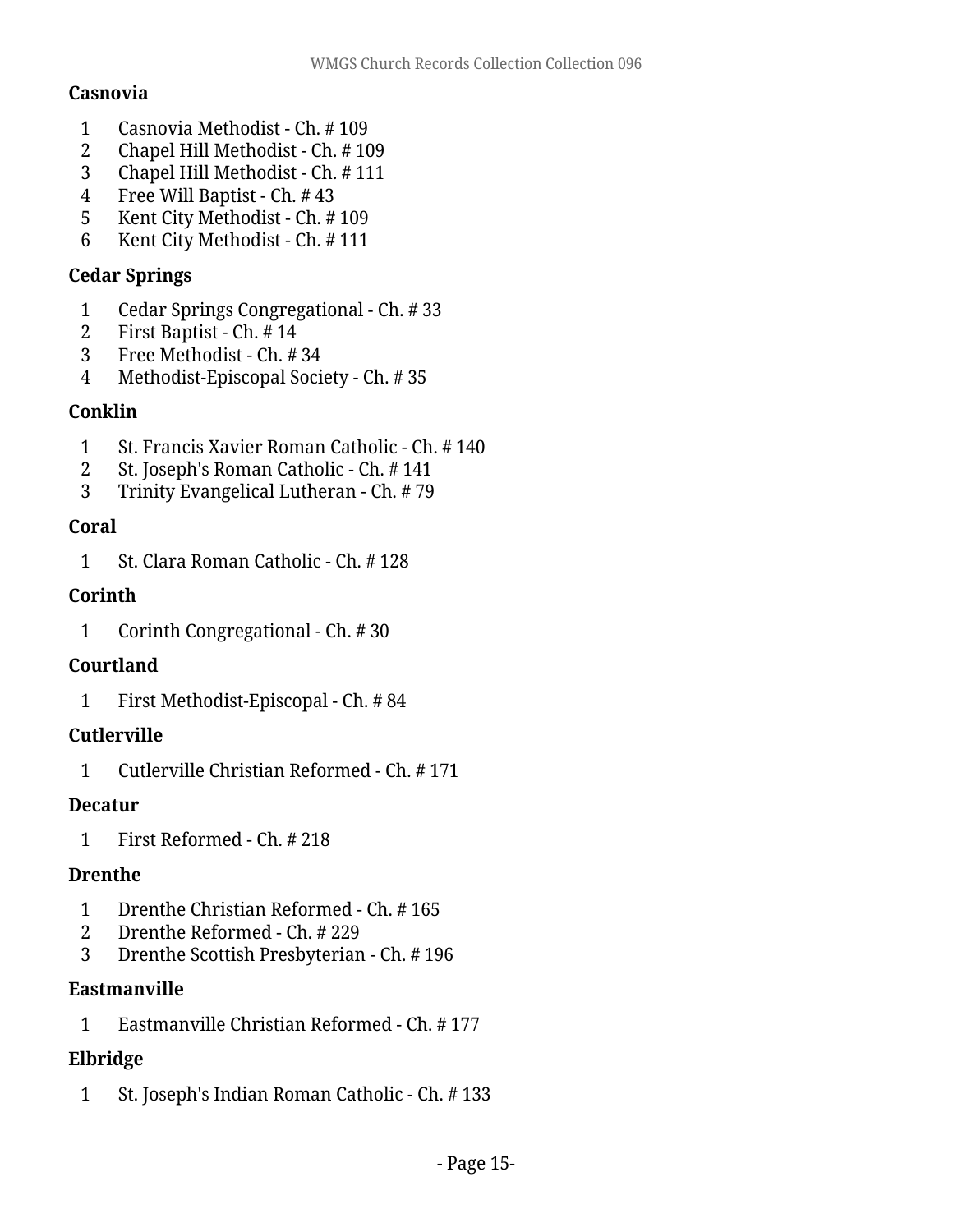#### **Fisher Station**

First Congregational - Ch. # 47

#### **Gaines Twp.**

United Brethren - Ch. # 55

#### **Graafschap**

- Graafschap Central Park Reformed Ch. # 227
- Graafschap Christian Reformed Ch. # 160

#### **Grand Haven**

- Church of the Dunes Ch. # 176
- First Christian Reformed Ch. # 183
- First Presbyterian Ch. # 185
- First Reformed Ch. # 198
- 5 Second Christian Reformed Ch. # 169<br>6 St. John's Lutheran Ch. # 184
- St. John's Lutheran Ch. # 184
- St. Patrick's Roman Catholic Ch. # 142
- St. Paul's United Church of Christ Ch. # 173

#### **Grand Rapids**

- 1 Ahavas Israel Ch. # 149<br>2 All Souls Universalist C
- All Souls Universalist Ch. # 17
- Alpine Avenue Christian Reformed Ch. # 115
- Ames Methodist-Episcopal Ch. # 75
- B'Nai B'Rith, Julius Houseman Lodge Ch. # 152
- Bates Street Christian Reformed Ch. # 118
- Beckwith Hills Christian Reformed Ch. # 117
- Bethlehem Lutheran Ch. # 77
- Central Christian Ch. # 62
- Central Reformed Ch. # 122
- Central Seventh Day Adventist Ch. # 156
- Coldbrook Christian Reformed Ch. # 117
- East Street Chapel Ch. # 75
- East Street Methodist-Episcopal Ch. # 52
- Eastern Avenue Christian Reformed Ch. # 116
- First Christian Reformed Ch. # 118
- First Christian Scientist Ch. # 155
- First Congregational Ch. # 125
- First Free Methodist Ch. # 61
- First Methodist Ch. # 19
- First Methodist-Episcopal Ch. # 19
- First Presbyterian Ch. # 4
- First Reformed Ch. # 122
- First United Methodist Ch. # 19
- First Wesleyan Methodist Ch. # 123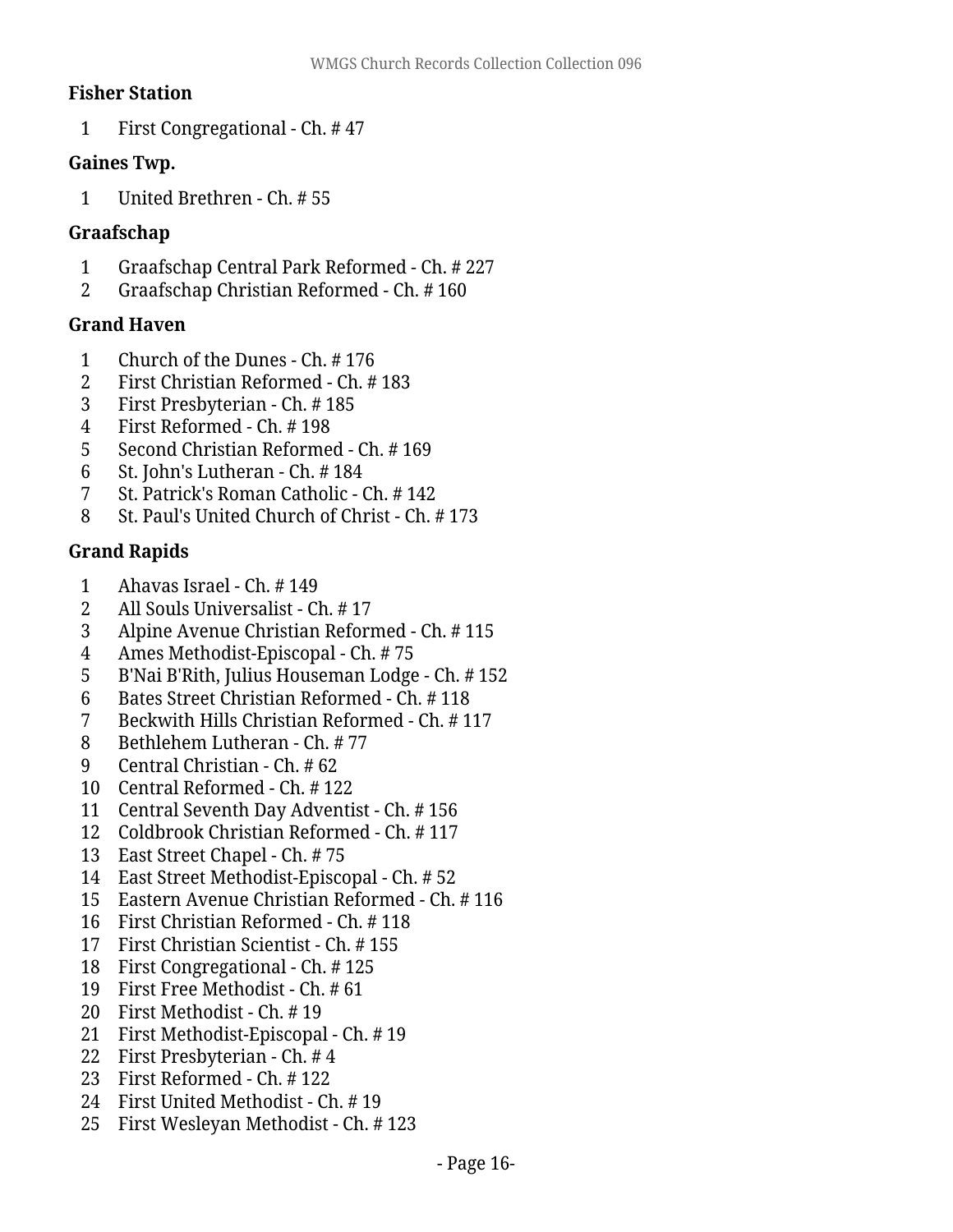- Fourth Reformed Ch. # 117
- Franklin Street Christian Reformed Ch. # 174
- Fountain Street Ch. # 127
- Fountain Street Baptist Ch. # 127
- German Methodist Ch. # 113
- Grace Episcopal Ch. # 3
- Grandville Avenue Christian Reformed Ch. # 161
- Immanuel Lutheran Ch. # 57
- Independent Methodist-Episcopal Ch. # 76
- LaGrave Avenue Christian Reformed Ch. # 121
- Mission Wood Presbyterian Ch. # 64
- Oakdale Christian Reformed Ch. # 207
- Protestant Episcopal Ch. # 78
- Second Congregational Ch. # 69
- Second Reformed Ch. # 122
- Second Street Methodist-Episcopal Ch. # 114
- South Congregational Ch. # 16
- St. Adalbert's Roman Catholic Ch. # 67
- St. Alphonsus' Roman Catholic Ch. # 86
- St. Andrew's Roman Catholic Ch. # 65
- St. James Roman Catholic Ch. # 94
- St. John's Evangelical Lutheran Ch. # 154
- St. Joseph Roman Catholic Ch. # 108
- St. Mark's Episcopal Ch. # 1
- St. Mary's Roman Catholic Ch. # 110
- St. Paul's Methodist-Episcopal Ch. # 74
- St. Paul's Memorial Episcopal Ch. # 2
- Swedenborgian Ch. # 49
- Temple Emanuel Ch. # 124
- Third Presbyterian Ch. # 64
- Trinity Lutheran Ch. # 63
- Trinity Methodist Ch. # 52
- Valley Avenue Methodist Ch. # 113
- West Leonard Street Christian Reformed Ch. # 175
- Westminster Presbyterian Ch. # 5
- White Swan Society of Spiritualists Ch. # 15
- Y.M.C.A Ch. # 50 Zion Methodist-Episcopal Ch. # 71

#### **Grandville**

- Grandville Congregational Ch. # 45
- Grandville Methodist Ch. # 46

#### **Grattan**

- Grattan First Baptist Ch. # 101
- Methodist-Episcopal Ch. # 102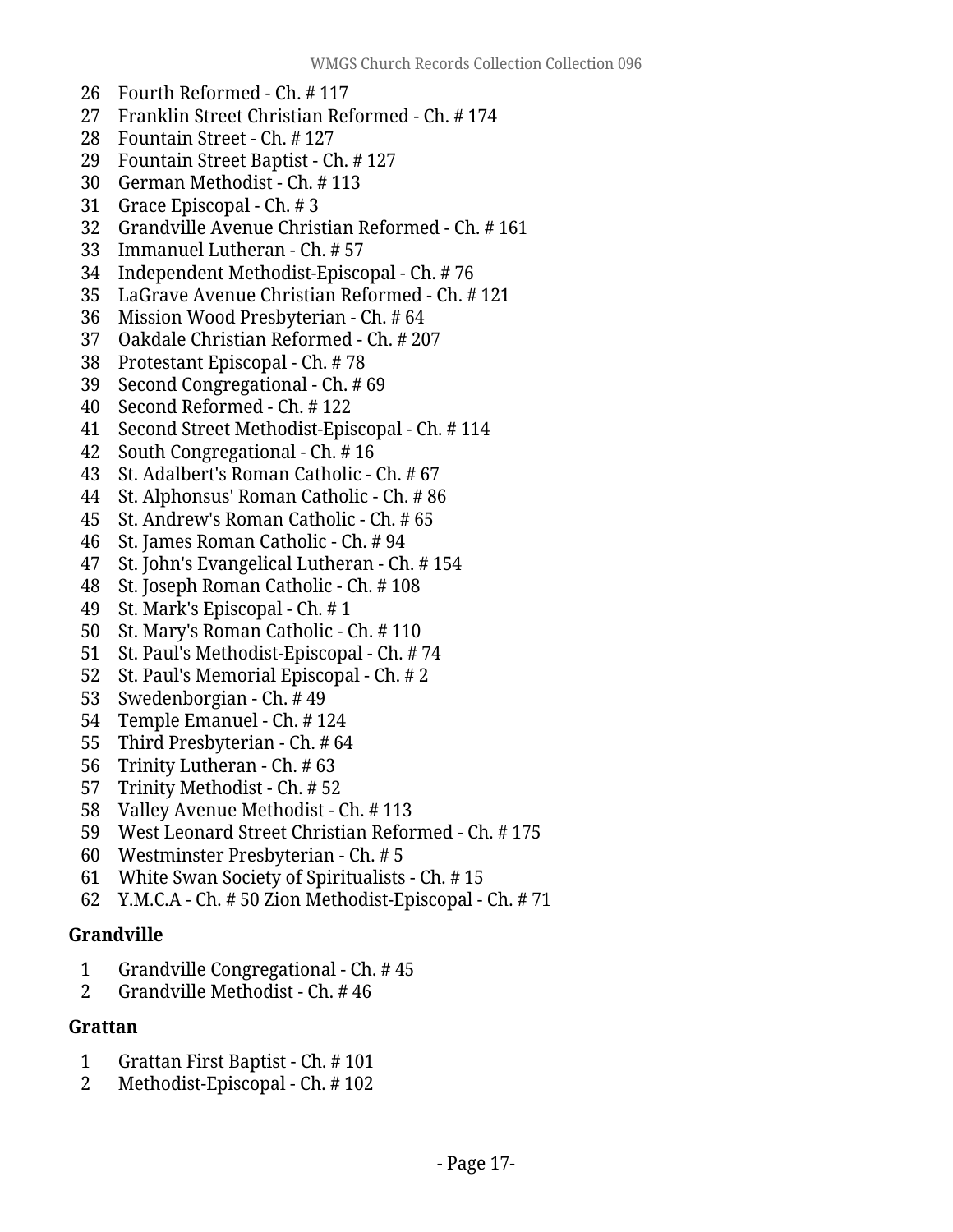#### **Grattan Twp.**

Congregational - Ch. # 103

#### **Greenville**

- First Congregational Ch. # 148
- Free Baptist Ch. # 148
- Greenville Baptist Ch. # 53
- Greenville First Baptist Ch. # 148
- Greenville Methodist Ch. # 39
- Greenville Methodist-Episcopal Ch. # 148
- Greenville early churches Ch. # 148
- Roman Catholic Ch. # 148
- Seventh Day Adventist Ch. # 148
- St. Paul's Protest Episcopal Ch. # 148

### **Hart**

St. Joseph's Roman Catholic at Weare - Ch. # 134

### **Holland**

- Ebeneezer Reformed Ch. # 225
- First Reformed Ch. # 199
- Fourth Reformed Ch. # 228
- Hardewyk Christian Reformed Ch. # 179
- Hope Reformed Ch. # 222
- Mayfair Christian Reformed Ch. # 182
- Niekerk Christian Reformed Ch. # 206
- Noordelos Christian Reformed Ch. # 180
- North Holland Reformed Ch. # 223
- Pillar Christian Reformed Ch. # 181
- Prospect Park Christian Reformed Ch. # 170
- Providence Christian Reformed Ch. # 159
- St. Francis De Sales Ch. # 209
- Third Reformed Ch. # 224

#### **Hubbardston**

St. John's Roman Catholic - Ch. # 145

#### **Hudsonville**

- Forest Grove Reformed Ch. # 202
- Hudsonville Christian Reformed Ch. # 162
- Hudsonville Congregational Church of Christ Ch. # 190

#### **Ideal Park**

First Congregational - Ch. # 47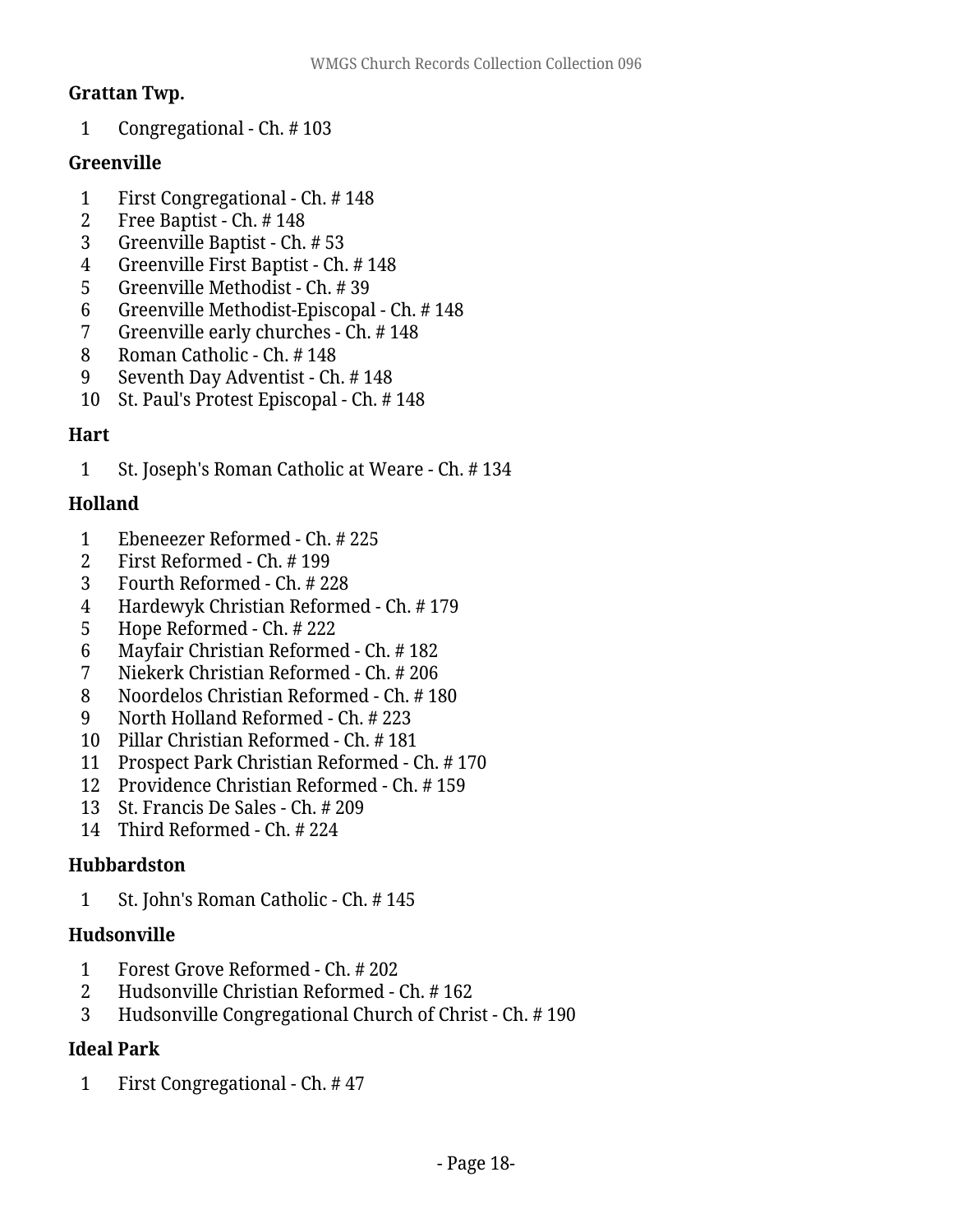#### **Ionia**

Sts. Peter and Paul's Roman Catholic - Ch. # 146

#### **Jamestown**

Jamestown Christian Reformed - Ch. # 178

#### **Jenison**

- First Jenison Christian Reformed Ch. # 119
- Grandville/Jenison Congregational Ch. # 45

#### **Kalamazoo**

- First Reformed Ch. # 200
- Fourth Reformed Ch. # 203
- Third Christian Reformed Ch. # 212
- Third Reformed Ch. # 214

### **Kellogsville**

Kellogsville Christian Reformed - Ch. # 48

### **Kent City**

- Kent City Adventist Ch. # 42
- Kent City Baptist Ch. # 70
- Kent City Methodist Ch. # 111
- Kent City United Brethren Ch. # 44
- St. Paul's Adventist Ch. # 42

## **Kentwood**

- Kentwood Baptist Ch. # 68
- Paris Baptist Ch. # 68

#### **Lamont**

Lamont Christian Reformed - Ch. # 163

## **Laphamville**

First Baptist - Ch. # 54

## **Leighton**

St. Joseph's Roman Catholic - Ch. # 112

## **Lisbon**

- Christian Union Association Ch. # 41
- First Free Will Baptist Ch. # 12

## **Lowell**

Congregational - Ch. # 73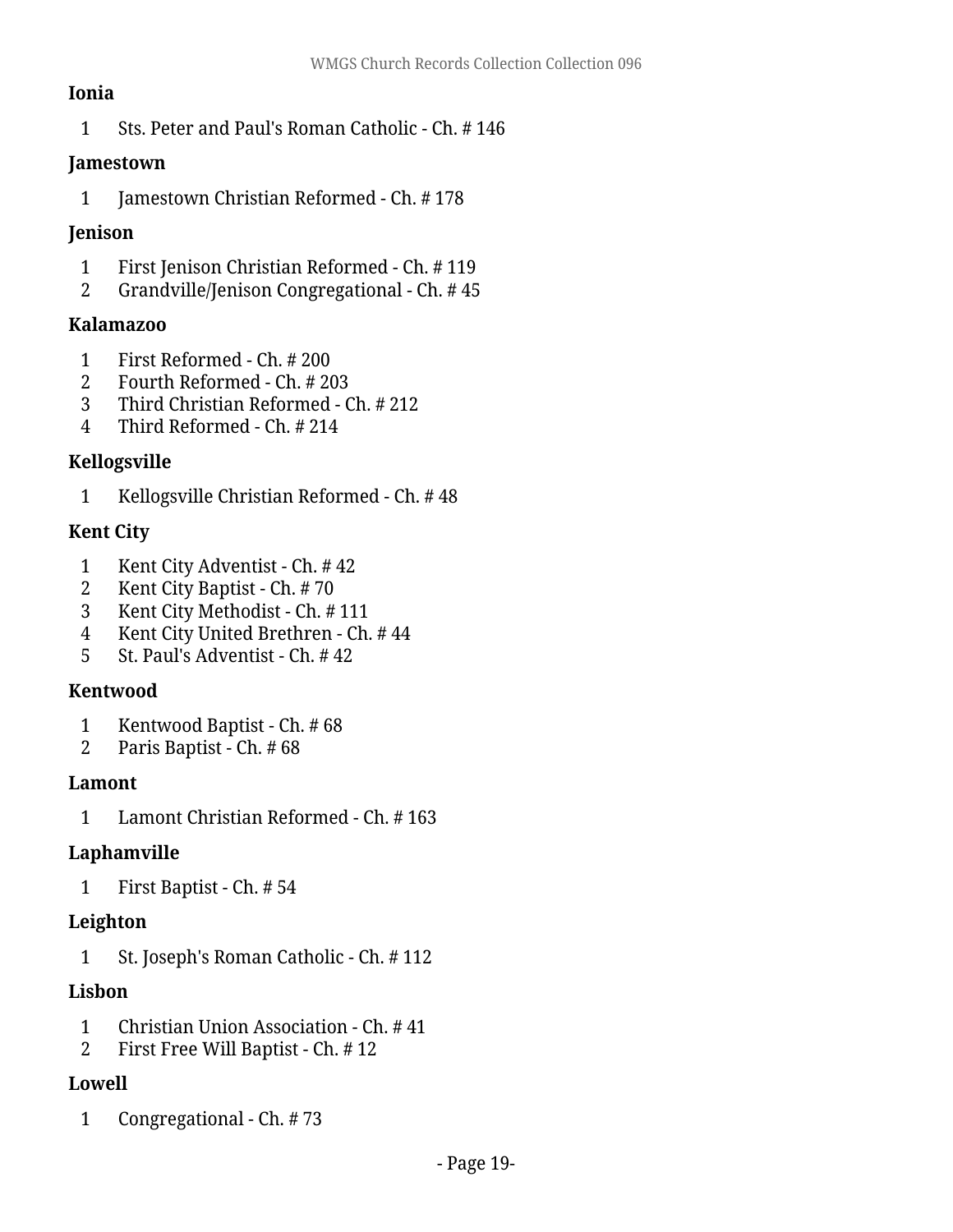- First Baptist Ch. # 81
- First Methodist-Episcopal Ch. # 82
- German Methodist-Episcopal Ch. # 107
- Methodist-Piscopal Ch. # 89
- St. Mary's Roman Catholic Ch. # 126

#### **Lucas**

Lucas Christian Reformed - Ch. # 205

#### **Ludington**

St. Simon Roman Catholic - Ch. # 130

#### **Marne**

St. Mary's Roman Catholic - Ch. # 153

### **Miriam**

St. Mary's Roman Catholic - Ch. # 144

### **Montague**

St. James Roman Catholic - Ch. # 136

### **Muskegon**

- Allen Ave. Christian Reformed Ch. # 191
- German Methodist Ch. # 189
- St. Jean's Roman Catholic Ch. # 138
- St. John the Baptist Roman Catholic Ch. # 138
- St. Joseph's Roman Catholic Ch. # 139
- St. Mary's Roman Catholic Ch. # 137

## **Oakfield**

- Ashley Baptist Ch. # 8
- First Baptist Ch. # 8
- First Methodist-Episcopal Ch. # 83
- 4 Second Baptist  $\overline{Ch}$ . #9
- United Brethren in Christ Ch. # 38

## **Overijsel**

- Benteim Reformed Ch. # 194
- Overijsel Christian Reformed Ch. # 166
- Overijsel Reformed Ch. # 208

#### **Parnell**

St. Patrick's Roman Catholic - Ch. # 20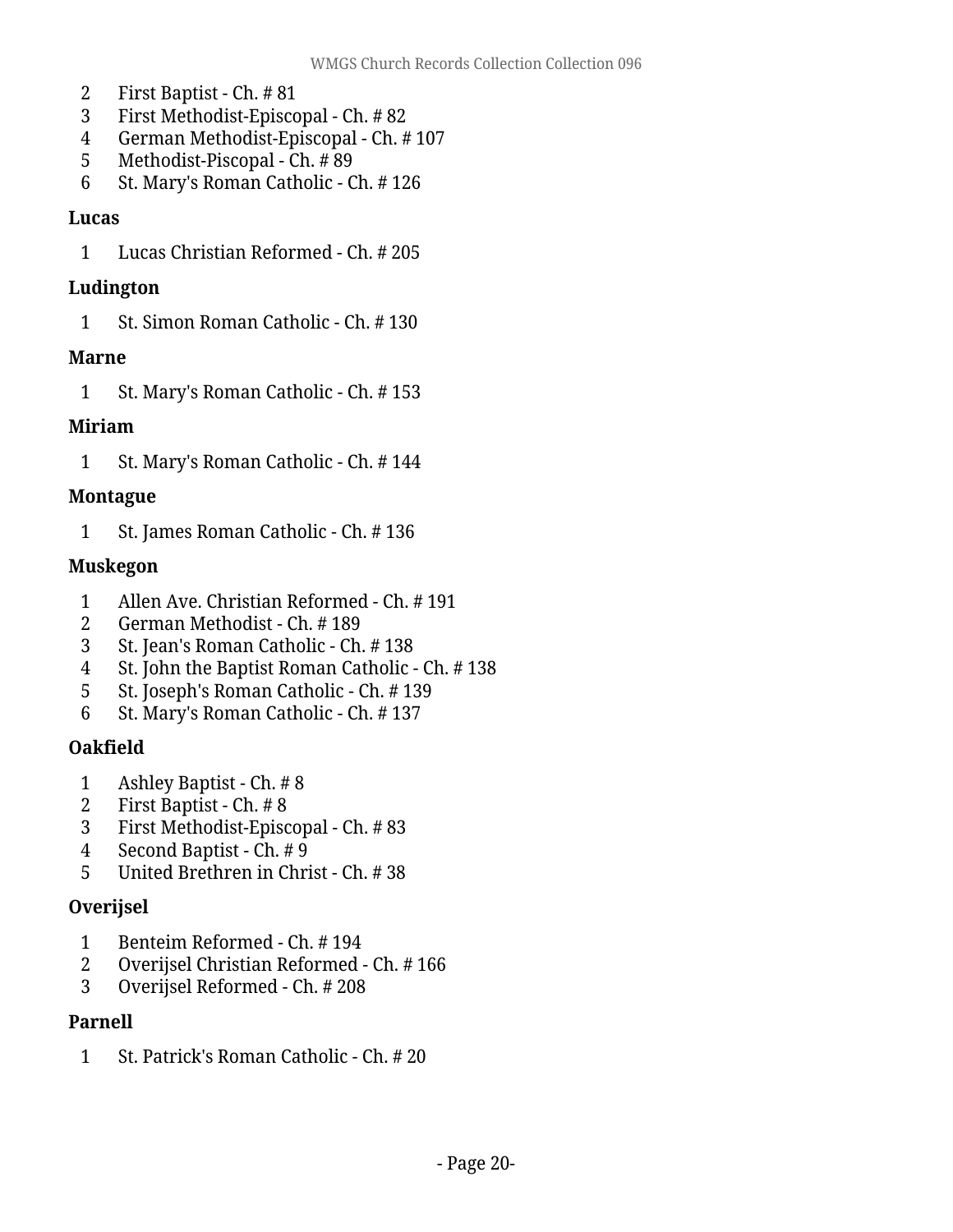#### **Pentwater**

1 St. Vincent Roman Catholic - Ch. # 151

#### **Pine Lake**

1 Pine Lake Methodist-Episcopal - Ch. # 36

#### **Plainfield Twp**

1 Christ's Episcopal - Ch. # 56

#### **Portland**

1 St. Patrick's Roman Catholic - Ch. # 147

#### **Reed City**

1 St. Philip Neri Roman Catholic - Ch. # 131

#### **Remus**

1 St. Michael's Roman Catholic - Ch. # 135

#### **Rockford**

- 1 First Baptist Ch. # 54
- 2 First Congregational Ch. # 51<br>3 First Methodist Ch. # 150
- 3 First Methodist Ch. # 150

#### **Sand Lake**

- 1 Congregational Ch. # 87
- 2 Sand Lake United Methodist Ch. # 59

#### **Saugatuck**

1 East Saugatuck Christian Reformed - Ch. # 172

#### **Solon**

1 Solon Branch of Cedar Springs Baptist - Ch. # 85

#### **Solon Center**

1 Solon Center Wesleyan - Ch. # 37

#### **South Ensley**

1 South Ensley United Methodist - Ch. # 60

#### **South Olive**

1 South Olive Christian Reformed - Ch. # 211

#### **Sparta**

- 1 First Baptist Ch. # 11<br>2 Mamrelund Lutheran
- Mamrelund Lutheran Ch. #10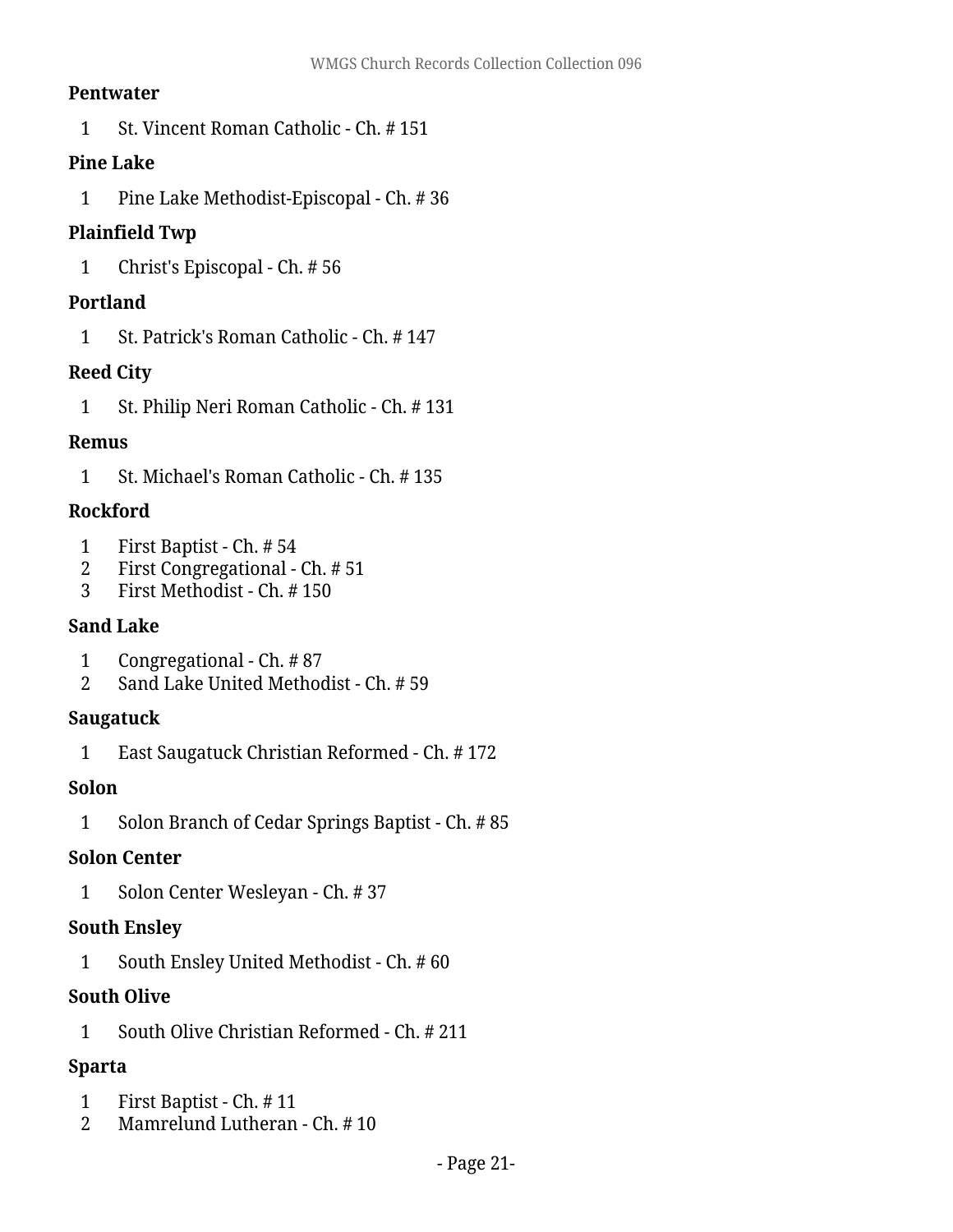3 Sparta Methodist - Ch. # 40

#### **Spring Lake**

1 Spring Lake Christian Reformed - Ch. # 187

#### **Tyrone Twp.**

- 1 Free Will Baptist Ch. #70<br>2 Methodist Church of Tyror
- 2 Methodist Church of Tyrone Ch. # 111

#### **Vergennes**

- 1 First Christian Ch. # 104
- 2 Vergennes Society of Spiritualists Ch. # 106<br>3 Vergennes United Methodist Ch. # 105
- 3 Vergennes United Methodist Ch. # 105

#### **Vriesland**

- 1 Vriesland Christian Reformed Ch. # 217
- 2 Vriesland Reformed Ch. # 220

#### **Zeeland**

- 1 First Christian Reformed Ch. # 197
- 2 First Reformed Ch. # 201
- 3 North Street Christian Reformed Ch. # 186
- 4 Second Reformed Ch. # 210
- 5 Third Christian Reformed Ch. # 213

#### **Zutphen**

1 Zutphen Christian Reformed - Ch. # 164

#### **^** [Return to Table of Contents](#page-1-0)

# <span id="page-21-0"></span>**Collection Inventory**

## <span id="page-21-1"></span>**Series I. Box Inventory**

## <span id="page-21-2"></span>**Microfiche**

| <b>Title/Description</b> | <b>Instances</b> |
|--------------------------|------------------|
| Church nos. 1-19         | Box 1            |
| Church nos. 20-68        | Box 2            |
| Church nos. 96-116       | Box 3            |
| Church nos. 117-129      | Box 4            |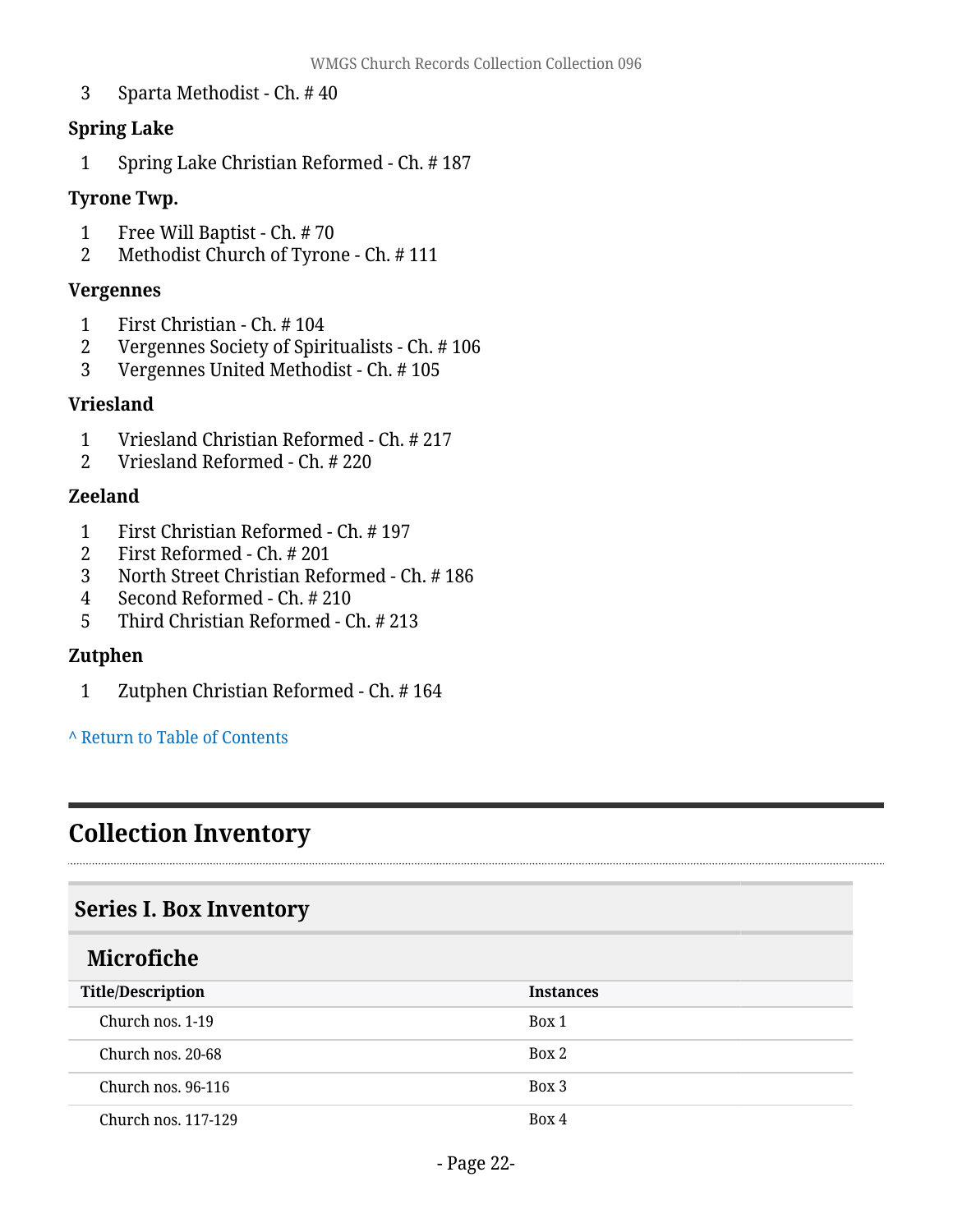| Church nos. 130-160 | Box 5 |
|---------------------|-------|
| Church nos. 161-165 | Box 6 |
| Church nos. 166-185 | Box 7 |
| Church nos. 186-239 | Box 8 |

#### <span id="page-22-0"></span>**Paper**

| $   -$                   |                  |          |  |
|--------------------------|------------------|----------|--|
| <b>Title/Description</b> | <b>Instances</b> |          |  |
| Church nos. 1-56         | Box 9            |          |  |
| General information      | Box 9            | Folder 1 |  |
| Church nos. 57-89        | <b>Box 10</b>    |          |  |
| Church nos. 90-122       | <b>Box 11</b>    |          |  |
| Church nos. 123-160      | Box 12           |          |  |
| Church nos. 164-214      | <b>Box 13</b>    |          |  |
| Church nos. 216-243      | <b>Box 14</b>    |          |  |

#### **^** [Return to Table of Contents](#page-1-0)

## <span id="page-22-1"></span>**Series II: Microfiche and paper organized by church nos.**

#### **Scope and Contents**

Boxes 1 through 6 contain the microfiche records. The number noted under "folder" for these listings is the church number. Boxes 9-14 contain paper records.

## <span id="page-22-2"></span>**St. Mark's Episcopal, Grand Rapids – 55 fiche**

## **Membership Records**

| <b>Title/Description</b>      | <b>Instances</b> |          |
|-------------------------------|------------------|----------|
| Book I 1840-1870 (4 fiche)    | Box 1            | Folder 1 |
| Book II 1871-1875 (4 fiche)   | Box 1            | Folder 1 |
| Book III 1876-1878 (3 fiche)  | Box 1            | Folder 1 |
| Book IV 1877-1895 (8 fiche)   | Box 1            | Folder 1 |
| Book V 1905-1921 (3 fiche)    | Box 1            | Folder 1 |
| Book VI 1897-1957 (9 fiche)   | Box 1            | Folder 1 |
| Book VII 1921-1935 (3 fiche)  | Box 1            | Folder 1 |
| Book VIII 1936-1952 (4 fiche) | Box 1            | Folder 1 |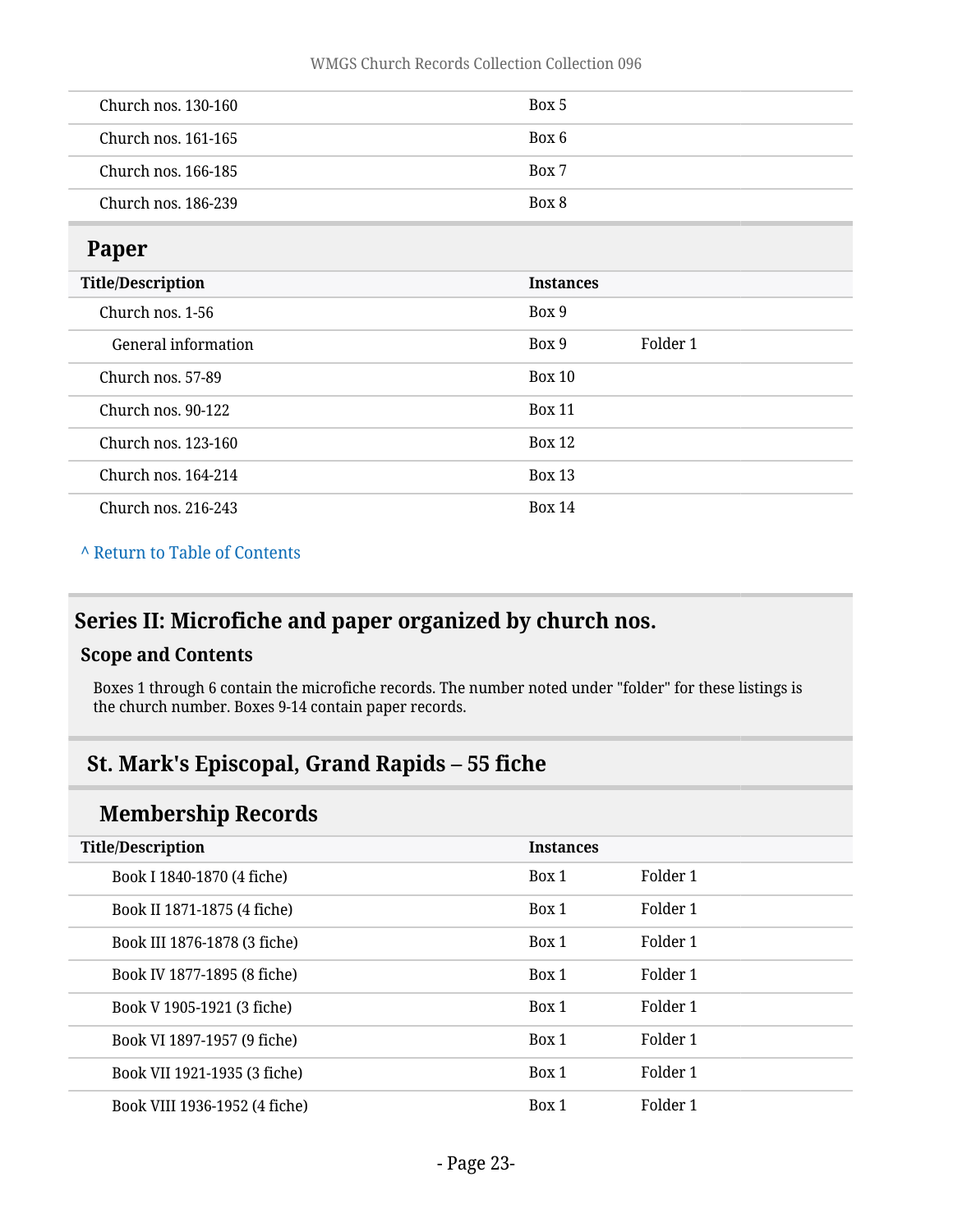| Book IX 1953-1981 (4 fiche) | Box 1            | Folder 1 |
|-----------------------------|------------------|----------|
| <b>Communicant Records</b>  |                  |          |
| <b>Title/Description</b>    | <b>Instances</b> |          |
| Book X 1912-1936 (6 fiche)  | Box 1            | Folder 1 |
| Book XI 1945-1984 (4 fiche) | Box 1            | Folder 1 |
| Unidentified (3 fiche)      | Box 1            | Folder 1 |
| Paper                       |                  |          |
| <b>Title/Description</b>    | <b>Instances</b> |          |
| Index                       | Box 9            | Folder 2 |
| History                     | Box 9            | Folder 2 |
| Baptisms, 1840-1876         | Box 9            | Folder 2 |
| Confirmations 1840-1875     | Box 9            | Folder 2 |
| Burials, 1841-1875          | Box 9            | Folder 2 |
| Communicants, 1839-1870     | Box 9            | Folder 2 |

# <span id="page-23-0"></span>**St. Paul's Memorial Episcopal, Grand Rapids – 14 fiche**

| <b>Title/Description</b>                | <b>Instances</b> |          |
|-----------------------------------------|------------------|----------|
| Vol. I, Aug. 1879-July 1883 (3 fiche)   | Box 1            | Folder 2 |
| Vol. II, 1883-Dec. 1899 (3 fiche)       | Box 1            | Folder 2 |
| Vol. III, Jan. 1900-Dec. 1906 (2 fiche) | Box 1            | Folder 2 |
| Vol. IV, Jan. 1907-June 1942 (3 fiche)  | Box 1            | Folder 2 |
| Marriages, June 1906-May 1942 (3 fiche) | Box 1            | Folder 2 |

# **Paper**

| <b>Title/Description</b>                | <b>Instances</b> |          |
|-----------------------------------------|------------------|----------|
| Index                                   | Box 9            | Folder 3 |
| Baptisms, 1870-1876                     | Box 9            | Folder 3 |
| Marriages, 1870-1876                    | Box 9            | Folder 3 |
| Families, 1870-1883                     | Box 9            | Folder 3 |
| Grace Episcopal, Grand Rapids – 1 fiche | Box 1            | Folder 3 |

## <span id="page-23-1"></span>**Paper**

**Title/Description Instances**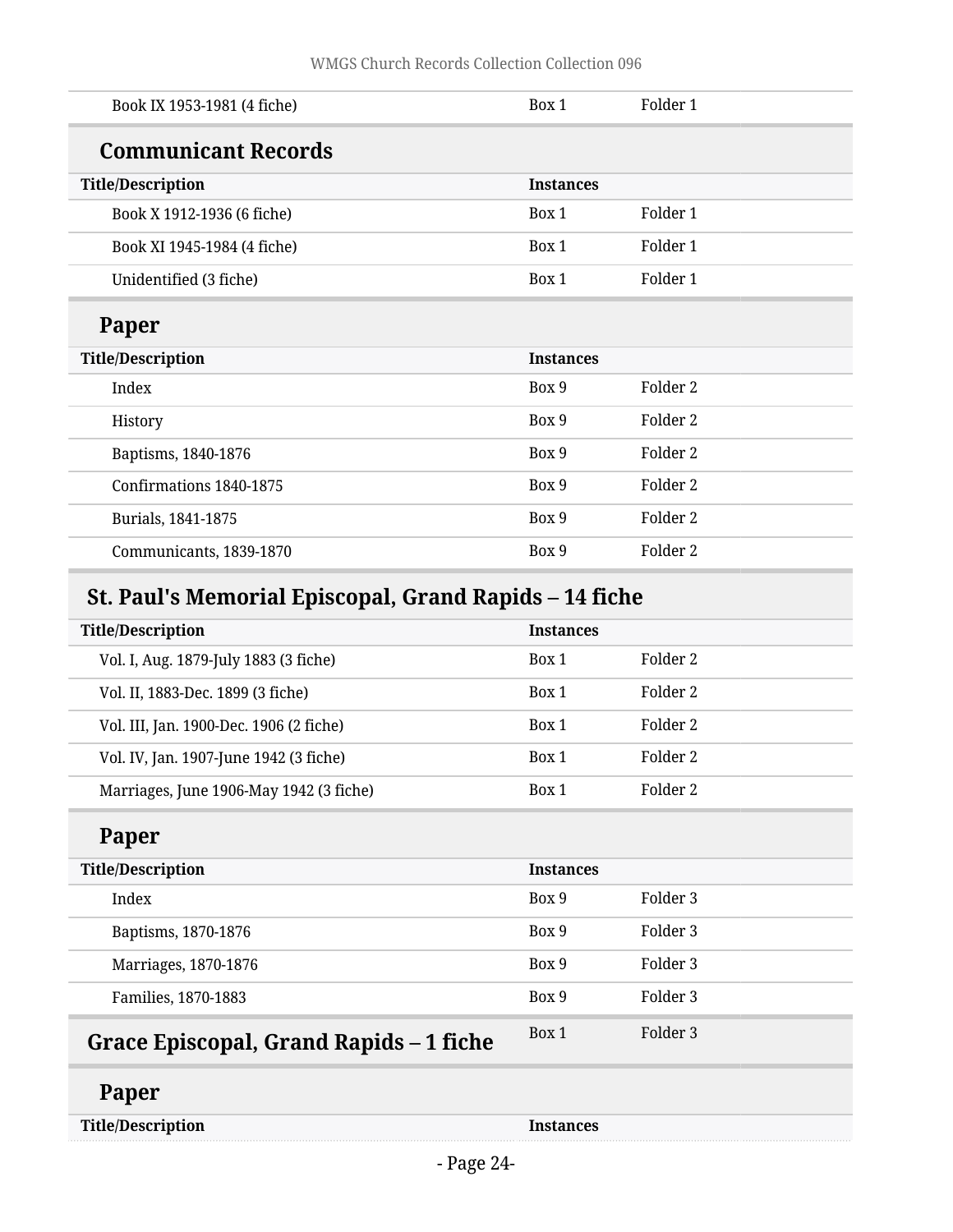| Index                            | Box 9 | Folder 4 |
|----------------------------------|-------|----------|
| Confirmations, 1873-1876         | Box 9 | Folder 4 |
| Members, 1874                    | Box 9 | Folder 4 |
| Marriage, 1873-1876              | Box 9 | Folder 4 |
| First Drechyterian, Crand Danide | Box 1 | Folder 4 |

### <span id="page-24-0"></span>**First Presbyterian, Grand Rapids – 1 fiche**

## **Paper**

| Folder 5<br>Box 9<br>Index               |  |
|------------------------------------------|--|
| Folder 5<br>Box 9<br>History, 1836-1879  |  |
| Folder 5<br>Box 9<br>Baptisms, 1857-1879 |  |
| Folder 5<br>Box 9<br>Members, 1855-1875  |  |
| Box 9<br>Folder 5<br>Members, 1855       |  |

# <span id="page-24-1"></span>**Westminster Presbyterian, Grand Rapids – 21 fiche**

| <b>Title/Description</b>   | <b>Instances</b> |          |
|----------------------------|------------------|----------|
| 1923-1947 Book I (1-4)     | Box 1            | Folder 5 |
| 1947-1965 Book II (5-9)    | Box 1            | Folder 5 |
| 1965-1979 Book III (10-12) | Box 1            | Folder 5 |
| 1979-1988 Book IV (13-15)  | Box 1            | Folder 5 |
| 1861-1949 Pastors (16)     | Box 1            | Folder 5 |
| Baptism (17)               | Box 1            | Folder 5 |
| Death Records (18)         | Box 1            | Folder 5 |
| 1888-1922 Members (19)     | Box 1            | Folder 5 |
| 1900-1922 Members (20)     | Box 1            | Folder 5 |
| Marriage (21)              | Box 1            | Folder 5 |

## **Paper**

| <b>Title/Description</b> | <b>Instances</b> |          |
|--------------------------|------------------|----------|
| Index 1                  | Box 9            | Folder 6 |
| Early History, 1861-1887 | Box 9            | Folder 6 |
| Early Members, 1885-1900 | Box 9            | Folder 6 |
| Early Members, 1861-1961 | Box 9            | Folder 6 |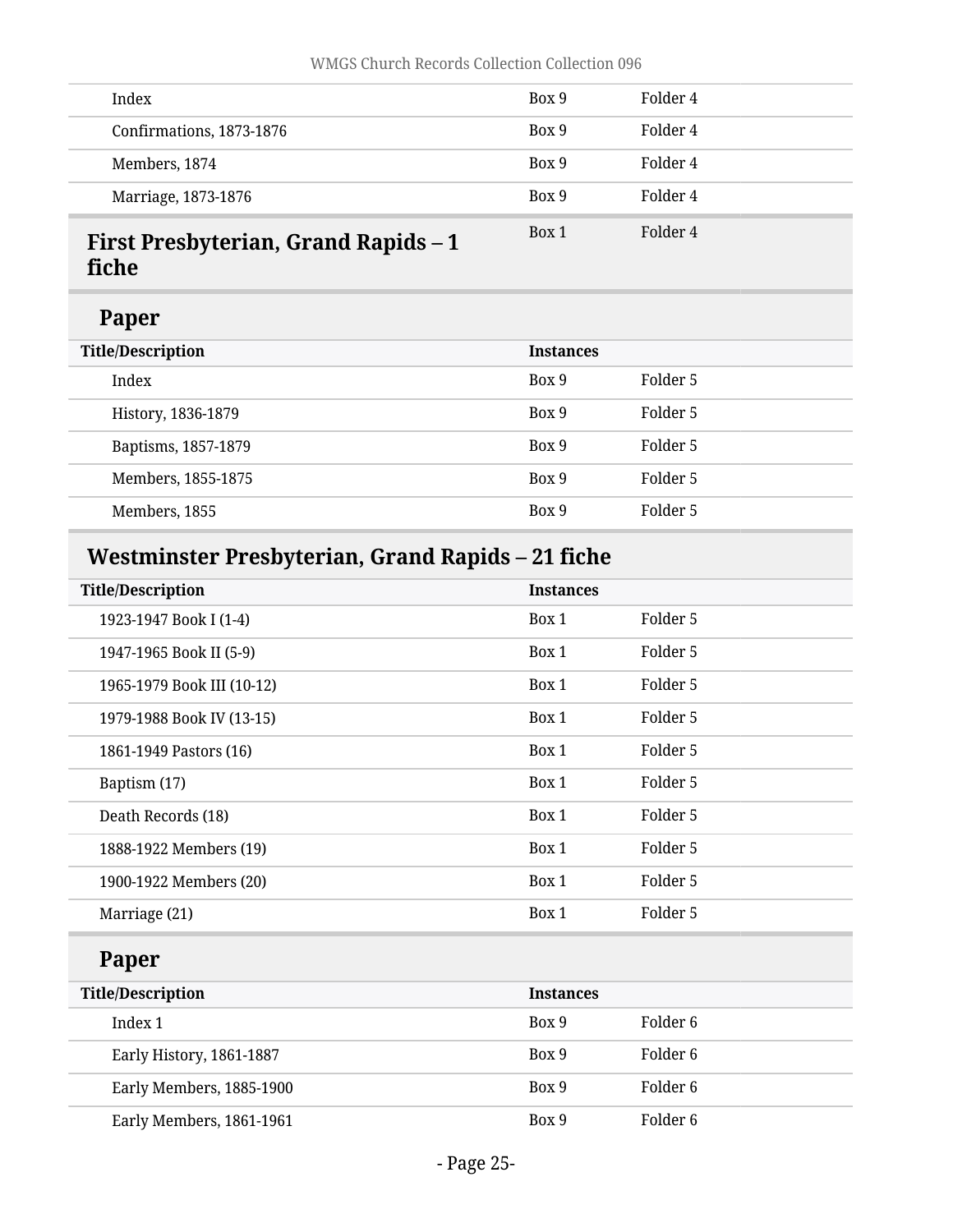| Early Index 2, 1900-1922 | Box 9 | Folder 6 |
|--------------------------|-------|----------|
| Early Pastors, 1861-1949 | Box 9 | Folder 6 |
| Baptisms, 1900-1922      | Box 9 | Folder 6 |
| Marriages, 1915-1918     | Box 9 | Folder 6 |
| Deaths, 1916-1918        | Box 9 | Folder 6 |
| Membership, 1888-1922    | Box 9 | Folder 6 |

## <span id="page-25-0"></span>**Bostwick Lake Congregational, Bostwick Lake (United Church of Christ) – 13 fiche**

| <b>Title/Description</b>                | <b>Instances</b> |                     |
|-----------------------------------------|------------------|---------------------|
| Index                                   | Box 1            | Folder <sub>6</sub> |
| Baptisms 1888-1955                      | Box 1            | Folder <sub>6</sub> |
| Members, Baptisms, Deaths, 1845-1873    | Box 1            | Folder <sub>6</sub> |
| Membership Records, 1846-1980           | Box 1            | Folder <sub>6</sub> |
| Membership Records, 1846-1892           | Box 1            | Folder <sub>6</sub> |
| Membership Records, 1850's-1926         | Box 1            | Folder <sub>6</sub> |
| Membership Removed, 1895-1955           | Box 1            | Folder <sub>6</sub> |
| Membership Revised Roll, 1926-1982      | Box 1            | Folder <sub>6</sub> |
| Members Retired List, 1926              | Box 1            | Folder <sub>6</sub> |
| Officers (Deacons)                      | Box 1            | Folder <sub>6</sub> |
| Pastors                                 | Box 1            | Folder <sub>6</sub> |
| <b>Pew Rentals</b>                      | Box 1            | Folder <sub>6</sub> |
| 50th and 100th Anniversaries            | Box 1            | Folder <sub>6</sub> |
| Papers                                  | Box 9            | Folder 7            |
| Index                                   | Box 9            | Folder 7            |
| History                                 | Box 9            | Folder 7            |
| Members 1854                            | Box 9            | Folder 7            |
| Baptisms 1845-1872                      | Box 9            | Folder 7            |
| Deaths 1876                             | Box 9            | Folder 7            |
| Index 1846-1980                         | Box 9            | Folder 7            |
| <b>Organization and Charter Members</b> | Box 9            | Folder 7            |
| <b>Index to Members</b>                 | Box 9            | Folder 7            |
| Pastors, 1847-1949                      | Box 9            | Folder 7            |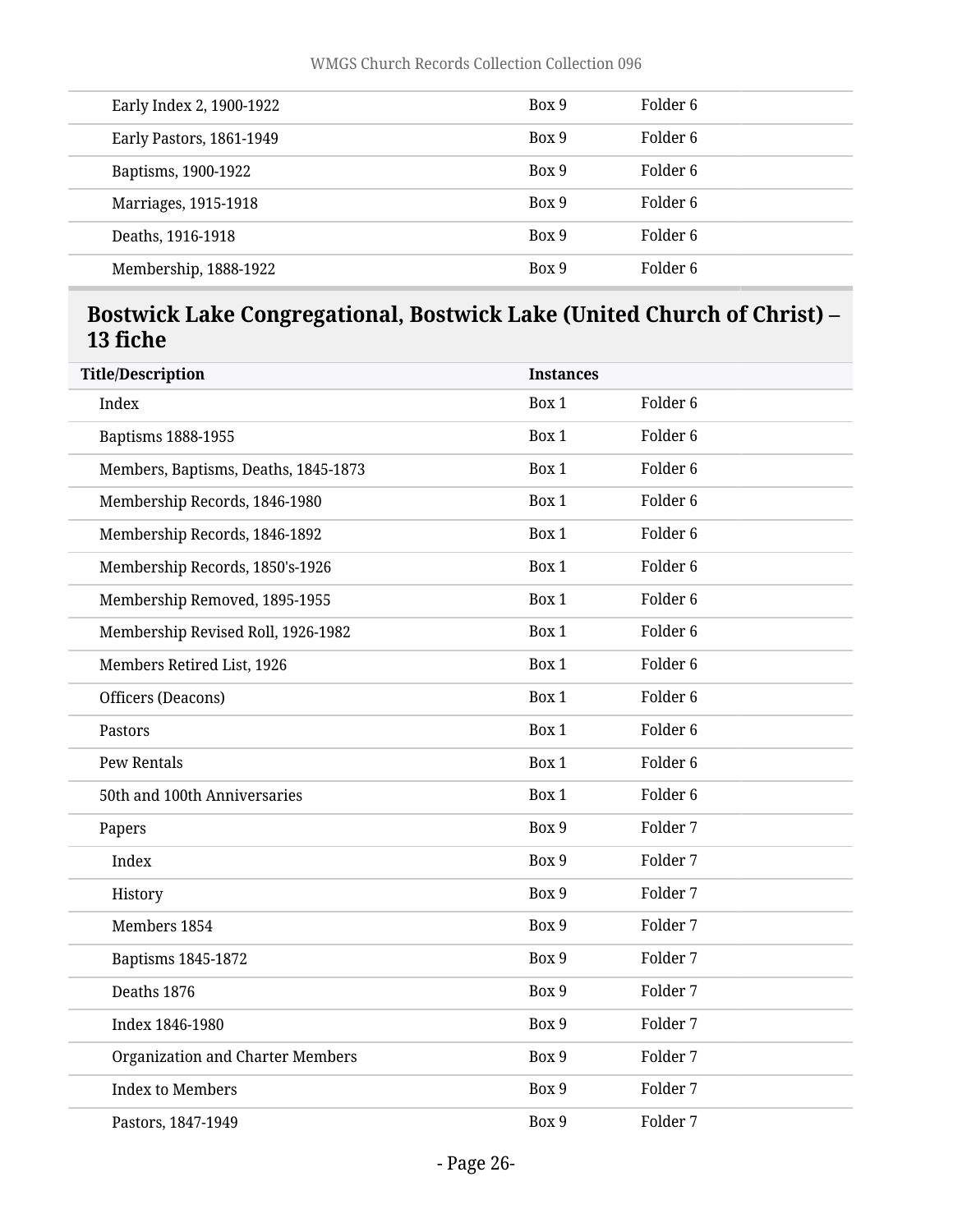<span id="page-26-4"></span><span id="page-26-3"></span><span id="page-26-2"></span><span id="page-26-1"></span><span id="page-26-0"></span>

| <b>Officers</b>                                                                               | Box 9            | Folder 7            |  |
|-----------------------------------------------------------------------------------------------|------------------|---------------------|--|
| Baptisms, 1888-1855                                                                           | Box 9            | Folder 7            |  |
| Membership Records, 1850-1926                                                                 | Box 9            | Folder 7            |  |
| Members Removed, 1895-1955                                                                    | Box 9            | Folder 7            |  |
| Revised Membership Roll, 1926-1982                                                            | Box 9            | Folder 7            |  |
| 50th and 100th Anniversaries                                                                  | Box 9            | Folder 7            |  |
| Rental 1854                                                                                   | Box 9            | Folder 7            |  |
| Membership Records, 1846-1892                                                                 | Box 9            | Folder 7            |  |
| <b>Trinity Congregational, Alpine Twp. - 1</b><br>fiche                                       | Box 1            | Folder 7            |  |
| First Baptist, Alpine Twp. - 1 fiche<br>marker "Baptist Church of Alpine and<br><b>Walker</b> | Box 1            | Folder 7            |  |
| <b>First Congregational, Alpine Twp.</b>                                                      |                  |                     |  |
| <b>Title/Description</b>                                                                      | <b>Instances</b> |                     |  |
| 1856(1)                                                                                       | Box 1            | Folder 7            |  |
| 1869(2)                                                                                       | Box 1            | Folder 7            |  |
| Paper                                                                                         |                  |                     |  |
| <b>Title/Description</b>                                                                      | <b>Instances</b> |                     |  |
| Index                                                                                         | Box 9            | Folder <sub>8</sub> |  |
| Early History, 1856                                                                           | Box 9            | Folder <sub>8</sub> |  |
| Reorganizations, 1909                                                                         | Box 9            | Folder <sub>8</sub> |  |
| Members, 1856                                                                                 | Box 9            | Folder <sub>8</sub> |  |
| Deaths, 1866-1909                                                                             | Box 9            | Folder <sub>8</sub> |  |
| Brooklawn Cemetery, 1844-1856                                                                 | Box 9            | Folder <sub>8</sub> |  |
| <b>Ashley Baptist, Oakfield  See First</b><br><b>Baptist, Oakfield</b>                        | Box 1            | Folder <sub>8</sub> |  |
| First Baptist, Oakfield - 1 fiche                                                             | Box 1            | Folder <sub>8</sub> |  |
| Paper                                                                                         | Box 9            | Folder 9            |  |
| <b>Title/Description</b>                                                                      | <b>Instances</b> |                     |  |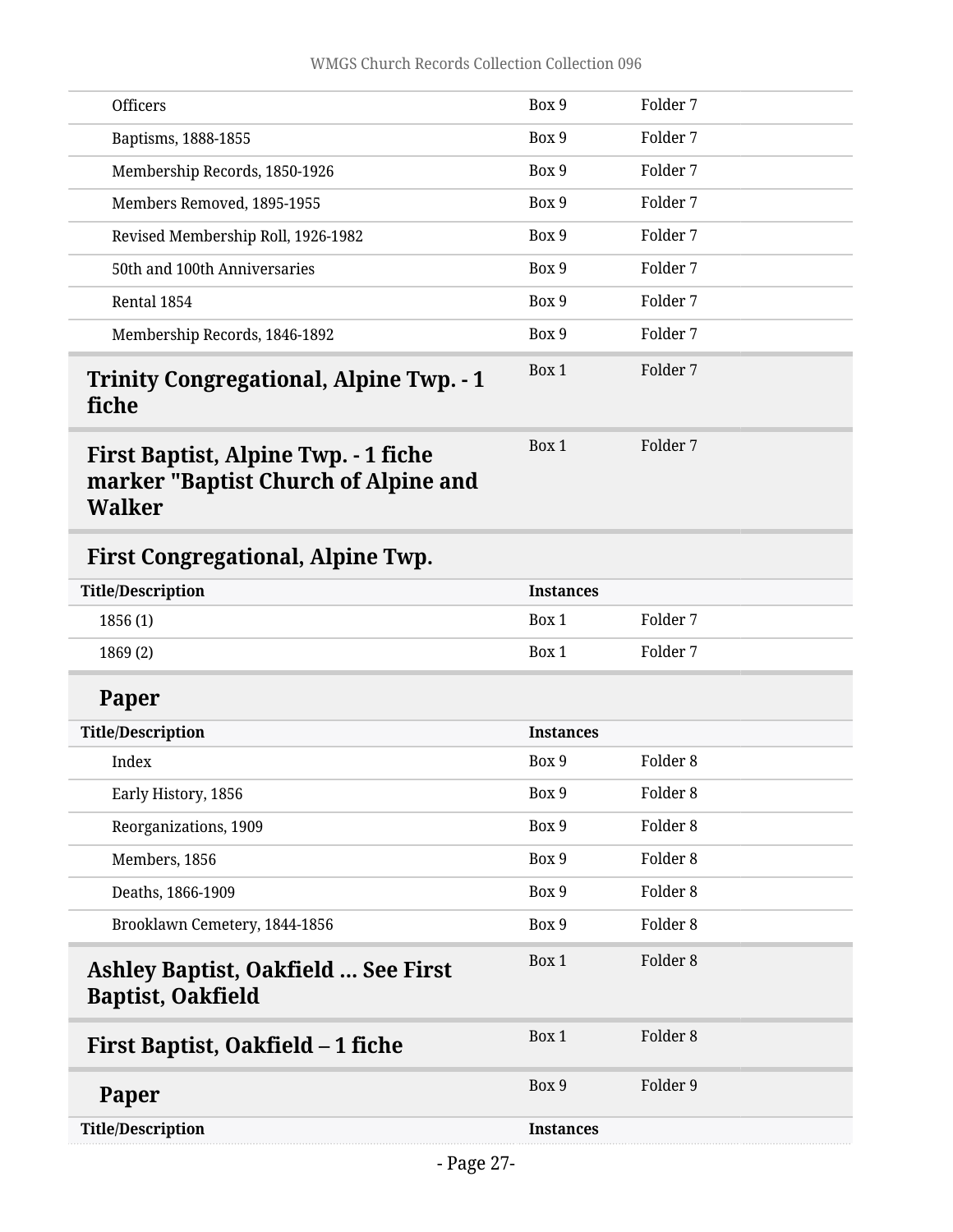<span id="page-27-1"></span><span id="page-27-0"></span>

| Index                                | Box 9            | Folder 9  |  |
|--------------------------------------|------------------|-----------|--|
| Index, Early History, 1846-1896      | Box 9            | Folder 9  |  |
| 1896                                 | Box 9            | Folder 9  |  |
| Second Baptist, Oakfield – 1 fiche   | Box 1            | Folder 9  |  |
| Paper                                |                  |           |  |
| <b>Title/Description</b>             | <b>Instances</b> |           |  |
| Index                                | Box 9            | Folder 10 |  |
| History                              | Box 9            | Folder 10 |  |
| Members, 1866                        | Box 9            | Folder 10 |  |
| Mamrelund Lutheran, Sparta – 3 fiche |                  |           |  |
| <b>Title/Description</b>             | <b>Instances</b> |           |  |
| 1887-1965 (1-2)                      | Box 1            | Folder 10 |  |
| History (3)                          | Box 1            | Folder 10 |  |
| <b>Papers</b>                        |                  |           |  |
| <b>Title/Description</b>             | <b>Instances</b> |           |  |
| Index                                | Box 9            | Folder 11 |  |
| Members, 1811-1879                   | Box 9            | Folder 11 |  |
| History, 1858-1884                   | Box 9            | Folder 11 |  |
| Early History, 1853-1922             | Box 9            | Folder 11 |  |
| Roll. 1965                           | Box 9            | Folder 11 |  |
| Records, 1895-1948                   | Box 9            | Folder 11 |  |
| Confirmations, 1892-1948             | Box 9            | Folder 11 |  |
| Marriages, 1887-1948                 | Box 9            | Folder 11 |  |
| Members, 1905-1930                   | Box 9            | Folder 11 |  |
|                                      |                  |           |  |

<span id="page-27-2"></span>

| <b>Title/Description</b> | <b>Instances</b> |           |
|--------------------------|------------------|-----------|
| History                  | Box 1            | Folder 11 |
| Member, 1856-1876        | Box 1            | Folder 11 |
| Paper                    | Box 9            | Folder 12 |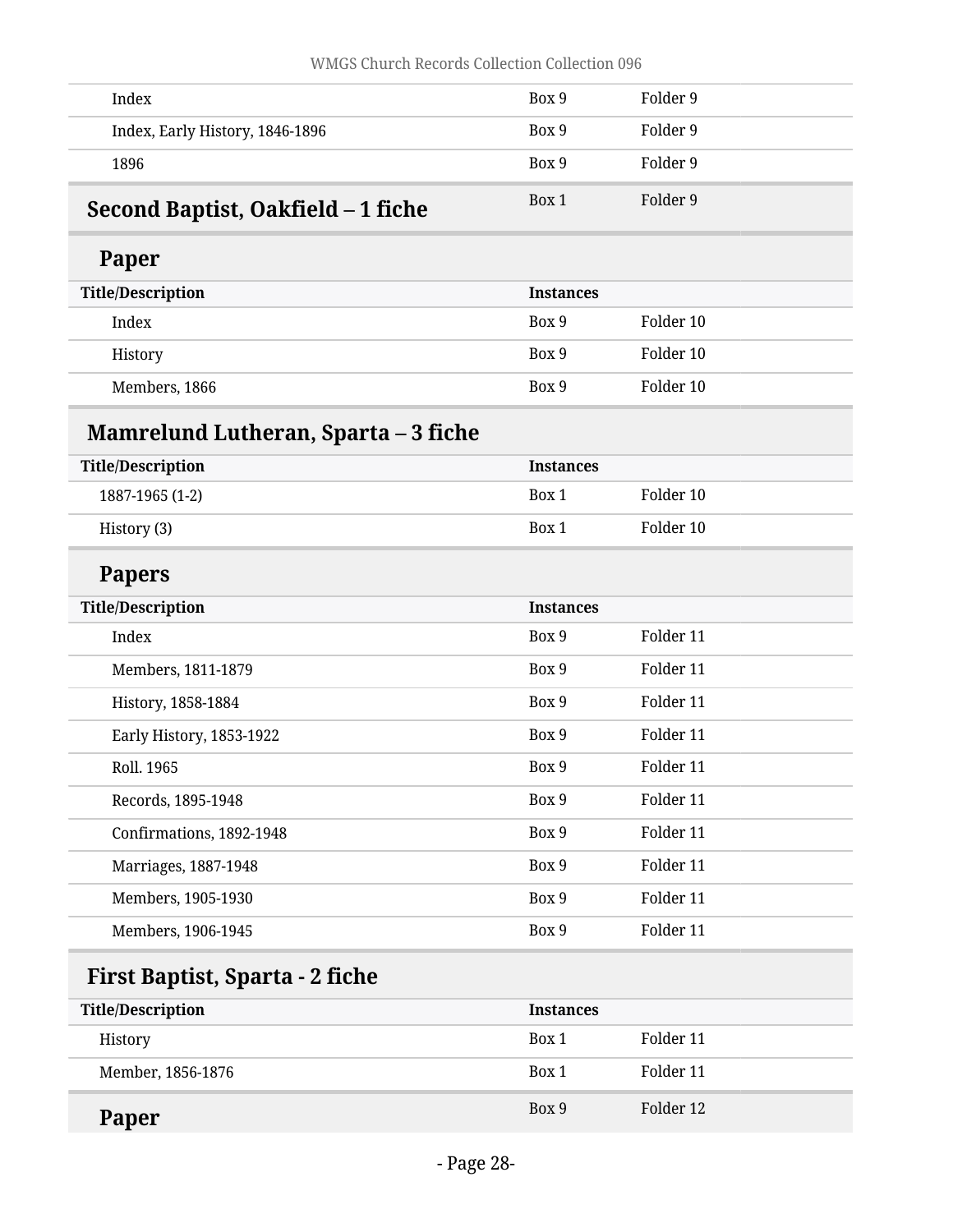<span id="page-28-4"></span><span id="page-28-3"></span><span id="page-28-2"></span><span id="page-28-1"></span><span id="page-28-0"></span>

| <b>Title/Description</b>                                                     | <b>Instances</b> |           |  |
|------------------------------------------------------------------------------|------------------|-----------|--|
| Index                                                                        | Box 9            | Folder 12 |  |
| History, 1856-1876                                                           | Box 9            | Folder 12 |  |
| Members, 1858-1919                                                           | Box 9            | Folder 12 |  |
| First Free Will Baptist, Lisbon - 1 fiche                                    | Box 1            | Folder 12 |  |
| <b>Title/Description</b>                                                     | <b>Instances</b> |           |  |
| 1867                                                                         | Box 9            | Folder 13 |  |
| <b>Ballard Church of Christ, Alpine Twp.-1</b><br>fiche                      | Box 1            | Folder 13 |  |
| Paper                                                                        |                  |           |  |
| <b>Title/Description</b>                                                     | <b>Instances</b> |           |  |
| Index                                                                        | Box 9            | Folder 14 |  |
| Early History, 1844-1873                                                     | Box 9            | Folder 14 |  |
| Members, 1861-1876                                                           | Box 9            | Folder 14 |  |
| First Baptist, Cedar Springs - 1 fiche                                       | Box 1            | Folder 14 |  |
| Paper                                                                        | Box 9            | Folder 15 |  |
| <b>Title/Description</b>                                                     | <b>Instances</b> |           |  |
| Index                                                                        | Box 9            | Folder 15 |  |
| History, 1859-1881                                                           | Box 9            | Folder 15 |  |
| Members, 1866-1876                                                           | Box 9            | Folder 15 |  |
| Deaths, 1864-1876                                                            | Box 9            | Folder 15 |  |
| <b>White Swan Society of Spiritualists,</b><br><b>Grand Rapids - 1 fiche</b> | Box 1            | Folder 15 |  |
| <b>Title/Description</b>                                                     | <b>Instances</b> |           |  |
| Paper 1868                                                                   | Box 9            | Folder 16 |  |
| South Congregational, Grand Rapids - 1<br>fiche                              | Box 1            | Folder 16 |  |
| Paper                                                                        |                  |           |  |
| <b>Title/Description</b>                                                     | <b>Instances</b> |           |  |
| Index                                                                        | Box 9            | Folder 17 |  |
| D <sub>200</sub> 20                                                          |                  |           |  |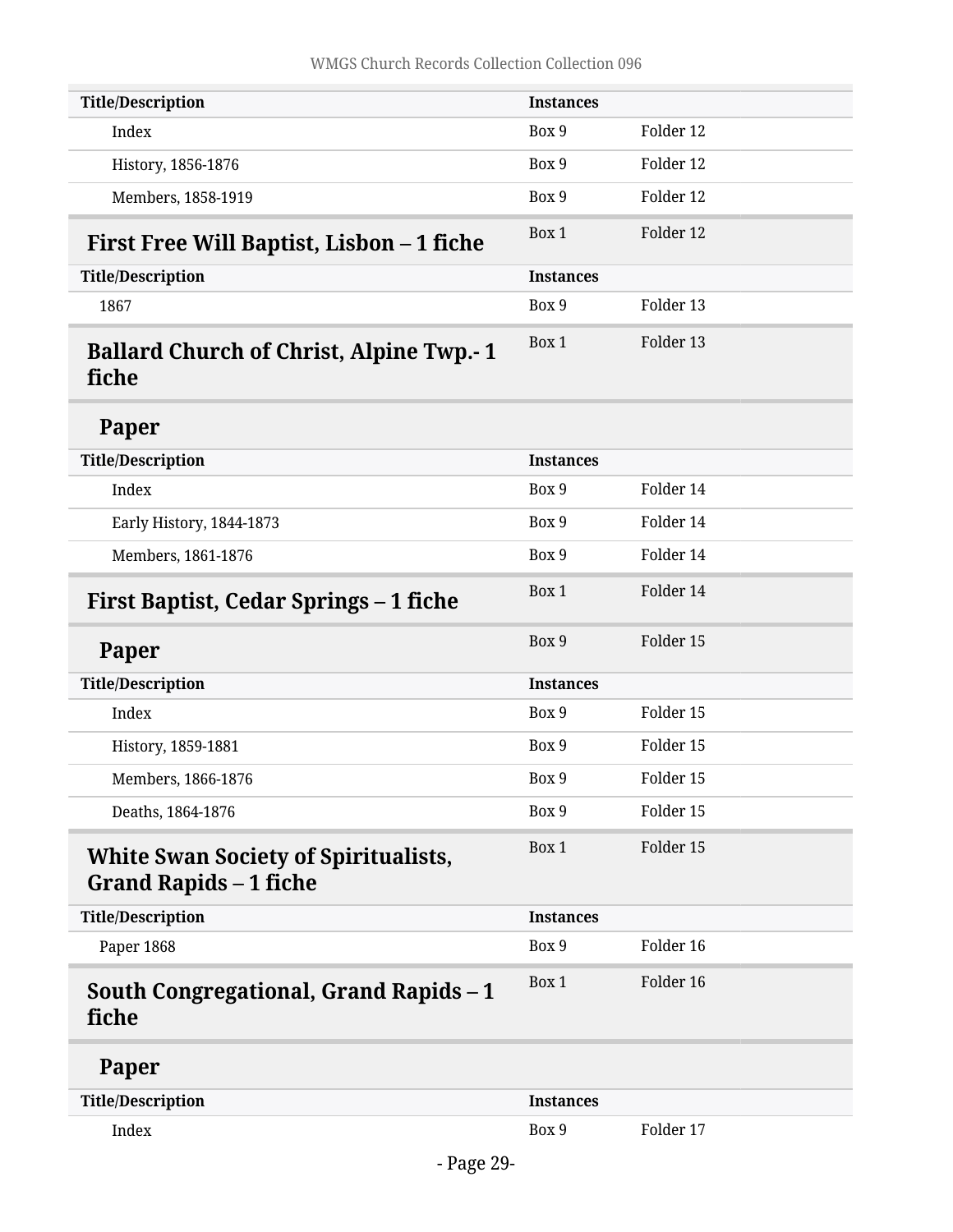<span id="page-29-1"></span><span id="page-29-0"></span>

| Members, 1874-1878                                                   | Box 9            | Folder 17 |
|----------------------------------------------------------------------|------------------|-----------|
| All Souls Universalist, Grand Rapids – 1<br>fiche                    | Box 1            | Folder 17 |
| <b>Title/Description</b>                                             | <b>Instances</b> |           |
| Paper. Index.                                                        | Box 9            | Folder 18 |
| Members, 1862-1876                                                   | Box 9            | Folder 18 |
| Holy Trinity Roman Catholic, Alpine Twp. - 4 fiche                   |                  |           |
| <b>Title/Description</b>                                             | <b>Instances</b> |           |
| 1853-1900 Marr/Deaths (1)                                            | Box 1            | Folder 18 |
| 1852-1900 Baptisms (2-3)                                             | Box 1            | Folder 18 |
| 1882-1899 Confirmations (4-5)                                        | Box 1            | Folder 18 |
| Paper                                                                |                  |           |
| <b>Title/Description</b>                                             | <b>Instances</b> |           |
| Index                                                                | Box 9            | Folder 19 |
| History, 1848-1968                                                   | Box 9            | Folder 19 |
| Baptisms, 1852-1876                                                  | Box 9            | Folder 19 |
| Marriages, 1853-1873                                                 | Box 9            | Folder 19 |
| Deaths, 1873-1870                                                    | Box 9            | Folder 19 |
| First Methodist-Episcopal (First United Methodist) Grand Rapids – 69 |                  |           |
| fiche                                                                |                  |           |

<span id="page-29-2"></span>

| <b>Title/Description</b>                                                                                      | <b>Instances</b> |           |
|---------------------------------------------------------------------------------------------------------------|------------------|-----------|
| Early History/Members (1-3)                                                                                   | Box 1            | Folder 19 |
| 1844-1891 Membership (4-7)                                                                                    | Box 1            | Folder 19 |
| 1857-1869 Membership (8-11)                                                                                   | Box 1            | Folder 19 |
| 1869-1874 Membership (12-14)                                                                                  | Box 1            | Folder 19 |
| 1875-1883 Membership (15-18)                                                                                  | Box 1            | Folder 19 |
| 1883-1892 Membership (19-22)                                                                                  | Box 1            | Folder 19 |
| 1892-1908 Membership (23-26)                                                                                  | Box 1            | Folder 19 |
| 1893-1935 Membership (27-33)                                                                                  | Box 1            | Folder 19 |
| Fiche numbers 34 and 35 not found, 2004 inventory. Note<br>gap in fiche numbering, which may indicate missing | Box 1            | Folder 19 |

content, or an error in the initial numbering.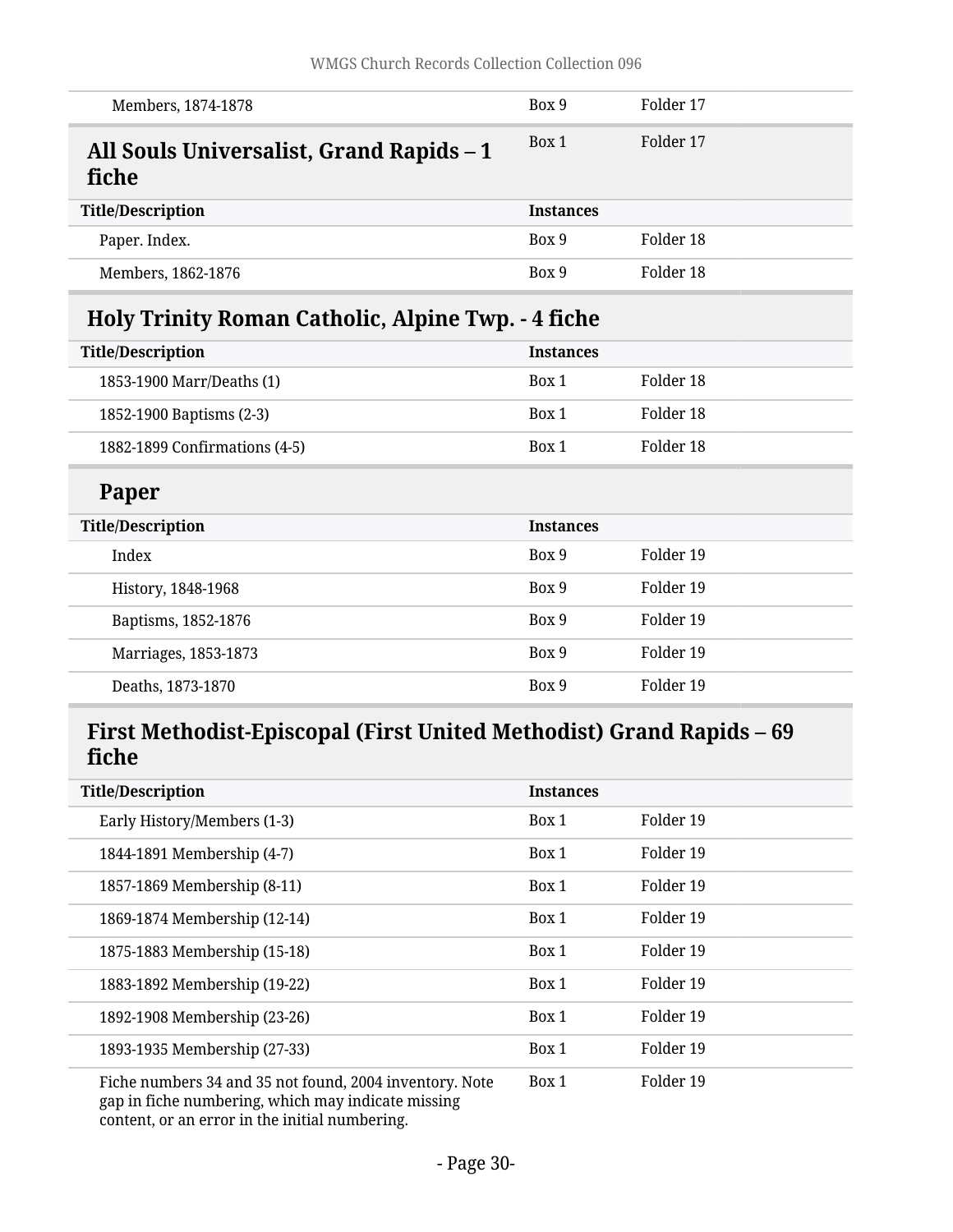| Paner                           |       |           |  |
|---------------------------------|-------|-----------|--|
| 1972-1988 Members/Trnsf (65-69) | Box 1 | Folder 19 |  |
| 1950-1972 Members/Trnsf (61-64) | Box 1 | Folder 19 |  |
| 1920-1950 Members/Trnsf (57-60) | Box 1 | Folder 19 |  |
| 1920-1940 Members/Trnsf (51-56) | Box 1 | Folder 19 |  |
| 1957-1968 Membership (49-50)    | Box 1 | Folder 19 |  |
| 1914-1935 Membership (42-48)    | Box 1 | Folder 19 |  |
| 1907-1913 Membership (36-41)    | Box 1 | Folder 19 |  |
|                                 |       |           |  |

## **Paper**

| <b>Title/Description</b> | <b>Instances</b> |           |
|--------------------------|------------------|-----------|
| Index                    | Box 9            | Folder 20 |
| History, 1835-1916       | Box 9            | Folder 20 |
| Paster, 1835-1880        | Box 9            | Folder 20 |
| Officers, 1835-1876      | Box 9            | Folder 20 |
| Members, 1848-1890       | Box 9            | Folder 20 |
| Probationers, 1858-1886  | Box 9            | Folder 20 |
| Baptisms, 1858-1877      | Box 9            | Folder 20 |
| Marriages, 1858-1876     | Box 9            | Folder 20 |
| Funerals, 1874           | Box 9            | Folder 20 |
| Members, 1835-1961       | Box 9            | Folder 20 |
| Booklet, 1911-1976       | Box 9            | Folder 20 |
|                          |                  |           |

# <span id="page-30-0"></span>**St. Patrick's Roman Catholic, Parnell - 20 fiche**

| <b>Title/Description</b>   | <b>Instances</b> |                      |
|----------------------------|------------------|----------------------|
|                            |                  |                      |
| 1877 Church Drawings (1-2) | Box 2            | Folder 20            |
| 1854-1900 Baptisms (3-6)   | Box 2            | Folder 20            |
| 1880-1884 Baptisms (7-8)   | Box 2            | Folder 20            |
| First Communions (9)       | Box 2            | Folder 20            |
| Confirmations (10-11)      | Box 2            | Folder 20            |
| Marriages (12-14)          | Box 2            | Folder <sub>20</sub> |
| Deaths (15-18)             | Box 2            | Folder <sub>20</sub> |
| 1873-1896 Baptisms (19-20) | Box 2            | Folder 20            |

# **Paper**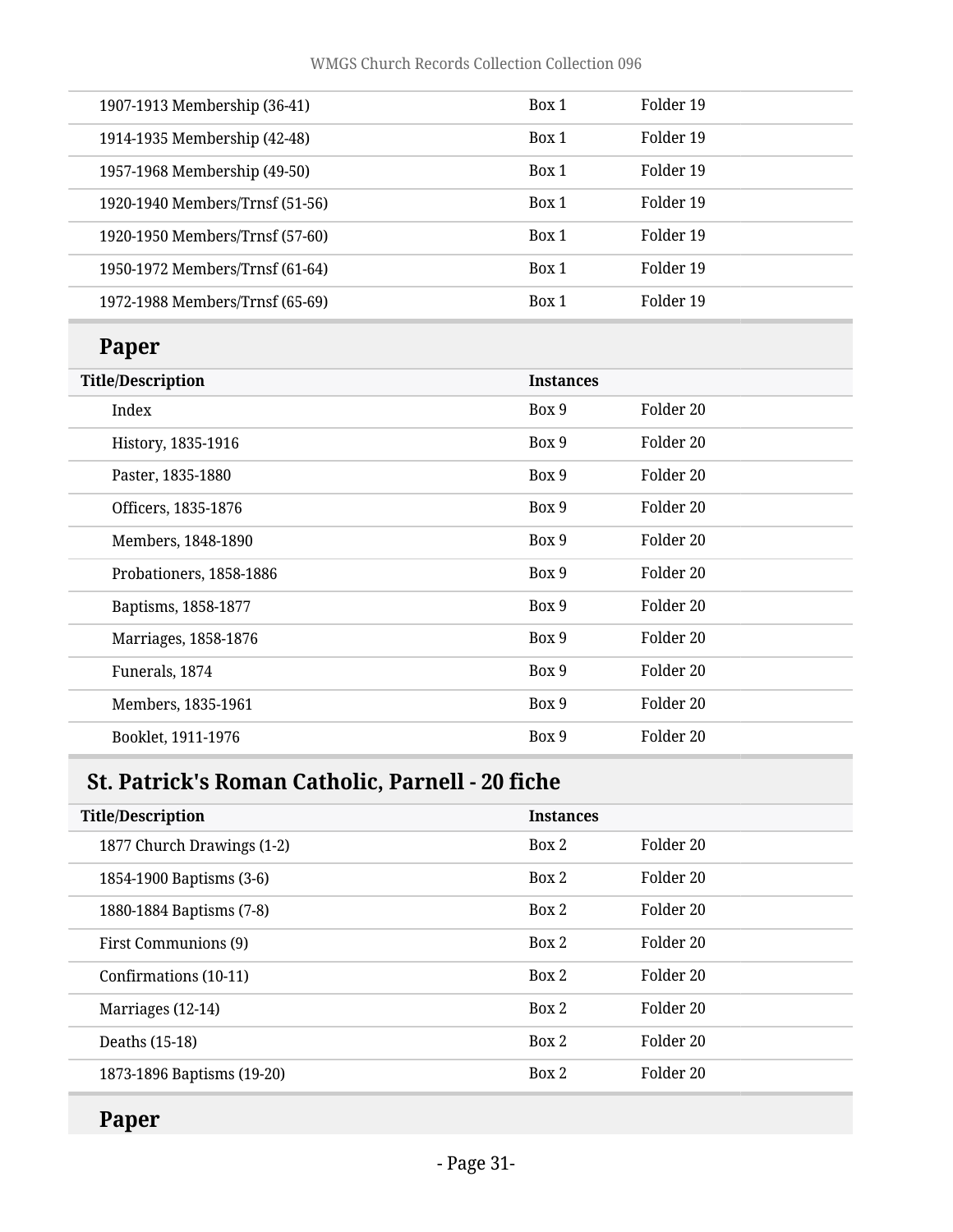<span id="page-31-6"></span><span id="page-31-5"></span><span id="page-31-4"></span><span id="page-31-3"></span><span id="page-31-2"></span><span id="page-31-1"></span><span id="page-31-0"></span>

| <b>Title/Description</b>                                        | <b>Instances</b> |                      |
|-----------------------------------------------------------------|------------------|----------------------|
| Index,, 1854-1875                                               | Box 9            | Folder 21            |
| History, 1854-1875                                              | Box 9            | Folder 21            |
| <b>User Guide</b>                                               | Box 9            | Folder 21            |
| Members, 1854-1875                                              | Box 9            | Folder 21            |
| <b>Byron Center United Methodist, Byron</b><br>Center - 1 fiche | Box 2            | Folder 21            |
| <b>Title/Description</b>                                        | <b>Instances</b> |                      |
| History, 1859-1915                                              | Box 9            | Folder 22            |
| Algoma United Brethren, Algoma Twp. -<br>1 fiche                | Box 2            | Folder 22            |
| <b>Title/Description</b>                                        | <b>Instances</b> |                      |
| Paper                                                           | Box 9            | Folder <sub>22</sub> |
| <b>Algoma Church of Christ, Algoma Twp. -</b><br>1 fiche        | Box 2            | Folder 23            |
| <b>Title/Description</b>                                        | <b>Instances</b> |                      |
| Paper                                                           | Box 9            | Folder 22            |
| Alto German Methodist, Alto - 1 fiche                           | Box 2            | Folder 24            |
| <b>Title/Description</b>                                        | <b>Instances</b> |                      |
| Paper, 1860-1907                                                | Box 9            | Folder 22            |
| <b>West Bowne Methodist, Bowne Twp. - 1</b><br>fiche            | Box 2            | Folder 25            |
| <b>Title/Description</b>                                        | <b>Instances</b> |                      |
| Paper                                                           | Box 9            | Folder 22            |
| <b>Seventh Day Adventist, Bowne Twp. - 1</b><br>fiche           | Box 2            | Folder 26            |
| <b>Title/Description</b>                                        | <b>Instances</b> |                      |
| Paper, 1863                                                     | Box 9            | Folder 22            |
| <b>Byron Center Adventist, Byron Center –</b><br>1 fiche        | Box 2            | Folder 27            |
| <b>Title/Description</b>                                        | <b>Instances</b> |                      |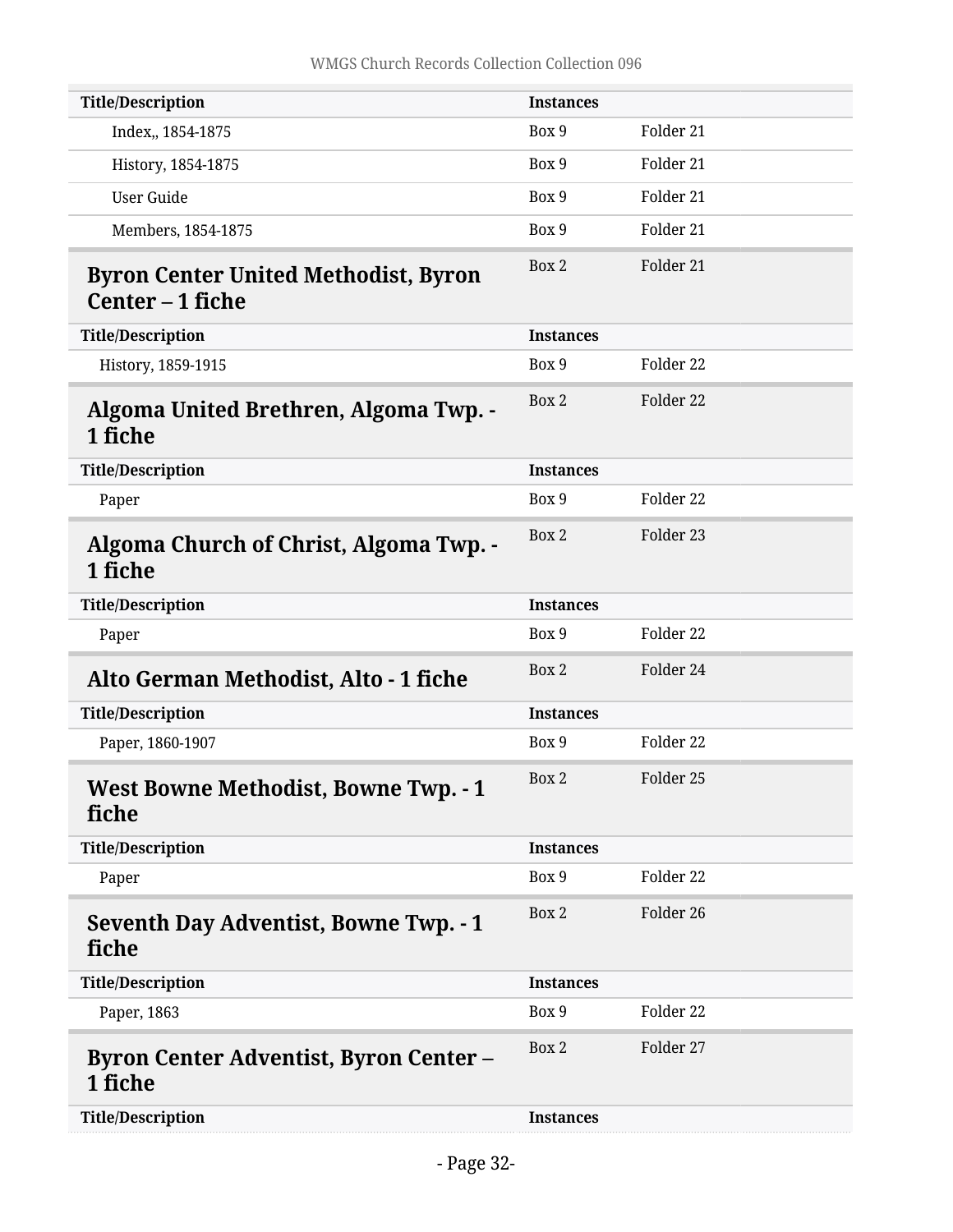<span id="page-32-8"></span><span id="page-32-7"></span><span id="page-32-6"></span><span id="page-32-5"></span><span id="page-32-4"></span><span id="page-32-3"></span><span id="page-32-2"></span><span id="page-32-1"></span><span id="page-32-0"></span>

| Byron Center Adventist, Byron Center                            | Box 9            | Folder <sub>22</sub> |
|-----------------------------------------------------------------|------------------|----------------------|
| Church of Christ, Byron Center – 1 fiche                        | Box 2            | Folder 28            |
| <b>Title/Description</b>                                        | <b>Instances</b> |                      |
| 1873-1881                                                       | Box 9            | Folder <sub>22</sub> |
| <b>Disciples of Christ, Byron Center</b>                        | Box 2            | Folder 28            |
| Algoma Religio-Philosophical Society,<br>Algoma Twp. - 1 fiche  | Box 2            | Folder 29            |
| <b>Title/Description</b>                                        | <b>Instances</b> |                      |
| Paper, 1863-1873                                                | Box 9            | Folder <sub>22</sub> |
| Corinth Congregational, Corinth - 1<br>fiche                    | Box 2            | Folder 30            |
| <b>Title/Description</b>                                        | <b>Instances</b> |                      |
| Paper                                                           | Box 9            | Folder <sub>22</sub> |
| <b>First Methodist-Episcopal, Cannonsburg</b><br>– 1 fiche      | Box 2            | Folder 31            |
| <b>Title/Description</b>                                        | <b>Instances</b> |                      |
| First Methodist-Episcopal, Cannonsburg                          | Box 9            | Folder 23            |
| Cascade Christian, Cascade - 1 fiche                            | Box 2            | Folder 32            |
| <b>Title/Description</b>                                        | <b>Instances</b> |                      |
| History, 1864-1880                                              | Box 9            | Folder 23            |
| <b>Cedar Springs Congregational, Cedar</b><br>Springs – 1 fiche | Box 2            | Folder 33            |
| <b>Title/Description</b>                                        | <b>Instances</b> |                      |
| History, 1867-18812                                             | Box 9            | Folder 24            |
| Free Methodist, Cedar Springs – 1 fiche                         | Box 2            | Folder 34            |
| <b>Title/Description</b>                                        | <b>Instances</b> |                      |
| History, 1870-1975                                              | Box 9            | Folder 24            |
| <b>Methodist-Episcopal Society, Cedar</b><br>Springs - 3 fiche  | Box 2            | Folder 35            |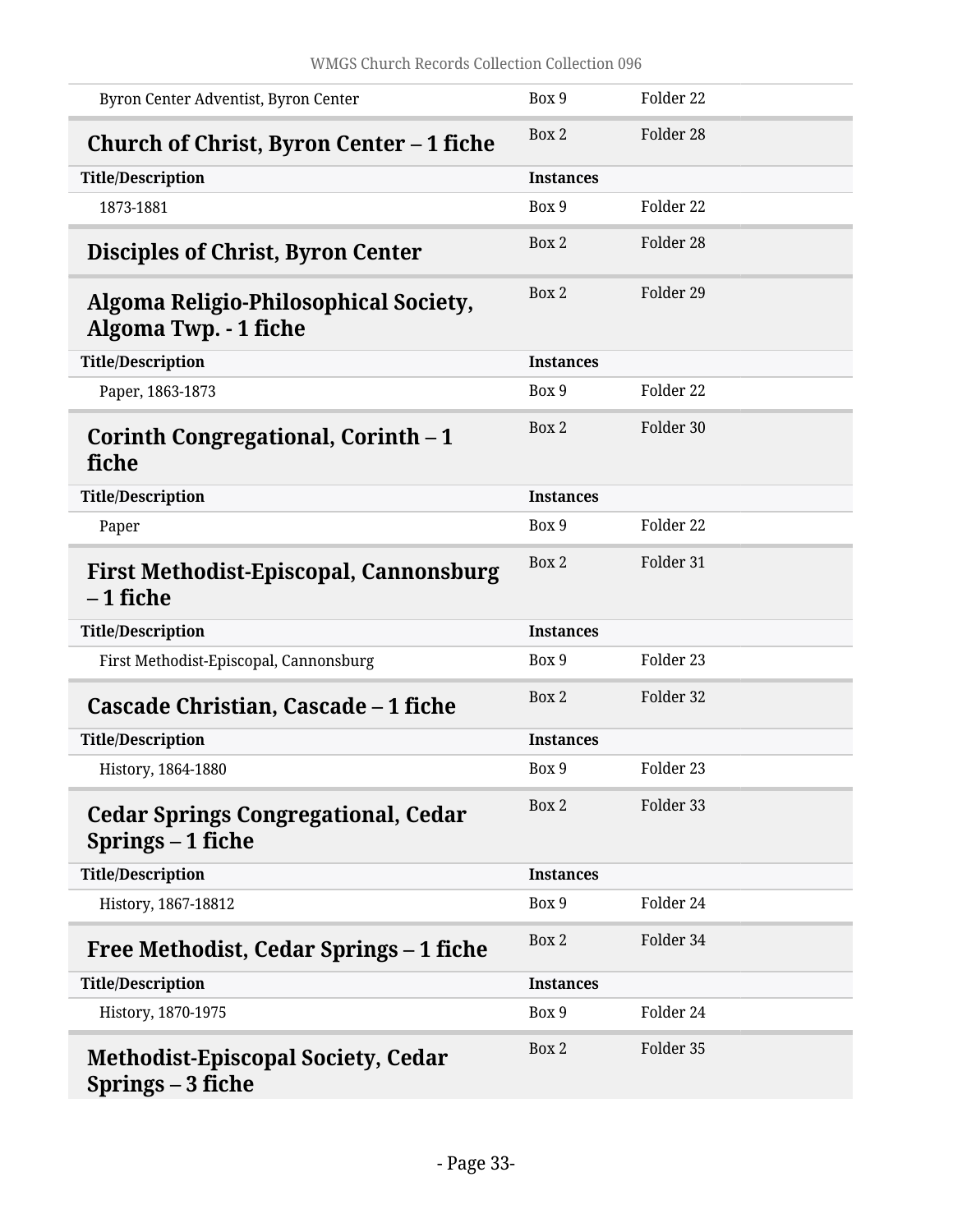<span id="page-33-4"></span><span id="page-33-3"></span><span id="page-33-2"></span><span id="page-33-1"></span><span id="page-33-0"></span>

| Paper                                                  |                  |           |
|--------------------------------------------------------|------------------|-----------|
| <b>Title/Description</b>                               | <b>Instances</b> |           |
| Index                                                  | Box 9            | Folder 25 |
| History/Members, 1866-1946                             | Box 9            | Folder 25 |
| Pine Lake Methodist-Episcopal, Pine<br>Lake $-1$ fiche | Box 2            | Folder 36 |
| <b>Title/Description</b>                               | <b>Instances</b> |           |
| History                                                | Box 9            | Folder 26 |
| Solon Center Wesleyan, Solon Center – 1<br>fiche       | Box 2            | Folder 37 |
| <b>Title/Description</b>                               | <b>Instances</b> |           |
| History, 1884-1888                                     | Box 9            | Folder 26 |
| United Brethren in Christ, Oakfield – 1<br>fiche       | Box 2            | Folder 38 |
| <b>Title/Description</b>                               | <b>Instances</b> |           |
| Charter Members, 1880                                  | Box 9            | Folder 26 |
| Greenville Methodist, Greenville – 1<br>fiche          | Box 2            | Folder 39 |
| Paper                                                  |                  |           |
| <b>Title/Description</b>                               | <b>Instances</b> |           |
| Index                                                  | Box 9            | Folder 27 |
| Baptisms, 1858-1876                                    | Box 9            | Folder 27 |
| Marriages, 1855-1875                                   | Box 9            | Folder 27 |
| Probationers, 1855-1862                                | Box 9            | Folder 27 |
| Sparta Methodist, Sparta – 1 fiche                     | Box 2            | Folder 40 |
| Paper                                                  |                  |           |
| <b>Title/Description</b>                               | <b>Instances</b> |           |
| History, 1852-1876                                     | Box 9            | Folder 28 |
| Pastors, 1852-1882                                     | Box 9            | Folder 28 |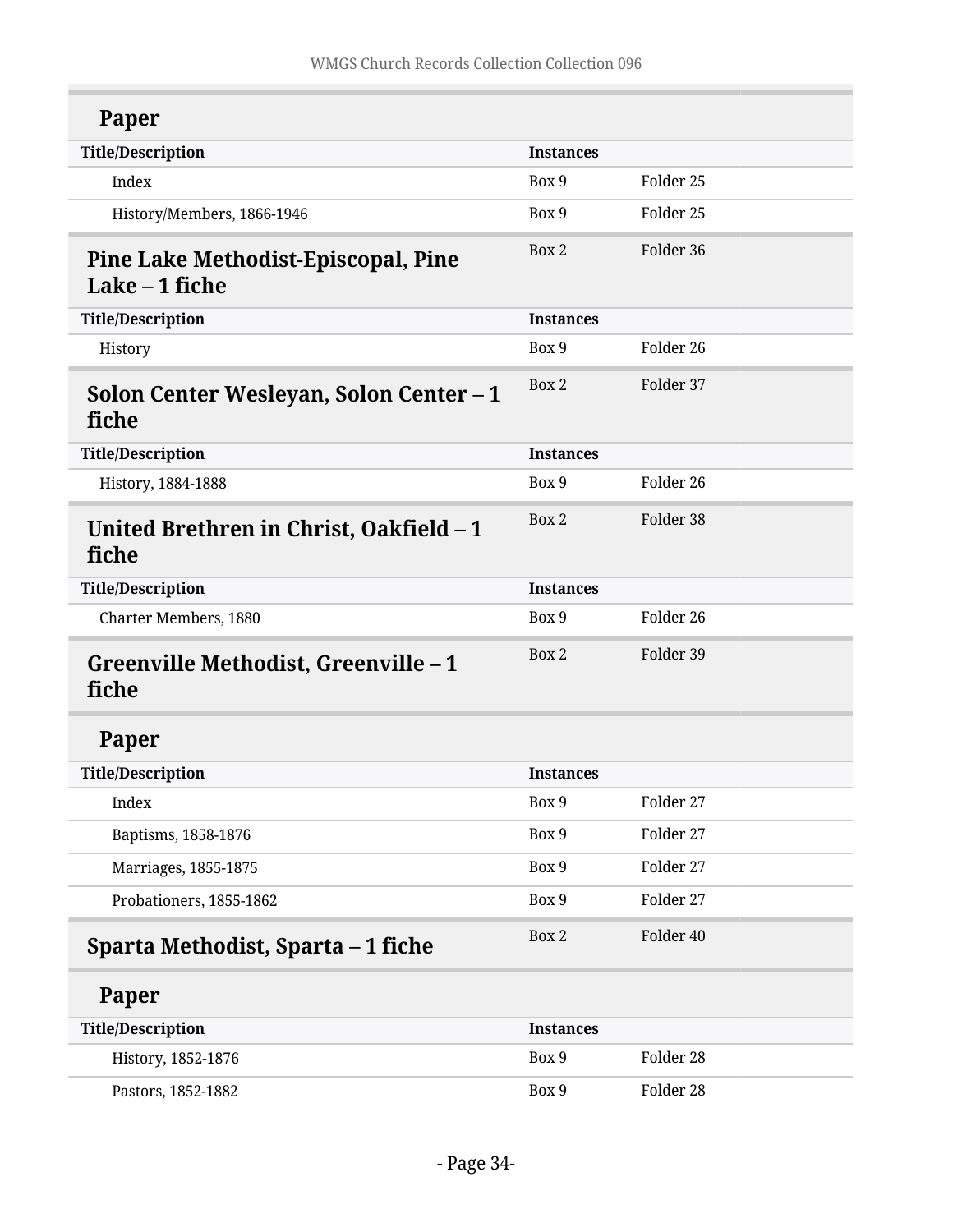<span id="page-34-3"></span><span id="page-34-2"></span><span id="page-34-1"></span><span id="page-34-0"></span>

| <b>Christian Union Association, Lisbon – 1</b><br>fiche                   | Box 2            | Folder 41 |
|---------------------------------------------------------------------------|------------------|-----------|
| <b>Title/Description</b>                                                  | <b>Instances</b> |           |
| 1870 Paper                                                                | Box 9            | Folder 29 |
| Christian Union Association, Lisbon                                       | Box 9            | Folder 29 |
| <b>St. Paul's Adventist, Kent City (Kent City</b><br>Adventist) – 1 fiche | Box 2            | Folder 42 |
| <b>Title/Description</b>                                                  | <b>Instances</b> |           |
| Paper                                                                     | Box 9            | Folder 29 |
| Free Will Baptist, Casnovia – 1 fiche                                     | Box 2            | Folder 43 |
| <b>Title/Description</b>                                                  | <b>Instances</b> |           |
| Free Will Baptist, Casnovia                                               | Box 9            | Folder 29 |
| Kent City United Brethren, Kent City - 1<br>fiche                         | Box 2            | Folder 44 |
| <b>Title/Description</b>                                                  | <b>Instances</b> |           |
| Kent City United Brethren, Kent City                                      | Box 9            | Folder 29 |
| Grandville/Jenison Congregational,<br>Grandville - 2 fiche                | Box 2            | Folder 45 |
| <b>Title/Description</b>                                                  | <b>Instances</b> |           |
| Grandville/Jenison Congregational, Grandville                             | Box 9            | Folder 30 |
| Grandville Methodist, Grandville - 1<br>fiche                             | Box 2            | Folder 46 |
| <b>Title/Description</b>                                                  | <b>Instances</b> |           |
| Grandville Methodist, Grandville                                          | Box 9            | Folder 31 |
| <b>First Congregational, Fisher Station</b><br>(Ideal Park) – 1 fiche     | Box 2            | Folder 47 |
| <b>Title/Description</b>                                                  | <b>Instances</b> |           |
| First Congregational, Ideal Park                                          | Box 9            | Folder 32 |
| First Congregational, Fisher Station                                      | Box 9            | Folder 32 |

<span id="page-34-7"></span><span id="page-34-6"></span><span id="page-34-5"></span><span id="page-34-4"></span>**Kellogsville Christian Reformed, Kellogsville - 17 fiche**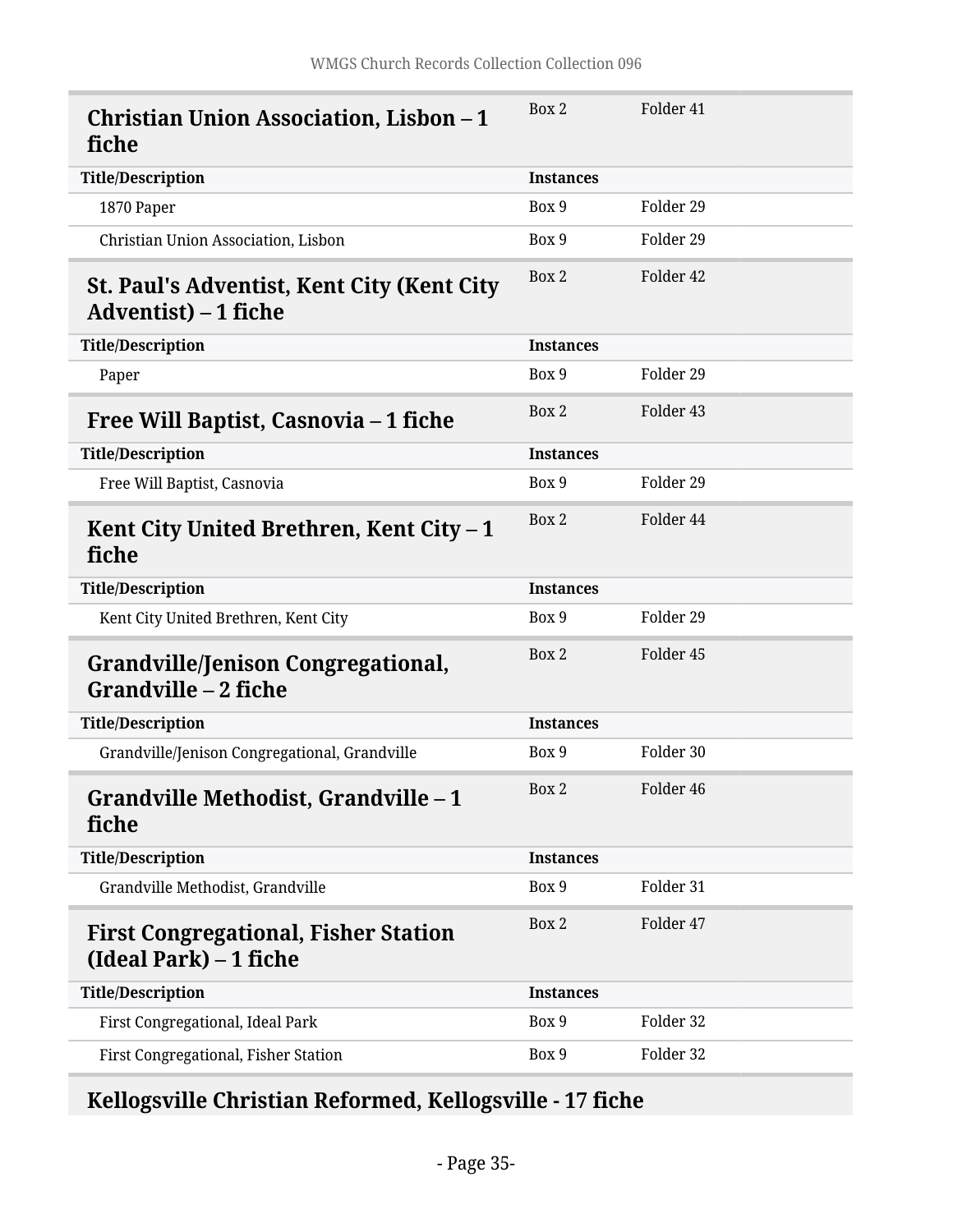<span id="page-35-7"></span><span id="page-35-6"></span><span id="page-35-5"></span><span id="page-35-4"></span><span id="page-35-3"></span><span id="page-35-2"></span><span id="page-35-1"></span><span id="page-35-0"></span>

| <b>Christ's Episcopal, Plainfield Twp. - 1</b><br>fiche                               | Box 2            | Folder 56 |
|---------------------------------------------------------------------------------------|------------------|-----------|
|                                                                                       |                  |           |
| United Brethren, Gaines Twp.                                                          | Box 9            | Folder 40 |
| <b>Title/Description</b>                                                              | <b>Instances</b> |           |
| United Brethren, Gaines Twp. - 1 fiche                                                | Box 2            | Folder 55 |
| First Baptist, Rockford                                                               | Box 9            | Folder 39 |
| <b>Title/Description</b>                                                              | <b>Instances</b> |           |
| <b>First Baptist, Rockford (Laphamville) –</b><br>1 fiche                             | Box 2            | Folder 54 |
| Greenville Baptist, Greenville                                                        | Box 9            | Folder 38 |
| <b>Title/Description</b>                                                              | <b>Instances</b> |           |
| Greenville Baptist, Greenville – 1 fiche                                              | Box 2            | Folder 53 |
| Trinity Methodist, Grand Rapids                                                       | Box 9            | Folder 37 |
| <b>Title/Description</b>                                                              | <b>Instances</b> |           |
| <b>Trinity Methodist, Grand Rapids (East</b><br>Street Methodist-Episcopal) – 1 fiche | Box 2            | Folder 52 |
| First Congregational, Rockford                                                        | Box 9            | Folder 36 |
| <b>Title/Description</b>                                                              | <b>Instances</b> |           |
| First Congregational, Rockford – 1 fiche                                              | Box 2            | Folder 51 |
| Y.M.C.A, Grand Rapids                                                                 | Box 9            | Folder 35 |
| <b>Title/Description</b>                                                              | <b>Instances</b> |           |
| Y.M.C.A, Grand Rapids – 1 fiche                                                       | Box 2            | Folder 50 |
| Swedenborgian, Grand Rapids                                                           | Box 9            | Folder 34 |
| <b>Title/Description</b>                                                              | <b>Instances</b> |           |
| Swedenborgian, Grand Rapids – 1 fiche                                                 | Box 2            | Folder 49 |
| Kelloggsville Christian Reformed Church                                               | Box 9            | Folder 33 |
| 1912-1964 Book 2 (11-17)                                                              | Box 2            | Folder 48 |
| 1875-1911 Book 1 (1-10)                                                               | Box 2            | Folder 48 |
| <b>Title/Description</b>                                                              | <b>Instances</b> |           |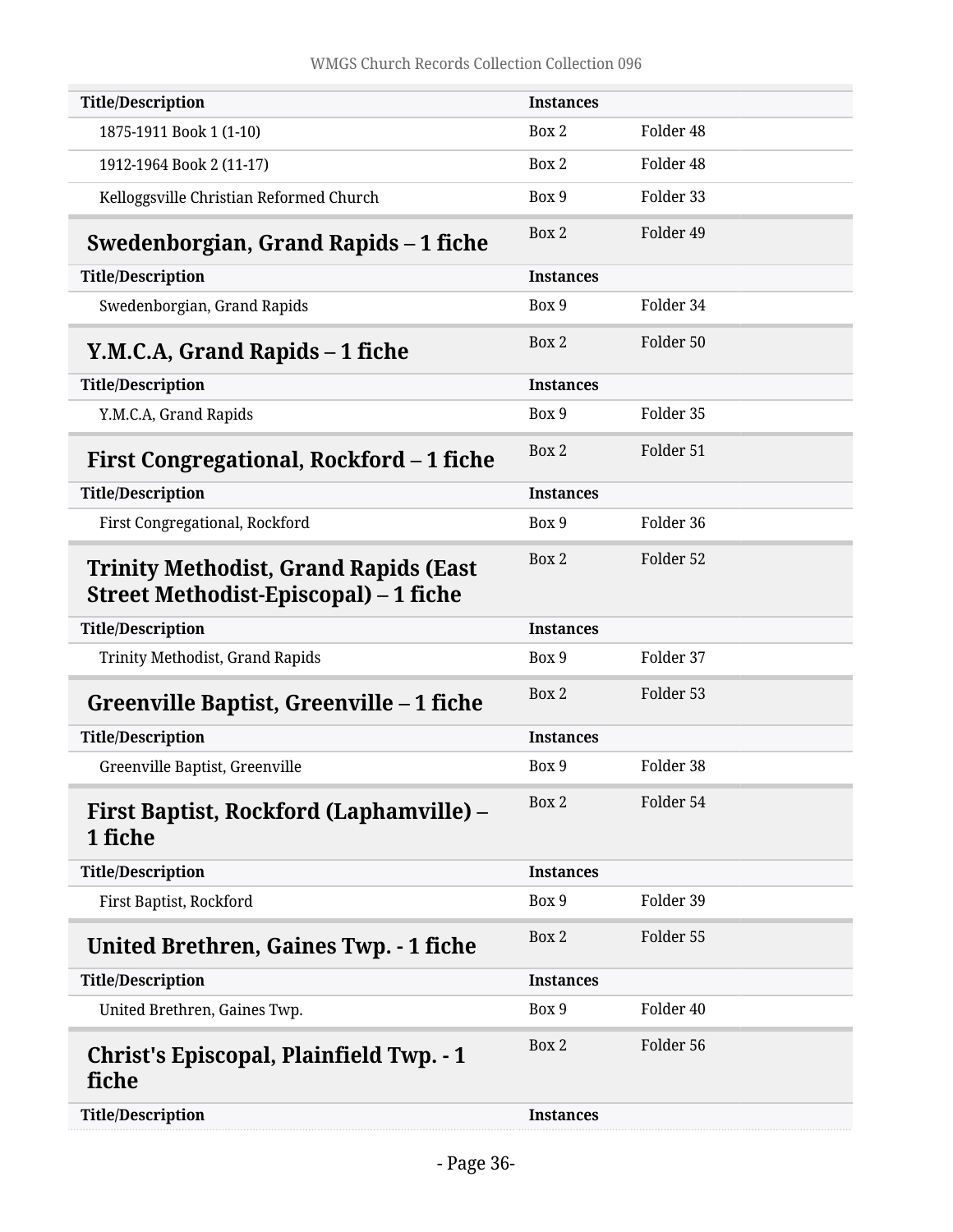<span id="page-36-5"></span><span id="page-36-4"></span><span id="page-36-3"></span><span id="page-36-2"></span><span id="page-36-1"></span><span id="page-36-0"></span>

| Christ's Episcopal, Plainfield Twp.                             | Box 9            | Folder 41            |  |
|-----------------------------------------------------------------|------------------|----------------------|--|
| <b>Immanuel Lutheran, Grand Rapids - 31 fiche</b>               |                  |                      |  |
| <b>Title/Description</b>                                        | <b>Instances</b> |                      |  |
| 1856-1930 Pastors (1-2)                                         | Box 2            | Folder 57            |  |
| 1856-1876 Book 1 (3-5)                                          | Box 2            | Folder 57            |  |
| 1889-1915 Book 2 (6-13)                                         | Box 2            | Folder 57            |  |
| 1889-1915 Book 3 (14-17)                                        | Box 2            | Folder 57            |  |
| 1916-1923 Book 4 (18-20)                                        | Box 2            | Folder 57            |  |
| 1923-1856 Book 5 (21-26)                                        | Box 2            | Folder 57            |  |
| 1957-1988 Book 6 (27-31)                                        | Box 2            | Folder 57            |  |
| <b>Immanuel Lutheran, Grand Rapids</b>                          | <b>Box 10</b>    | Folder 1             |  |
| Caledonia United Brethren, Caledonia –<br>1 fiche               | Box 2            | Folder 58            |  |
| <b>Title/Description</b>                                        | <b>Instances</b> |                      |  |
| United Brethren, Caledonia                                      | <b>Box 10</b>    | Folder 2             |  |
| <b>Sand Lake United Methodist, Sand Lake</b><br>– 1 fiche       | Box 2            | Folder 59            |  |
| <b>Title/Description</b>                                        | <b>Instances</b> |                      |  |
| United Methodist, Sand Lake                                     | <b>Box 10</b>    | Folder 3             |  |
| <b>South Ensley United Methodist, South</b><br>Ensley – 1 fiche | Box 2            | Folder <sub>60</sub> |  |
| <b>Title/Description</b>                                        | <b>Instances</b> |                      |  |
| United Methodist, South Ensley                                  | <b>Box 10</b>    | Folder 4             |  |
| <b>First Free Methodist, Grand Rapids - 1</b><br>fiche          | Box 2            | Folder <sub>61</sub> |  |
| <b>Title/Description</b>                                        | <b>Instances</b> |                      |  |
| First Free Methodist, Grand Rapids                              | <b>Box 10</b>    | Folder 5             |  |
| Central Christian, Grand Rapids - 1<br>fiche                    | Box 2            | Folder <sub>62</sub> |  |
| <b>Title/Description</b>                                        | <b>Instances</b> |                      |  |
| Central Christian, Grand Rapids                                 | <b>Box 10</b>    | Folder <sub>6</sub>  |  |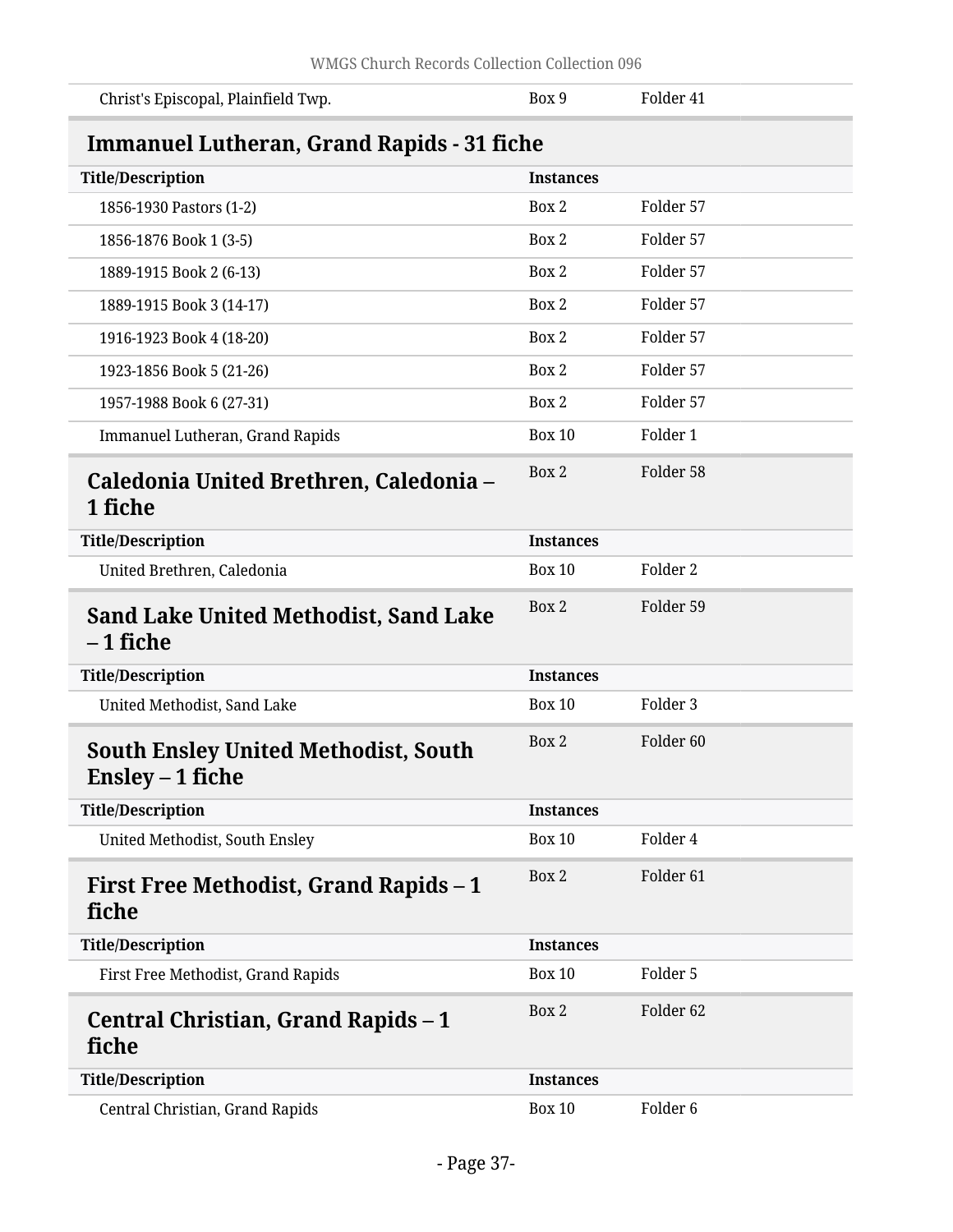<span id="page-37-2"></span><span id="page-37-1"></span><span id="page-37-0"></span>

| Trinity Lutheran, Grand Rapids – 1 fiche                                                                           | Box 2            | Folder <sub>63</sub> |
|--------------------------------------------------------------------------------------------------------------------|------------------|----------------------|
| <b>Title/Description</b>                                                                                           | <b>Instances</b> |                      |
| Trinity Lutheran, Grand Rapids                                                                                     | <b>Box 10</b>    | Folder 7             |
| <b>Third Presbyterian, Grand Rapids</b><br>(Mission Wood Presbyterian) – 1 fiche,<br><b>Accession Restrictions</b> | Box 2            | Folder <sub>64</sub> |
| <b>Title/Description</b>                                                                                           | <b>Instances</b> |                      |
| Third Presbyterian, Grand Rapids                                                                                   | Box 10           | Folder <sub>8</sub>  |
| <b>St. Andrew's Roman Catholic, Grand Rapids - 47 fiche</b>                                                        |                  |                      |
| <b>Title/Description</b>                                                                                           | <b>Instances</b> |                      |
| 1850-70 History and Census (1-8)                                                                                   | Box 2            | Folder <sub>65</sub> |
| 1864-1900 Baptisms (9-27)                                                                                          | Box 2            | Folder <sub>65</sub> |
| 1880-1900 Confirmations (28-31)                                                                                    | Box 2            | Folder <sub>65</sub> |
| 1858-1900 1st Communion (32-34)                                                                                    | Box 2            | Folder <sub>65</sub> |
| 1850-1900 Marriages (35-42)                                                                                        | Box 2            | Folder <sub>65</sub> |
| 1850-1900 Deaths (43-47)                                                                                           | Box 2            | Folder <sub>65</sub> |
| St. Andrew's Roman Catholic, Grand Rapids                                                                          | <b>Box 10</b>    | Folder 9             |
| Alto Baptist, Alto – 1 fiche                                                                                       | Box 2            | Folder <sub>66</sub> |
| <b>Title/Description</b>                                                                                           | <b>Instances</b> |                      |
| Baptist, Alto                                                                                                      | Box 10           | Folder 10            |

# <span id="page-37-4"></span><span id="page-37-3"></span>**St. Adalbert's Roman Catholic, Grand Rapids - 16 fiche**

<span id="page-37-5"></span>

| <b>Title/Description</b>                                             | <b>Instances</b> |                      |
|----------------------------------------------------------------------|------------------|----------------------|
| 1883-1900 Baptisms (1-10)                                            | Box 2            | Folder 67            |
| 1883-1900 Confirmations (11)                                         | Box 2            | Folder 67            |
| 1900 1st Communions (12)                                             | Box 2            | Folder 67            |
| 1883-1900 Marriages (13-14)                                          | Box 2            | Folder 67            |
| 1883-1900 Deaths (15-16)                                             | Box 2            | Folder <sub>67</sub> |
| <b>Kentwood Baptist, Kentwood (Paris</b><br><b>Baptist</b> )–1 fiche | Box 2            | Folder 68            |
| <b>Title/Description</b>                                             | <b>Instances</b> |                      |
| Kentwood Baptist, Kentwood                                           | <b>Box 10</b>    | Folder 11            |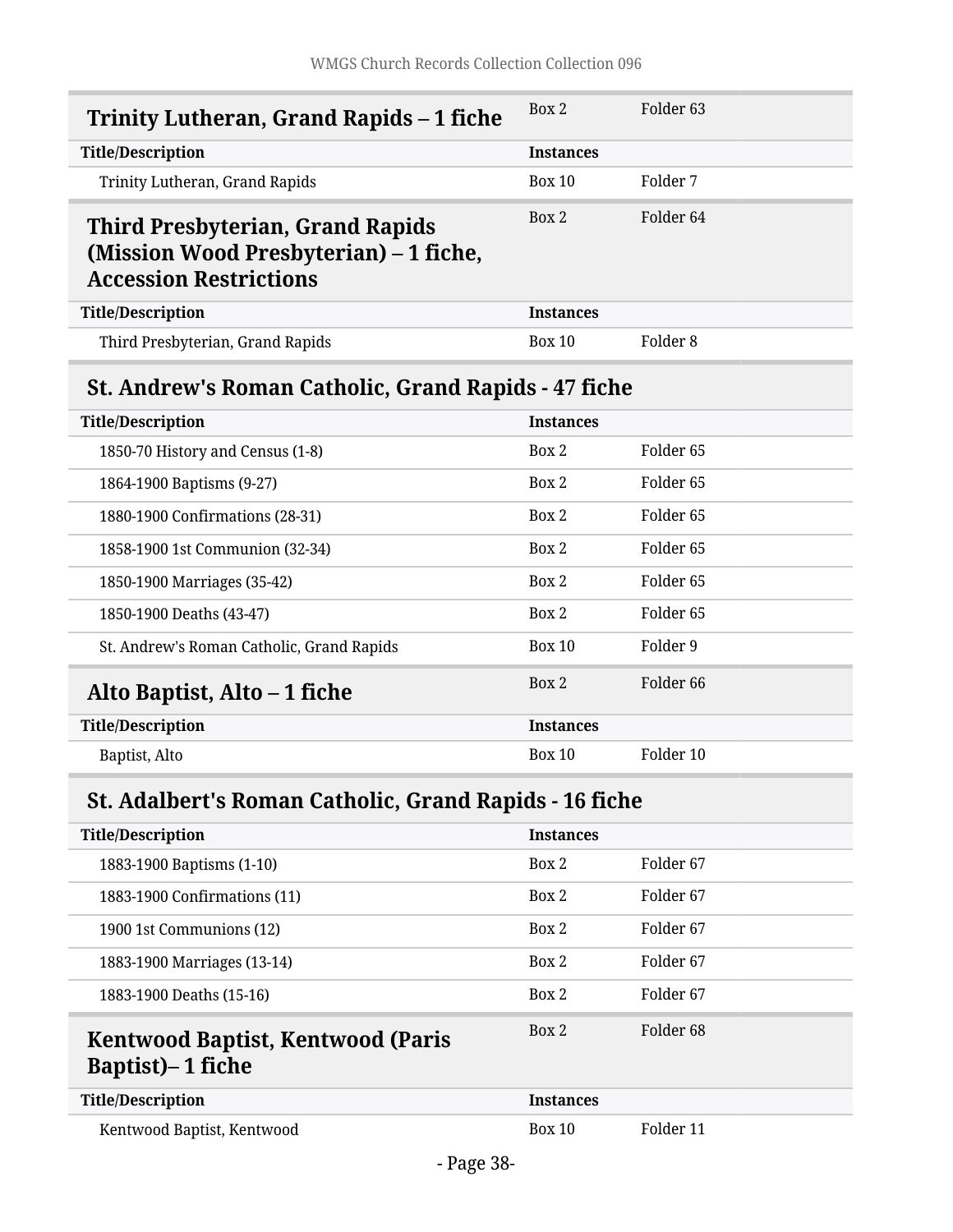<span id="page-38-0"></span>

<span id="page-38-1"></span>

| <b>Title/Description</b>                                              | <b>Instances</b> |                      |
|-----------------------------------------------------------------------|------------------|----------------------|
| 1884-1911/Book II (1-2)                                               | Box 3            | Folder <sub>69</sub> |
| 1912-1925/Book III (3-4)                                              | Box 3            | Folder <sub>69</sub> |
| 1925-1947/Records (5-7)                                               | Box 3            | Folder <sub>69</sub> |
| 1948-1962/Records (8-10)                                              | Box 3            | Folder <sub>69</sub> |
| 1963-1988/Records (11-17)                                             | Box 3            | Folder <sub>69</sub> |
| Second Congregational, Grand Rapids                                   | <b>Box 10</b>    | Folder 12            |
| Kent City Baptist, Kent City; Free Will Baptist, Tyrone Twp – 2 fiche |                  |                      |
| <b>Title/Description</b>                                              | <b>Instances</b> |                      |
| History/Members (1)                                                   | Box 3            | Folder 70            |
| 1868-1919/Records (2)                                                 | Box 3            | Folder 70            |
| Kent City Baptist, Kent City                                          | <b>Box 10</b>    | Folder 13            |
| <b>Zion Methodist-Episcopal, Grand Rapids</b><br>– 1 fiche            | Box 3            | Folder 71            |
| <b>Title/Description</b>                                              | <b>Instances</b> |                      |
| Zion Methodist-Episcopal, Grand Rapids                                | <b>Box 10</b>    | Folder 14            |
| Alaska Baptist, Alaska (North<br><b>Brownville Baptist) - 1 fiche</b> | Box 3            | Folder 72            |
| <b>Title/Description</b>                                              | <b>Instances</b> |                      |
| Alaska Baptist, Alaska                                                | <b>Box 10</b>    | Folder 15            |
|                                                                       |                  |                      |

# <span id="page-38-4"></span><span id="page-38-3"></span><span id="page-38-2"></span>**Congregational, Lowell – 5 fiche** Box 3 Folder 73

<span id="page-38-6"></span><span id="page-38-5"></span>

| <b>Title/Description</b>                                          | <b>Instances</b> |           |
|-------------------------------------------------------------------|------------------|-----------|
| <b>First Congregational, Lowell</b>                               | Box 10           | Folder 16 |
| <b>St. Paul's Methodist-Episcopal, Grand</b><br>Rapids $-1$ fiche | Box 3            | Folder 74 |
| <b>Title/Description</b>                                          | <b>Instances</b> |           |
| St. Paul's Methodist-Episcopal, Grand Rapids                      | Box 10           | Folder 17 |
|                                                                   |                  |           |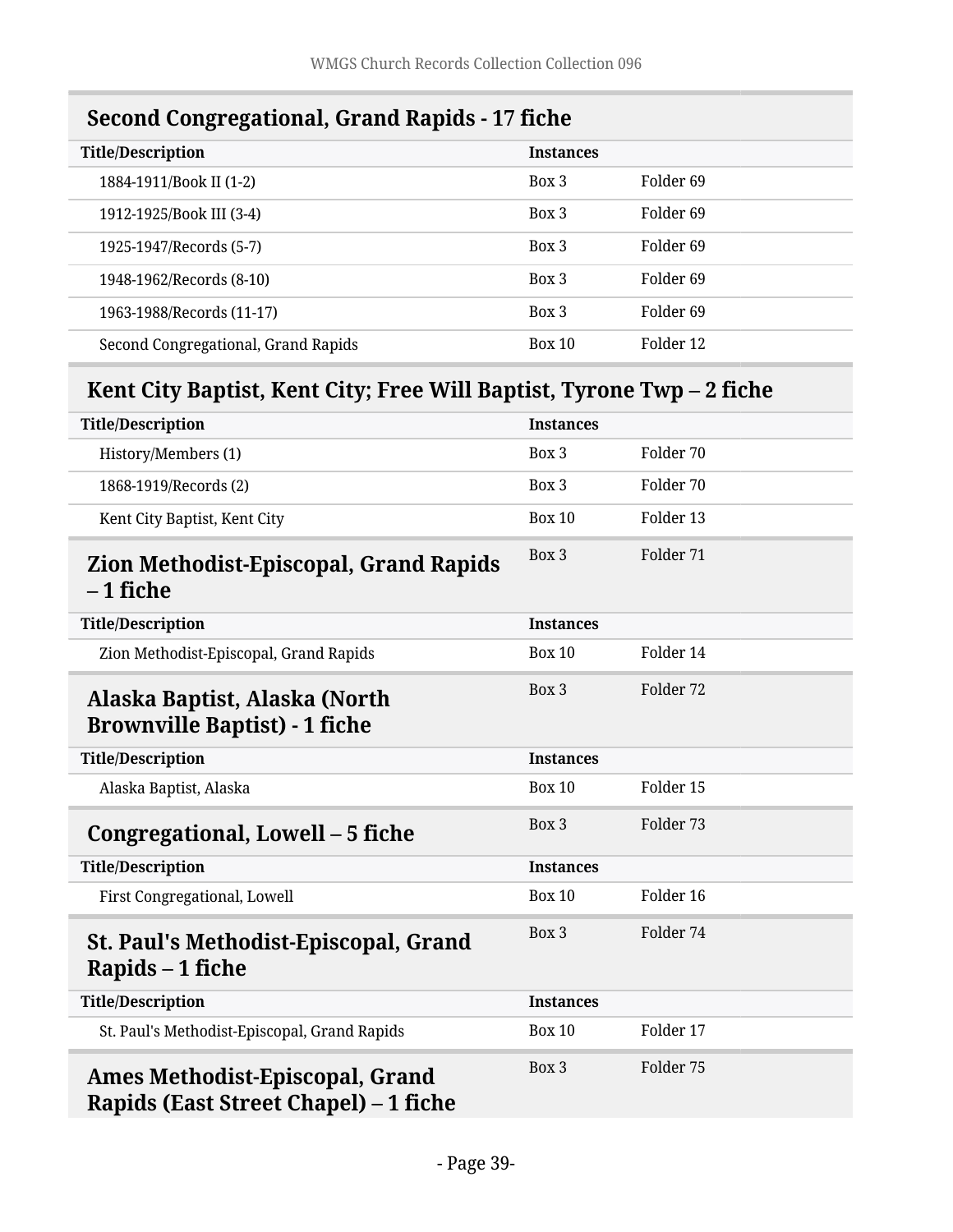<span id="page-39-7"></span><span id="page-39-6"></span><span id="page-39-5"></span><span id="page-39-4"></span><span id="page-39-3"></span><span id="page-39-2"></span><span id="page-39-1"></span><span id="page-39-0"></span>

| <b>Title/Description</b>                                                 | <b>Instances</b> |                      |
|--------------------------------------------------------------------------|------------------|----------------------|
| Ames Methodist-Episcopal, Grand Rapids                                   | <b>Box 10</b>    | Folder 18            |
| <b>Independent Methodist-Episcopal,</b><br><b>Grand Rapids – 1 fiche</b> | Box 3            | Folder 76            |
| <b>Title/Description</b>                                                 | <b>Instances</b> |                      |
| Independent Methodist-Episcopal, Grand Rapids                            | <b>Box 10</b>    | Folder 18            |
| <b>Bethlehem Lutheran, Grand Rapids – 1</b><br>fiche                     | Box 3            | Folder 77            |
| <b>Title/Description</b>                                                 | <b>Instances</b> |                      |
| Bethlehem Lutheran, Grand Rapids                                         | <b>Box 10</b>    | Folder 19            |
| Protestant Episcopal, Grand Rapids - 1<br>fiche                          | Box 3            | Folder 78            |
| <b>Title/Description</b>                                                 | <b>Instances</b> |                      |
| Protestant Episcopal, Grand Rapids                                       | <b>Box 10</b>    | Folder 20            |
| Trinity Evangelical Lutheran, Conklin –<br>6 fiche                       | Box 3            | Folder 79            |
| <b>Title/Description</b>                                                 | <b>Instances</b> |                      |
| Trinity Evangelical Lutheran, Conklin                                    | <b>Box 10</b>    | <b>Folder 21-23</b>  |
| <b>St. James's Episcopal Mission, Algoma</b><br>Twp. - 1 fiche           | Box 3            | Folder 80            |
| <b>Title/Description</b>                                                 | <b>Instances</b> |                      |
| St. James's Episcopal Mission, Algoma Twp.                               | <b>Box 10</b>    | Folder 24            |
| <b>First Baptist, Lowell – 1 fiche</b>                                   | Box 3            | Folder <sub>81</sub> |
| <b>Title/Description</b>                                                 | <b>Instances</b> |                      |
| First Baptist, Lowell                                                    | <b>Box 10</b>    | Folder 24            |
| First Methodist-Episcopal, Lowell - 1<br>fiche                           | Box 3            | Folder 82            |
| <b>Title/Description</b>                                                 | <b>Instances</b> |                      |
| First Methodist-Episcopal, Lowell                                        | <b>Box 10</b>    | Folder 25            |
| First Methodist-Episcopal, Oakfield – 1<br>fiche                         | Box 3            | Folder 83            |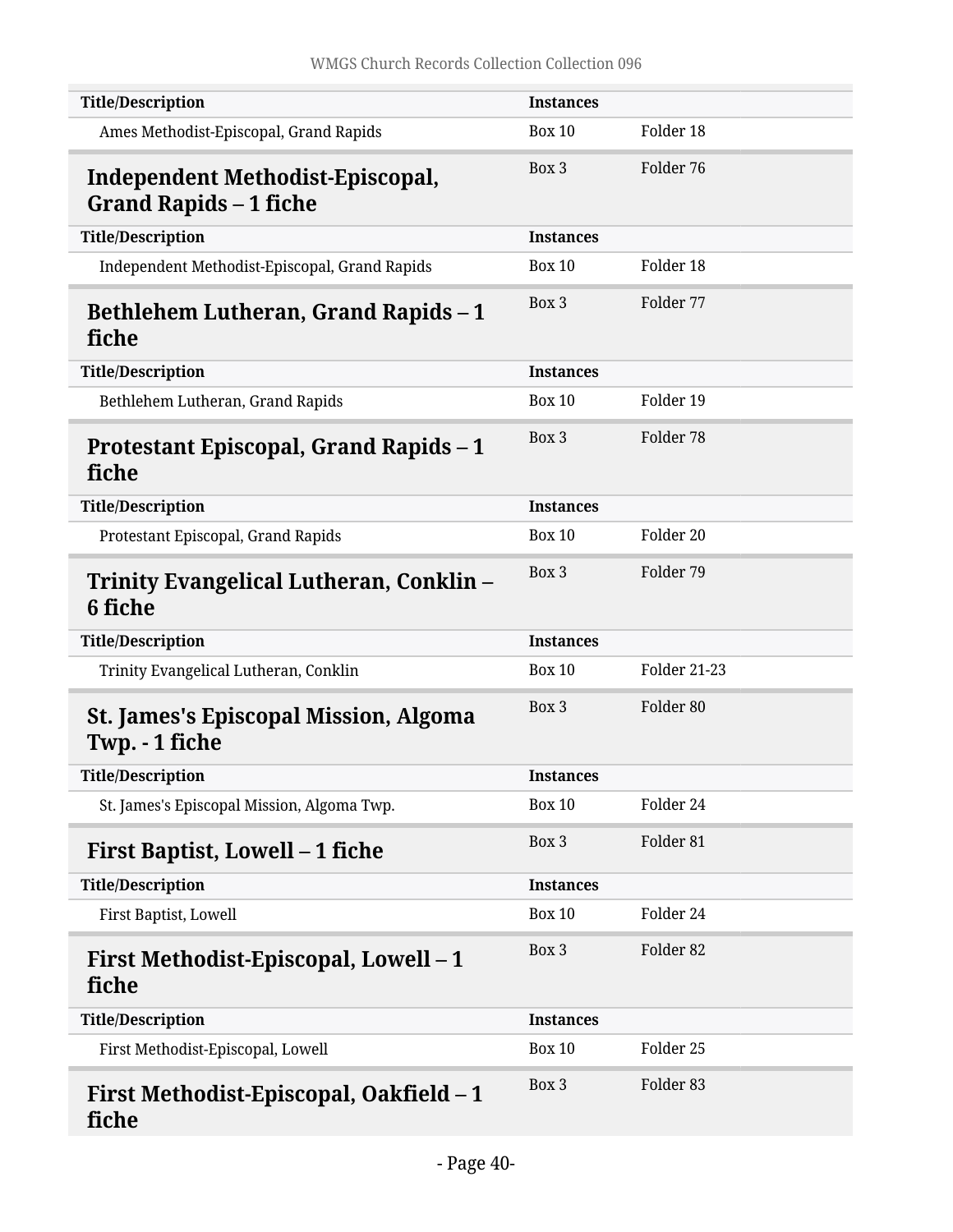<span id="page-40-6"></span><span id="page-40-5"></span><span id="page-40-4"></span><span id="page-40-3"></span><span id="page-40-2"></span><span id="page-40-1"></span><span id="page-40-0"></span>

| <b>Title/Description</b>                                         | <b>Instances</b> |                      |
|------------------------------------------------------------------|------------------|----------------------|
| First Methodist-Episcopal, Oakfield                              | <b>Box 10</b>    | Folder 26            |
| First Methodist-Episcopal, Courtland – 1<br>fiche                | Box 3            | Folder 84            |
| <b>Title/Description</b>                                         | <b>Instances</b> |                      |
| First Methodist-Episcopal, Courtland                             | <b>Box 10</b>    | Folder 26            |
| <b>Solon Branch of Cedar Springs Baptist,</b><br>Solon – 1 fiche | Box 3            | Folder 85            |
| <b>Title/Description</b>                                         | <b>Instances</b> |                      |
| Solon Branch of Cedar Springs Baptist, Solon                     | <b>Box 10</b>    | Folder 26            |
| <b>St. Alphonsus' Roman Catholic, Grand Rapids - 7 fiche</b>     |                  |                      |
| <b>Title/Description</b>                                         | <b>Instances</b> |                      |
| 1888-1900 Baptisms (1-3)                                         | Box 3            | Folder <sub>86</sub> |
| 1890-1900 Confirmations (4-5)                                    | Box 3            | Folder <sub>86</sub> |
| 1888-1900 Marriages (6)                                          | Box 3            | Folder <sub>86</sub> |
| 1888-1900 Deaths (7)                                             | Box 3            | Folder <sub>86</sub> |
| St. Alphonsus' Roman Catholic, Grand Rapids                      | <b>Box 10</b>    | Folder 27            |
| Congregational, Sand Lake – 1 fiche                              | Box 3            | Folder 87            |
| <b>Title/Description</b>                                         | <b>Instances</b> |                      |
| Congregational, Sand Lake                                        | <b>Box 10</b>    | Folder 28            |
| First Methodist-Episcopal, Alaska – 1<br>fiche                   | Box 3            | Folder 88            |
| <b>Title/Description</b>                                         | <b>Instances</b> |                      |
| First Methodist-Episcopal, Alaska                                | <b>Box 10</b>    | Folder 28            |
| <b>Bowne Center Methodist, Bowne Center</b><br>– 1 fiche         | Box 3            | Folder 89            |
| <b>Title/Description</b>                                         | <b>Instances</b> |                      |
| Bowne Center Methodist, Bowne Center                             | <b>Box 10</b>    | Folder 29            |
| Caledonia United Methodist, Caledonia<br>– 1 fiche               | Box 3            | Folder 90            |
| <b>Title/Description</b>                                         | <b>Instances</b> |                      |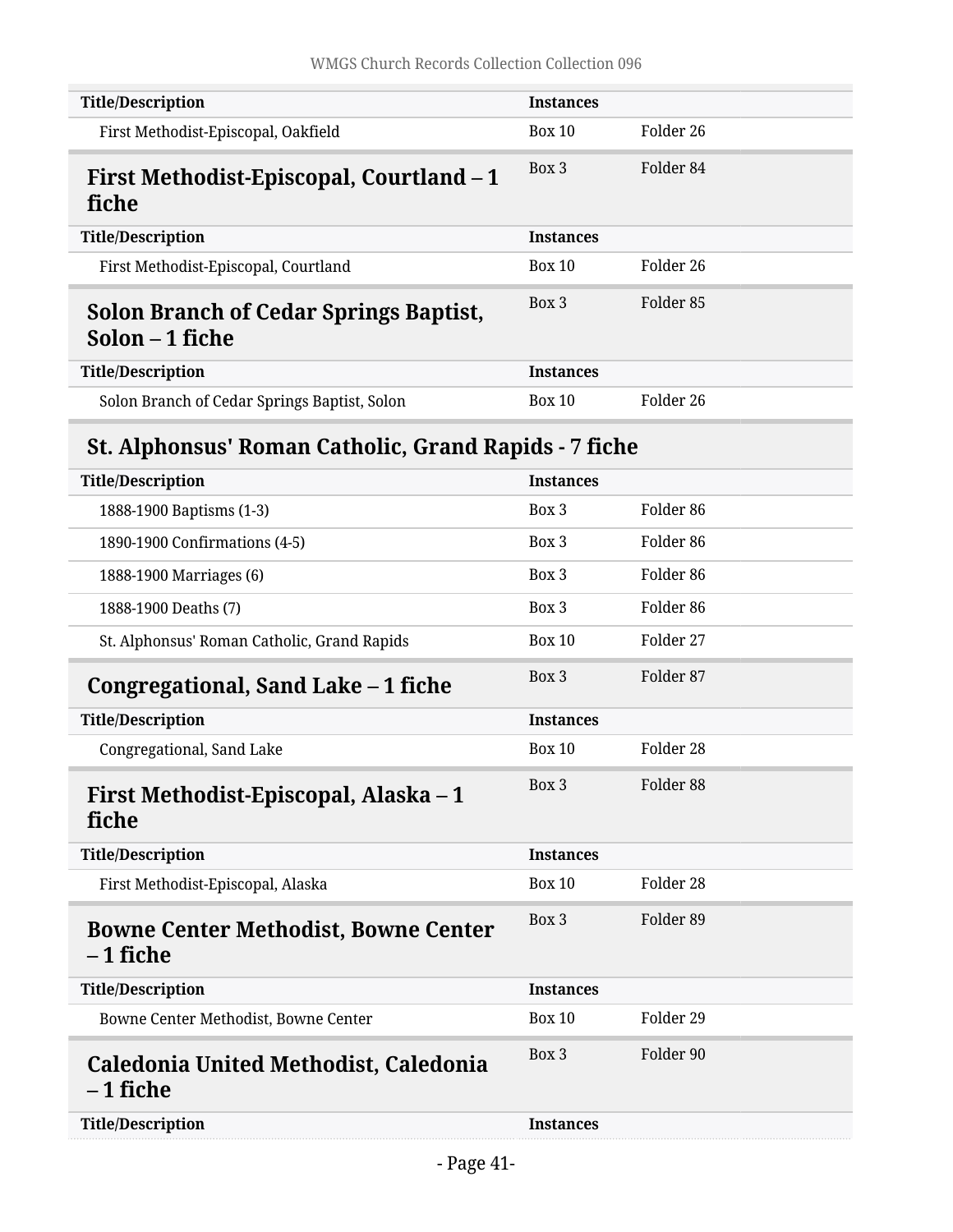<span id="page-41-2"></span><span id="page-41-1"></span><span id="page-41-0"></span>

| Caledonia United Methodist, Caledonia                    | <b>Box 11</b>    | Folder 1            |
|----------------------------------------------------------|------------------|---------------------|
| Methodist-Episcopal, Cascade – 1 fiche                   | Box 3            | Folder 91           |
| <b>Title/Description</b>                                 | <b>Instances</b> |                     |
| Methodist-Episcopal, Cascade                             | <b>Box 11</b>    | Folder 1            |
| Mennonite, Bowne – 1 fiche                               | Box 3            | Folder 92           |
| <b>Title/Description</b>                                 | <b>Instances</b> |                     |
| Mennonite, Bowne                                         | <b>Box 11</b>    | Folder 1            |
| <b>Bowne United Brethren, Bowne – 1 fiche</b>            | Box 3            | Folder 93           |
| <b>Title/Description</b>                                 | <b>Instances</b> |                     |
| Bowne United Brethren, Bowne                             | <b>Box 11</b>    | Folder 1            |
| <b>St. James Roman Catholic, Grand Rapids - 16 fiche</b> |                  |                     |
| <b>Title/Description</b>                                 | <b>Instances</b> |                     |
| 1872-1900 Baptisms (1-10)                                | Box 3            | Folder 94           |
| 1872-1900 Marr/Confirm (11-14)                           | Box 3            | Folder 94           |
| 1872-1900 Deaths (15-16)                                 | Box 3            | Folder 94           |
| First Baptist, Ada - 1 fiche                             | Box 3            | Folder 95           |
| <b>Title/Description</b>                                 | <b>Instances</b> |                     |
| First Baptist, Ada                                       | <b>Box 11</b>    | Folder <sub>2</sub> |

<span id="page-41-8"></span><span id="page-41-7"></span><span id="page-41-6"></span><span id="page-41-5"></span><span id="page-41-4"></span><span id="page-41-3"></span>

| <b>First Congregational, Ada -1 fiche</b> | $Box\ 3$         | Folder 96 |
|-------------------------------------------|------------------|-----------|
| <b>Title/Description</b>                  | <b>Instances</b> |           |
| First Congregational, Ada                 | <b>Box 11</b>    | Folder 3  |
| Methodist-Episcopal, Ada – 1 fiche        | Box 3            | Folder 97 |
| <b>Title/Description</b>                  | <b>Instances</b> |           |
| Methodist-Episcopal, Ada                  | <b>Box 11</b>    | Folder 4  |
| Second Congregational, Ada – 1 fiche      | Box 3            | Folder 98 |
| <b>Title/Description</b>                  | <b>Instances</b> |           |
| Second Congregational, Ada                | <b>Box 11</b>    | Folder 4  |
| Congregational, Cannon - 1 fiche          | Box 3            | Folder 99 |
| <b>Title/Description</b>                  | <b>Instances</b> |           |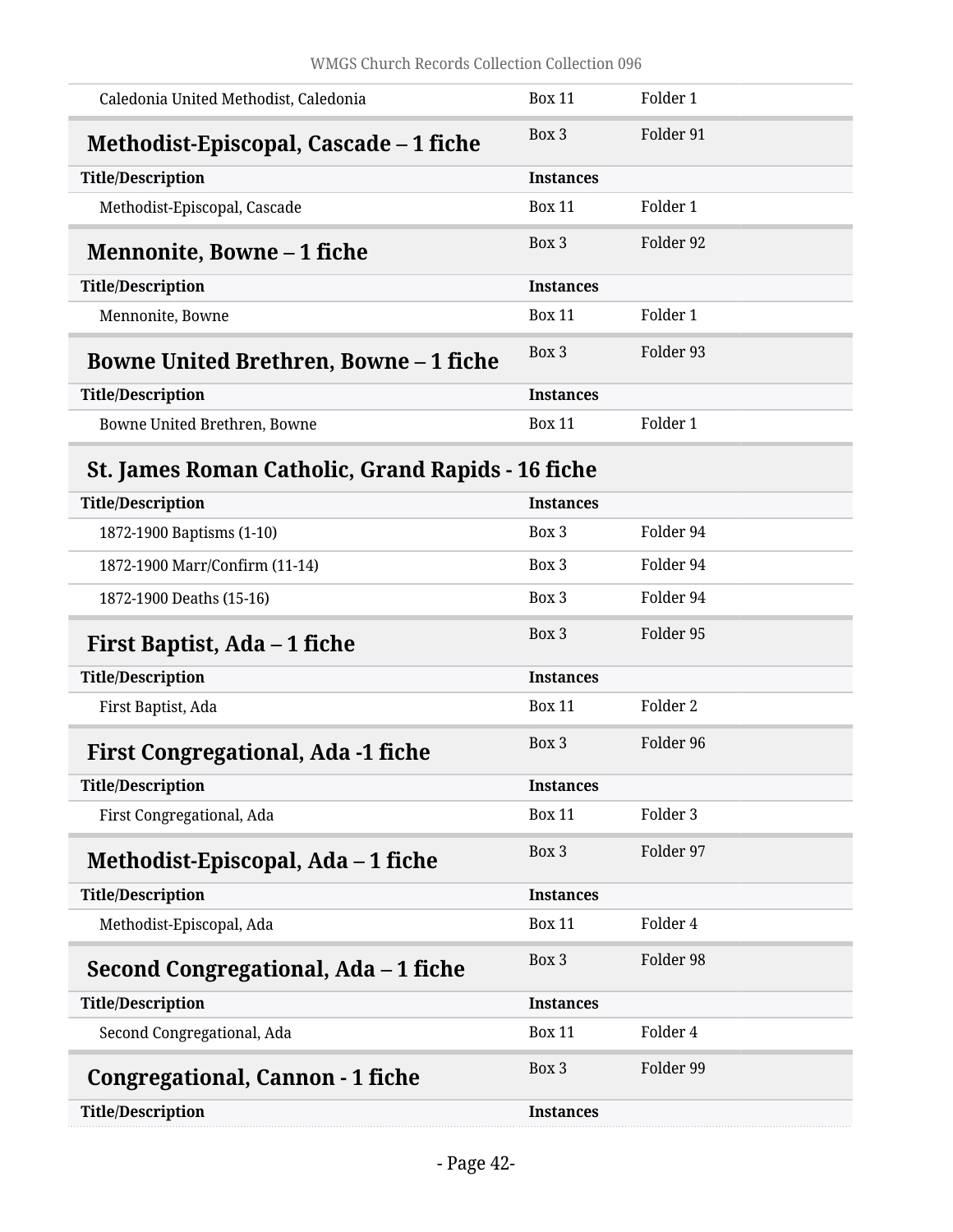<span id="page-42-4"></span><span id="page-42-3"></span><span id="page-42-2"></span><span id="page-42-1"></span><span id="page-42-0"></span>

| Congregational, Cannon                                            | <b>Box 11</b>    | Folder 4            |
|-------------------------------------------------------------------|------------------|---------------------|
| <b>First Methodist-Episcopal, Cannonsburg</b><br>– 1 fiche        | Box 3            | Folder 100          |
| <b>Title/Description</b>                                          | <b>Instances</b> |                     |
| First Methodist-Episcopal, Cannonsburg                            | <b>Box 11</b>    | Folder 5            |
| First Baptist, Grattan – 1 fiche                                  | Box 3            | Folder 101          |
| <b>Title/Description</b>                                          | <b>Instances</b> |                     |
| First Baptist, Grattan                                            | <b>Box 11</b>    | Folder <sub>6</sub> |
| Methodist-Episcopal, Grattan - 1 fiche                            | Box 3            | Folder 102          |
| <b>Title/Description</b>                                          | <b>Instances</b> |                     |
| Methodist-Episcopal, Grattan                                      | <b>Box 11</b>    | Folder <sub>6</sub> |
| <b>Congregational, Grattan Twp. - 1 fiche</b>                     | Box 3            | Folder 103          |
| First Christian, Vergennes – 1 fiche                              | Box 3            | Folder 104          |
| <b>Title/Description</b>                                          | <b>Instances</b> |                     |
| First Christian, Vergennes                                        | <b>Box 11</b>    | Folder <sub>6</sub> |
| Vergennes United Methodist, Vergennes<br>–1 fiche                 | Box 3            | Folder 105          |
| <b>Title/Description</b>                                          | <b>Instances</b> |                     |
| Vergennes United Methodist, Vergennes                             | <b>Box 11</b>    | Folder 7            |
| <b>Vergennes Society of Spiritualists,</b><br>Vergennes – 1 fiche | Box 3            | Folder 106          |
| <b>Title/Description</b>                                          | <b>Instances</b> |                     |
| Vergennes Society of Spiritualists, Vergennes                     | <b>Box 11</b>    | Folder <sub>8</sub> |
| German Methodist-Episcopal, Lowell - 2<br>fiche                   | Box 3            | Folder 107          |
| <b>Title/Description</b>                                          | <b>Instances</b> |                     |
| German Methodist-Episcopal, Lowell                                | <b>Box 11</b>    | Folder 9            |
| <b>St. Joseph Roman Catholic, Grand Rapids - 7 fiche</b>          |                  |                     |
| <b>Title/Description</b>                                          | <b>Instances</b> |                     |

<span id="page-42-8"></span><span id="page-42-7"></span><span id="page-42-6"></span><span id="page-42-5"></span>

| <b>Title/Description</b> | <i><u><b>Instances</b></u></i> |            |
|--------------------------|--------------------------------|------------|
| 1889-1900 Baptisms (1-2) | Box 3                          | Folder 108 |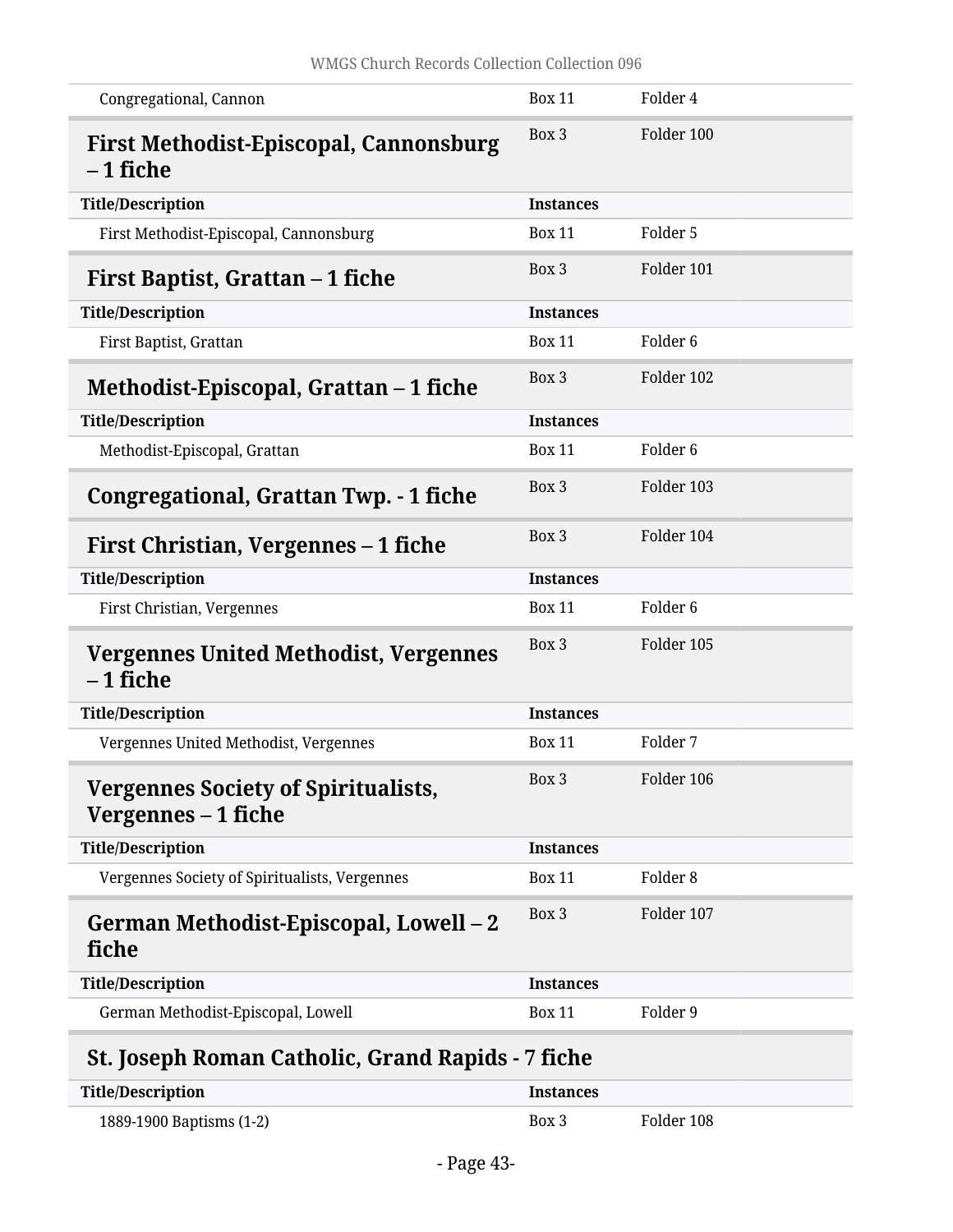<span id="page-43-4"></span><span id="page-43-3"></span><span id="page-43-2"></span><span id="page-43-1"></span><span id="page-43-0"></span>

| 1891-1900 Confirmations (3)                                                                           | Box 3            | Folder 108 |
|-------------------------------------------------------------------------------------------------------|------------------|------------|
| 1889-1900 Marriages (4-5)                                                                             | Box 3            | Folder 108 |
| 1889-1900 Deaths (6-7)                                                                                | Box 3            | Folder 108 |
| Casnovia Methodist, Casnovia (Chapel<br>Hill Methodist, Kent City Methodist) -<br><b>NO HOLDINGS?</b> | Box 3            | Folder 109 |
| <b>Title/Description</b>                                                                              | <b>Instances</b> |            |
| Methodist, Casnovia                                                                                   | <b>Box 11</b>    | Folder 10  |
| St. Mary's Roman Catholic, Grand Rapids - 21 fiche                                                    |                  |            |
| <b>Title/Description</b>                                                                              | <b>Instances</b> |            |
| 1857-1868 Baptisms (1-2)                                                                              | Box 3            | Folder 110 |
| 1868-1892 Baptisms (3-8)                                                                              | Box 3            | Folder 110 |
| 1893-1900 Baptisms (9-12)                                                                             | Box 3            | Folder 110 |
| 1862-1881 Mission Bapt. (13)                                                                          | Box 3            | Folder 110 |
| 1865-1900 Confirmations (14-15)                                                                       | Box 3            | Folder 110 |
| 1857-1900 Marriages (16-19)                                                                           | Box 3            | Folder 110 |
| 1858-1900 Deaths (20-21)                                                                              | Box 3            | Folder 110 |
| St. Mary's Roman Catholic, Grand Rapids                                                               | <b>Box 11</b>    | Folder 11  |
| <b>Kent City Methodist, Casnovia (Chapel)</b><br>Hill Methodist) - 2 fiche                            | Box 3            | Folder 111 |
| <b>Title/Description</b>                                                                              | <b>Instances</b> |            |
| Kent City Methodist, Casnovia                                                                         | <b>Box 11</b>    | Folder 12  |
| <b>Holy Family Roman Catholic, Caledonia</b><br>$-1$ fiche                                            | Box 3            | Folder 112 |
| <b>Title/Description</b>                                                                              | <b>Instances</b> |            |
| St. Patrick's Roman Catholic, Bowne                                                                   | Box 3            | Folder 112 |
| St. Mary's Roman Catholic, Cascade                                                                    | Box 3            | Folder 112 |
| St. Joseph's Roman Catholic, Leighton                                                                 | Box 3            | Folder 112 |
| Holy Family Roman Catholic, Caledonia                                                                 | <b>Box 11</b>    | Folder 13  |
| <b>Valley Avenue Methodist, Grand Rapids</b><br>(German Methodist) – 2 fiche                          | Box 3            | Folder 113 |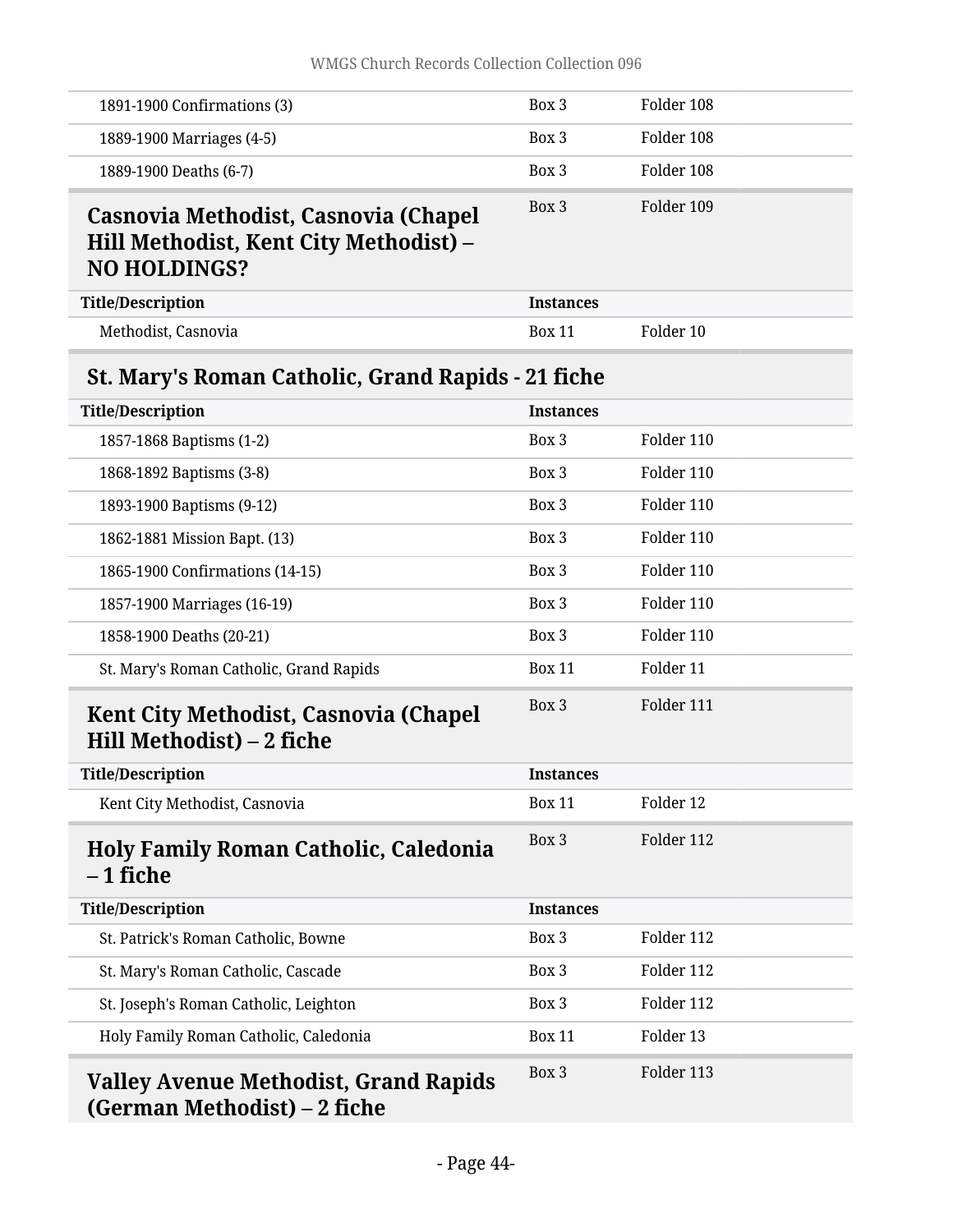| Title/Description                     | <b>Instances</b> |           |
|---------------------------------------|------------------|-----------|
| German Methodist, Grand Rapids        | <b>Box 11</b>    | Folder 15 |
| Valley Avenue Methodist, Grand Rapids | <b>Box 11</b>    | Folder 14 |

## <span id="page-44-0"></span>**Second Street Methodist-Episcopal, Grand Rapids - 5 fiche**

<span id="page-44-1"></span>

| <b>Title/Description</b>                                           | <b>Instances</b> |            |
|--------------------------------------------------------------------|------------------|------------|
| History $(1)$                                                      | Box 3            | Folder 114 |
| $2 - 5$                                                            | Box 3            | Folder 114 |
| Alpine Avenue Christian Reformed,<br><b>Grand Rapids – 2 fiche</b> | Box 3            | Folder 115 |
| <b>Title/Description</b>                                           | <b>Instances</b> |            |
| Alpine Avenue Christian Reformed, Grand Rapids                     | <b>Box 11</b>    | Folder 16  |

## <span id="page-44-2"></span>**Eastern Avenue Christian Reformed, Grand Rapids - 44 fiche**

| <b>Title/Description</b>                        | <b>Instances</b> |            |
|-------------------------------------------------|------------------|------------|
| 1881-1891 Book I (1-23)                         | Box 3            | Folder 116 |
| 1892-1902 Book II (24-33)                       | Box 3            | Folder 116 |
| 1900-1906 Book III (34-44)                      | Box 3            | Folder 116 |
| Eastern Avenue Christian Reformed, Grand Rapids | <b>Box 11</b>    | Folder 17  |

## <span id="page-44-3"></span>**Beckwith Hills Christian Reformed, Grand Rapids (Coldbrook Christian Reformed) – 41 fiche**

| <b>Title/Description</b>                        | <b>Instances</b> |            |
|-------------------------------------------------|------------------|------------|
| 1875-1908 Book I (1-7)                          | Box 4            | Folder 117 |
| 1908-1925 Book II (8-24)                        | Box 4            | Folder 117 |
| 1925-1942 Book III (25-30)                      | Box 4            | Folder 117 |
| Book IV (31-41)                                 | Box 4            | Folder 117 |
| Beckwith Hills Christian Reformed, Grand Rapids | <b>Box 11</b>    | Folder 18  |
| Bates Street Christian Reformed, Grand Rapids   | <b>Box 11</b>    | Folder 19  |

## <span id="page-44-4"></span>**First Christian Reformed, Grand Rapids (Bates Street Christian Reformed) – 49 fiche**

| Title/Description       | <b>Instances</b> |            |
|-------------------------|------------------|------------|
| 1863-1873 Book I (1-3)  | Box 4            | Folder 118 |
| 1873-1883 Book II (4-6) | Box 4            | Folder 118 |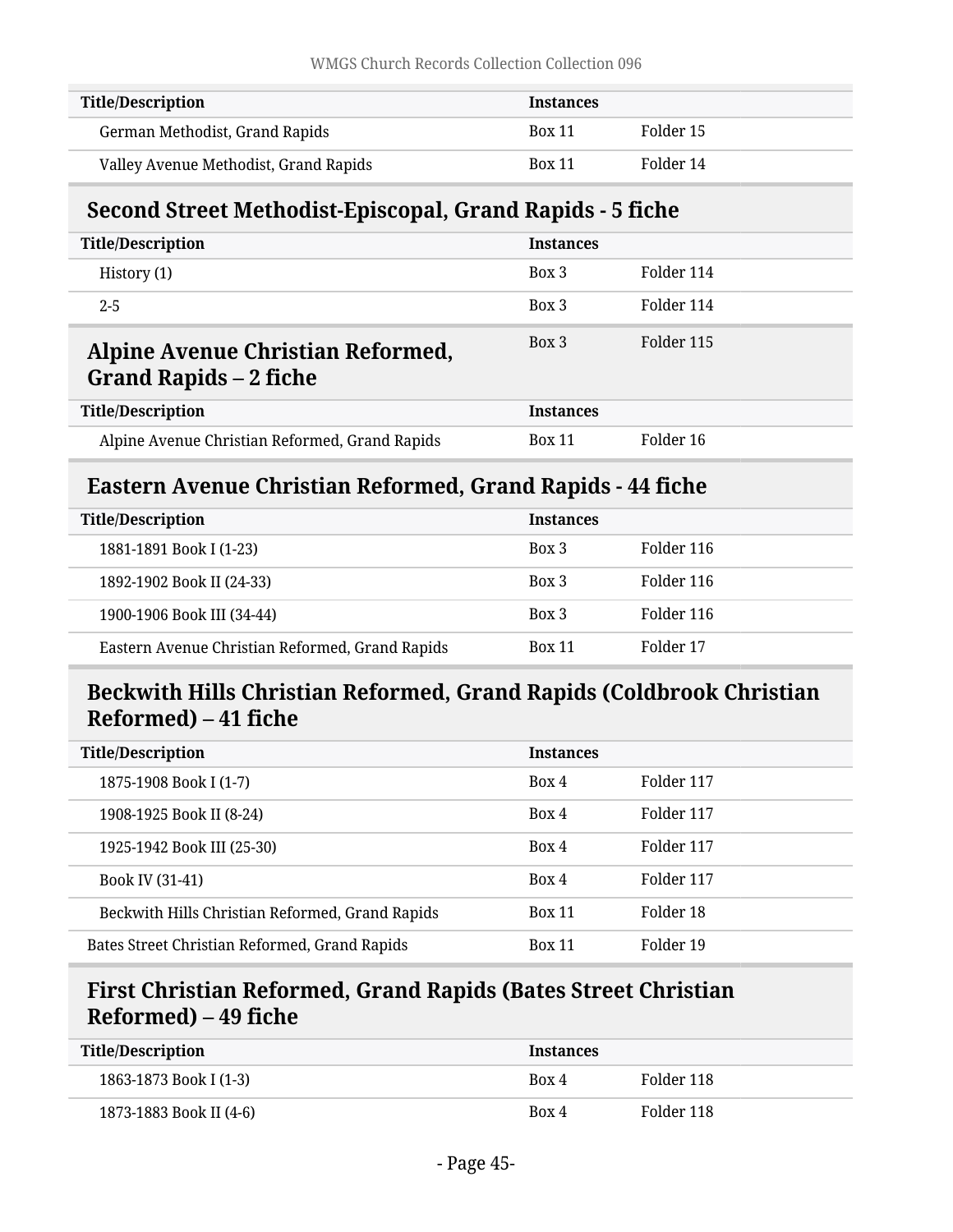<span id="page-45-0"></span>

| 1873-1883 Book IIb (7-13)                                                    | Box 4            | Folder 118           |
|------------------------------------------------------------------------------|------------------|----------------------|
| 1881-1900 Book III (14-37)                                                   | Box 4            | Folder 118           |
| 1887-1914 Book IVa (38-42)                                                   | Box 4            | Folder 118           |
| 1912-1918 Book IVb (43-45)                                                   | Box 4            | Folder 118           |
| Index Book I and III (46-49)                                                 | Box 4            | Folder 118           |
| <b>First Jenison Christian Reformed,</b><br>Jenison – 3 fiche                | Box 4            | Folder 119           |
| <b>Title/Description</b>                                                     | <b>Instances</b> |                      |
| First Jenison Christian Reformed, Jenison                                    | <b>Box 11</b>    | Folder <sub>20</sub> |
| <b>Byron Center Christian Reformed,</b><br><b>Byron Center – NO HOLDINGS</b> | Box 4            | Folder 120           |
| <b>Title/Description</b>                                                     | <b>Instances</b> |                      |
| Byron Center Christian Reformed, Byron Center                                | <b>Box 11</b>    | Folder 21            |
| LaGrave Avenue Christian Reformed,<br>Grand Rapids – 1 fiche                 | Box 4            | Folder 121           |
| <b>Title/Description</b>                                                     | <b>Instances</b> |                      |
| LaGrave Avenue Christian Reformed, Grand Rapids                              | <b>Box 11</b>    | Folder 22            |

## <span id="page-45-3"></span><span id="page-45-2"></span><span id="page-45-1"></span>**Central Reformed, Grand Rapids (First Reformed, Second Reformed)– 12 fiche**

<span id="page-45-5"></span><span id="page-45-4"></span>

| <b>Title/Description</b>                      | <b>Instances</b> |            |
|-----------------------------------------------|------------------|------------|
| History (1)                                   | Box 4            | Folder 122 |
| 1860-1910 (2-3)                               | Box 4            | Folder 122 |
| 1850-1910 (4-12)                              | Box 4            | Folder 122 |
| Central Reformed, Grand Rapids                | <b>Box 11</b>    | Folder 23  |
| <b>First Wesleyan Methodist, Grand Rapids</b> | Box 4            | Folder 123 |
| $-1$ fiche                                    |                  |            |
| <b>Title/Description</b>                      | <b>Instances</b> |            |
| First Wesleyan Methodist, Grand Rapids        | <b>Box 12</b>    | Folder 1   |
| Temple Emanuel, Grand Rapids – 1 fiche        | Box 4            | Folder 124 |
| <b>Title/Description</b>                      | <b>Instances</b> |            |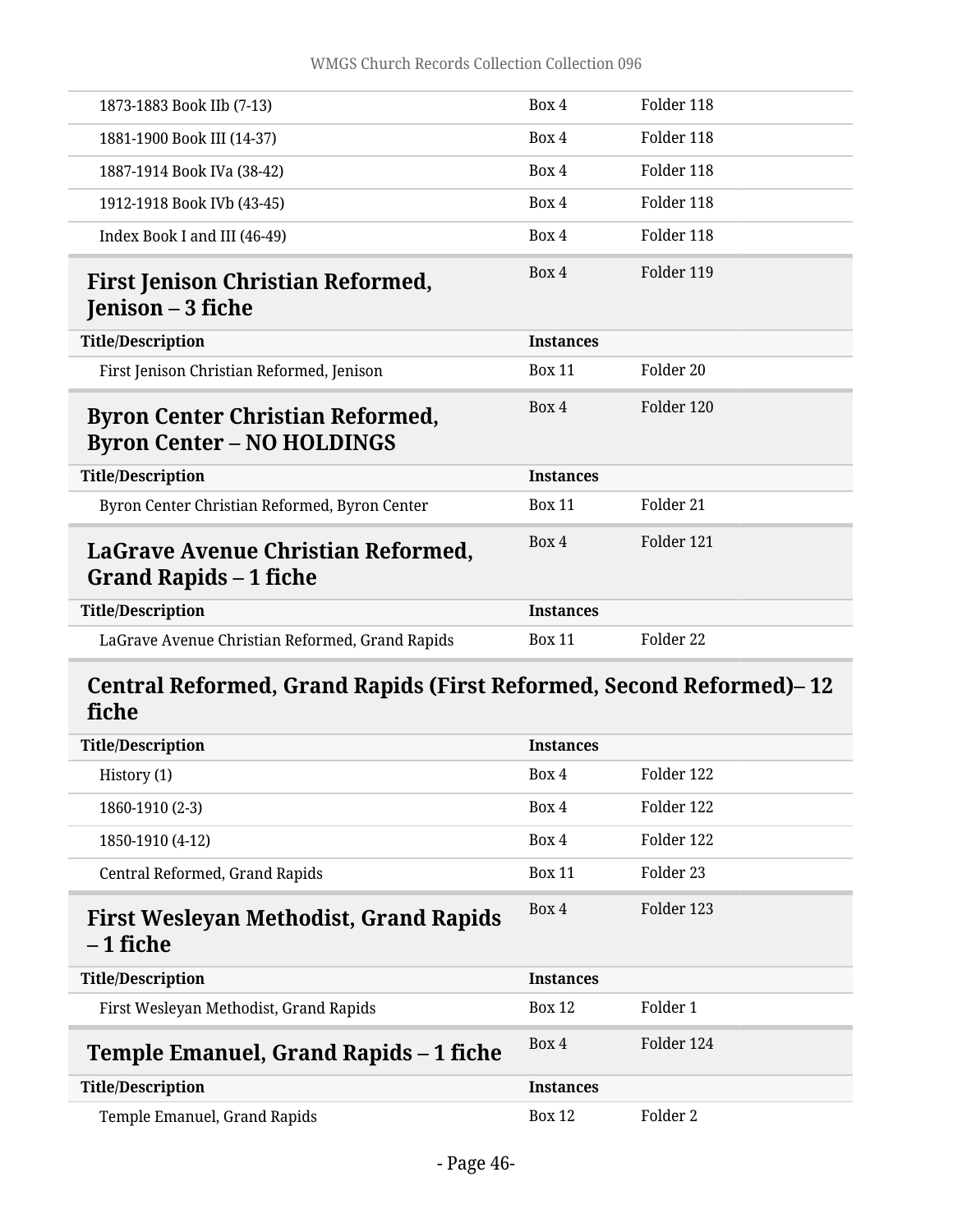<span id="page-46-0"></span>

| THE CONGLORUPHIN, OTHER KUPING TO HUIT |                  |            |
|----------------------------------------|------------------|------------|
| <b>Title/Description</b>               | <b>Instances</b> |            |
| History (1)                            | Box 4            | Folder 125 |
| 1899-1912 (2-4)                        | Box 4            | Folder 125 |
| 1912-1955 (5-7)                        | Box 4            | Folder 125 |
| 1836-1934 (8-13)                       | Box 4            | Folder 125 |
| 1939-1988 (14-19)                      | Box 4            | Folder 125 |
| Marriages (20-33)                      | Box 4            | Folder 125 |
| First Congregational, Grand Rapids     | <b>Box 12</b>    | Folder 3   |

## **First Congregational, Grand Rapids - 25 fiche**

## <span id="page-46-1"></span>**St. Mary's Roman Catholic, Lowell - 4 fiche**

<span id="page-46-2"></span>

| <b>Title/Description</b>                                                    | <b>Instances</b> |            |
|-----------------------------------------------------------------------------|------------------|------------|
| 1884-1900 Baptisms (1)                                                      | Box 4            | Folder 126 |
| 1885-1895 Confirmations (2)                                                 | Box 4            | Folder 126 |
| 1884-1900 Marriages (3)                                                     | Box 4            | Folder 126 |
| 1884-1900 Deaths (4)                                                        | Box 4            | Folder 126 |
| <b>Fountain Street, Grand Rapids</b><br>(Fountain Street Baptist) – 2 fiche | Box 4            | Folder 127 |
| <b>Title/Description</b>                                                    | <b>Instances</b> |            |
| Fountain Street, Grand Rapids                                               | Box 12           | Folder 4   |
| <b>St. Clara Roman Catholic, Coral -1 fiche</b>                             | Box 4            | Folder 128 |

# <span id="page-46-4"></span><span id="page-46-3"></span>**St. Sebastian Roman Catholic, Byron Center - 8 fiche**

| <b>Title/Description</b>                   | <b>Instances</b> |            |
|--------------------------------------------|------------------|------------|
| 1866-1898 Baptisms (1-4)                   | Box 4            | Folder 129 |
| 1896-1900 Baptisms (5)                     | Box 4            | Folder 129 |
| 1896-1900 Marriages (6-7)                  | Box 4            | Folder 129 |
| 1897-1900 Deaths (8)                       | Box 4            | Folder 129 |
| St. Sebastian Roman Catholic, Byron Center | <b>Box 12</b>    | Folder 5   |

# <span id="page-46-5"></span>**St. Simon Roman Catholic, Ludington - 16 fiche**

| <b>Title/Description</b> | <b>Instances</b> |            |
|--------------------------|------------------|------------|
| Baptisms (1-4)           | Box 5            | Folder 130 |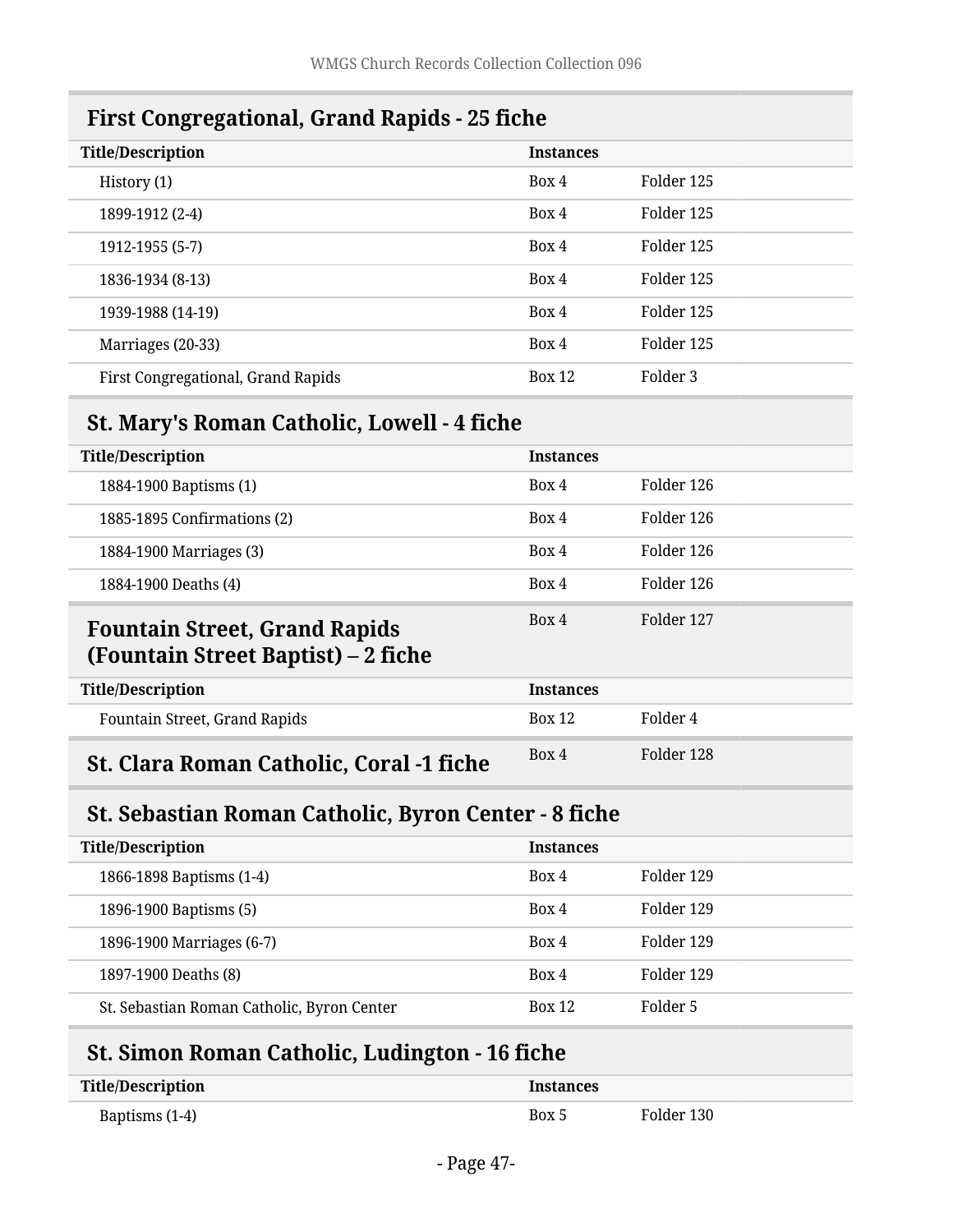| Confirmations (5)        | Box 5 | Folder 130 |  |
|--------------------------|-------|------------|--|
| Marriages (6)            | Box 5 | Folder 130 |  |
| Deaths (7)               | Box 5 | Folder 130 |  |
| (duplicate fiche) (8-16) | Box 5 | Folder 130 |  |

## <span id="page-47-0"></span>**St. Philip Neri Roman Catholic, Reed City - 2 fiche**

| <b>Title/Description</b> | <b>Instances</b> |            |
|--------------------------|------------------|------------|
| Baptisms (1)             | Box 5            | Folder 131 |
| Marriages (2)            | Box 5            | Folder 131 |

## <span id="page-47-1"></span>**St. Mary's Roman Catholic, Big Rapids - 17 fiche**

| <b>Title/Description</b>    | <b>Instances</b> |            |
|-----------------------------|------------------|------------|
| 1873-1886 Baptisms (1-2)    | Box 5            | Folder 132 |
| 1886–1896 Baptisms (3-5)    | Box 5            | Folder 132 |
| 1896-1900 Baptisms (6-7)    | Box 5            | Folder 132 |
| 1889-1900 Confirmations (8) | Box 5            | Folder 132 |
| 1873-1896 Marriages (9)     | Box 5            | Folder 132 |
| 1896-1900 Marriages (10)    | Box 5            | Folder 132 |
| 1873-1895 Deaths (11)       | Box 5            | Folder 132 |
| 1896-1900 Deaths (12)       | Box 5            | Folder 132 |
| (duplicate fiche) 13-17     | Box 5            | Folder 132 |

# <span id="page-47-2"></span>**St. Joseph's Indian Roman Catholic, Elbridge - 4 fiche**

| <b>Title/Description</b>              | <b>Instances</b> |            |
|---------------------------------------|------------------|------------|
| 1891-1900 Baptisms (1)                | Box 5            | Folder 133 |
| 1895 Confirmations (2)                | Box 5            | Folder 133 |
| 1895-1899 Marriages (3)               | Box 5            | Folder 133 |
| 1890-1900 Deaths (4)                  | Box 5            | Folder 133 |
| St. Joseph's Roman Catholic at Weare, | Box 5            | Folder 134 |

#### <span id="page-47-3"></span>**Hart – 2 fiche**

## <span id="page-47-4"></span>**St. Michael's Roman Catholic, Remus - 6 fiche**

| <b>Title/Description</b> | <i><u><b>Instances</b></u></i> |            |
|--------------------------|--------------------------------|------------|
| 1889-1900 Baptisms (1-2) | Box 5                          | Folder 135 |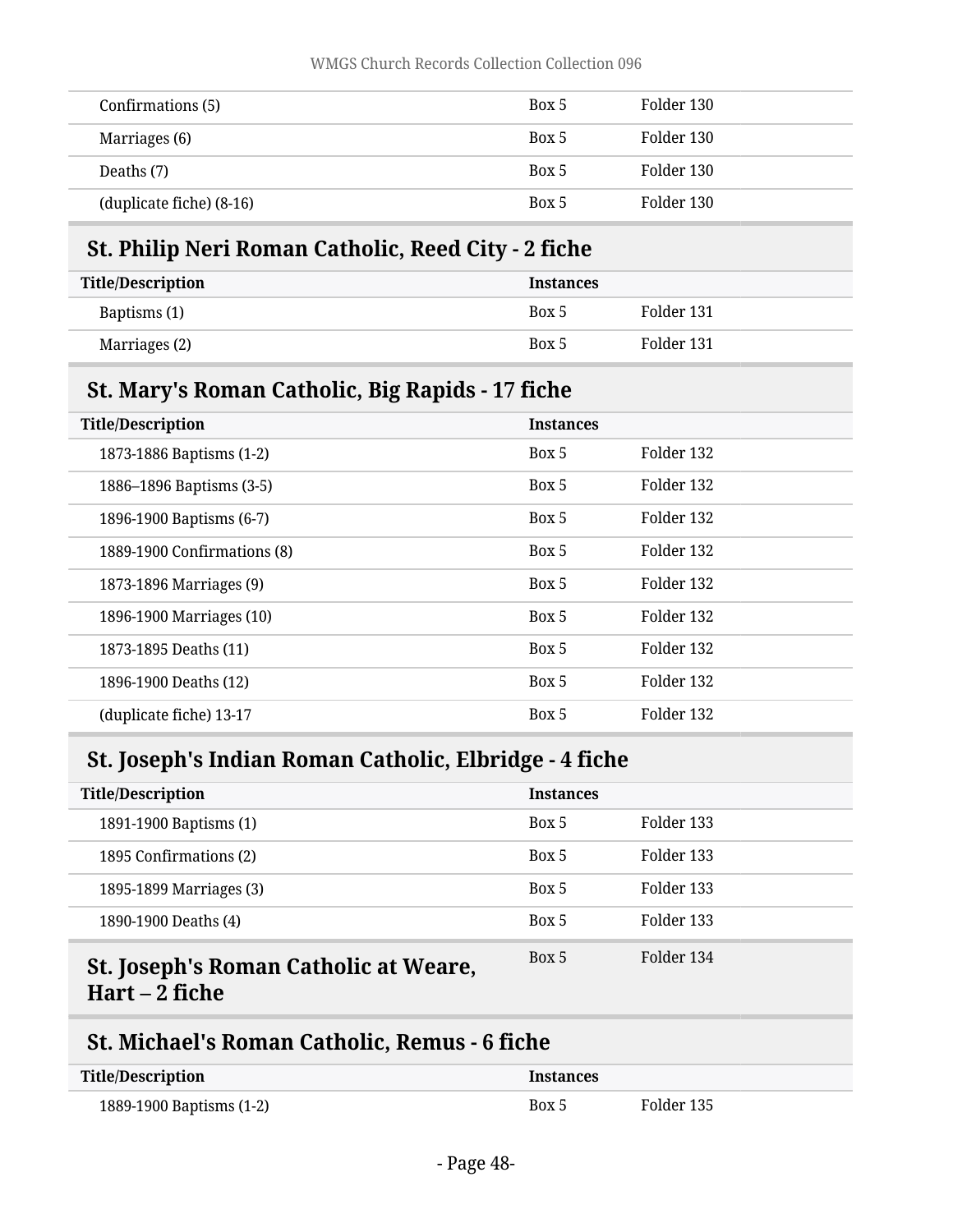| 1891-1900 Confirmations (3) | Box 5 | Folder 135 |
|-----------------------------|-------|------------|
| 1888-1900 Marriages (4-5)   | Box 5 | Folder 135 |
| 1889-1900 Deaths (6)        | Box 5 | Folder 135 |

## <span id="page-48-0"></span>**St. James Roman Catholic, Montague - 9 fiche**

| <b>Title/Description</b>  | <b>Instances</b> |            |
|---------------------------|------------------|------------|
| 1876-1900 Baptisms (1-4)  | Box 5            | Folder 136 |
| 1876-1884 Bapt/Census (5) | Box 5            | Folder 136 |
| 1882-1900 Marriages (6-8) | Box 5            | Folder 136 |
| 1884-1900 Deaths (9)      | Box 5            | Folder 136 |

## <span id="page-48-1"></span>**St. Mary's Roman Catholic, Muskegon - 23 fiche**

| <b>Title/Description</b>     | <b>Instances</b> |            |
|------------------------------|------------------|------------|
| 1859-1900 Baptisms (1-15)    | Box 5            | Folder 137 |
| 1878-1900 Confirmations (16) | Box 5            | Folder 137 |
| 1860-1900 Marriages (17-20)  | Box 5            | Folder 137 |
| 1860-1900 Deaths (21-23)     | Box 5            | Folder 137 |

## <span id="page-48-2"></span>**St. Jean's Roman Catholic, Muskegon (St. John the Baptist Roman Catholic) - 16 fiche**

| <b>Title/Description</b>        | <b>Instances</b> |            |  |
|---------------------------------|------------------|------------|--|
| 1883-1900 Baptisms (1-7)        | Box 5            | Folder 138 |  |
| 1884-1900 Confirmations (8-9)   | Box 5            | Folder 138 |  |
| 1884-1900 First Commun. (10-11) | Box 5            | Folder 138 |  |
| 1883-1900 Marriages (12-13)     | Box 5            | Folder 138 |  |
| 1883-1900 Deaths (14-16)        | Box 5            | Folder 138 |  |

## <span id="page-48-3"></span>**St. Joseph's Roman Catholic, Muskegon - 6 fiche**

| <b>Title/Description</b>    | <b>Instances</b> |            |  |
|-----------------------------|------------------|------------|--|
| 1884-1900 Baptisms (1-2)    | Box 5            | Folder 139 |  |
| 1886-1900 Confirmations (3) | Box 5            | Folder 139 |  |
| 1884-1900 First Commun (4)  | Box 5            | Folder 139 |  |
| 1884-1900 Marriages (5)     | Box 5            | Folder 139 |  |
| 1884-1900 Deaths (6)        | Box 5            | Folder 139 |  |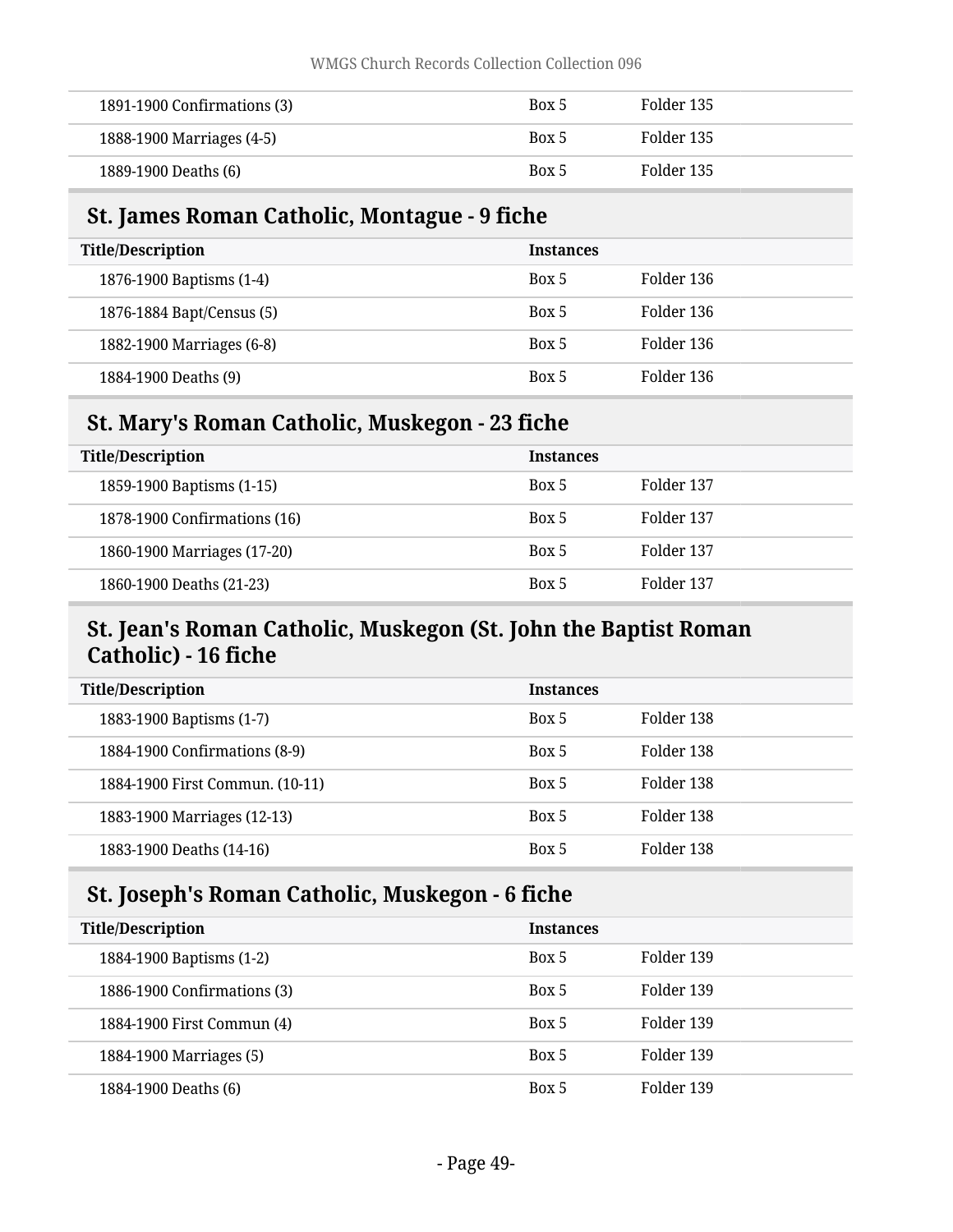<span id="page-49-2"></span><span id="page-49-1"></span><span id="page-49-0"></span>

| <b>St. Francis Xavier Roman Catholic,</b><br>Conklin – 2 fiche | Box 5            | Folder 140 |  |
|----------------------------------------------------------------|------------------|------------|--|
| St. Joseph's Roman Catholic, Conklin - 5 fiche                 |                  |            |  |
| <b>Title/Description</b>                                       | <b>Instances</b> |            |  |
| 1855-1900 Baptisms (1-3)                                       | Box 5            | Folder 141 |  |
| 1855-1900 Marriages (4)                                        | Box 5            | Folder 141 |  |
| 1856-1900 Deaths (5)                                           | Box 5            | Folder 141 |  |
| <b>St. Patrick's Roman Catholic, Grand Haven - 7 fiche</b>     |                  |            |  |
| <b>Title/Description</b>                                       | <b>Instances</b> |            |  |
| 1870-1900 Baptisms (1-4)                                       | Box 5            | Folder 142 |  |
| 1833-1898 Confirmations (5-6)                                  | Box 5            | Folder 142 |  |
| 1870-1883 Marriages (7)                                        | Box 5            | Folder 142 |  |
| St. Mary's Roman Catholic, Carson City - 4 fiche               |                  |            |  |
| <b>Title/Description</b>                                       | <b>Instances</b> |            |  |
| 1896-1900 Baptisms (1)                                         | Box 5            | Folder 143 |  |
| 1896-1900 Confirmations (2)                                    | Box 5            | Folder 143 |  |
| 1896-1900 Marriages (3)                                        | Box 5            | Folder 143 |  |
| 1896-1900 Deaths (4)                                           | Box 5            | Folder 143 |  |
| <b>St. Mary's Roman Catholic, Miriam - 6 fiche</b>             |                  |            |  |
| <b>Title/Description</b>                                       | <b>Instances</b> |            |  |
| 1876-1900 Baptisms (1-2)                                       | Box 5            | Folder 144 |  |
| 1880 Confirmations (3)                                         | Box 5            | Folder 144 |  |
| 1877-1900 Marriages (4)                                        | Box 5            | Folder 144 |  |
| 1876-1900 Deaths (5)                                           | Box 5            | Folder 144 |  |

# <span id="page-49-5"></span>**St. John's Roman Catholic, Hubbardston - 6 fiche**

<span id="page-49-4"></span><span id="page-49-3"></span>1877 Parish Census (6) **Box 5** Folder 144

| <b>Title/Description</b>    | <b>Instances</b> |            |
|-----------------------------|------------------|------------|
| 1869-1900 Baptisms (1-3)    | Box 5            | Folder 145 |
| 1875-1878 Confirmations (4) | Box 5            | Folder 145 |
| 1871-1878 Marriages (5)     | Box 5            | Folder 145 |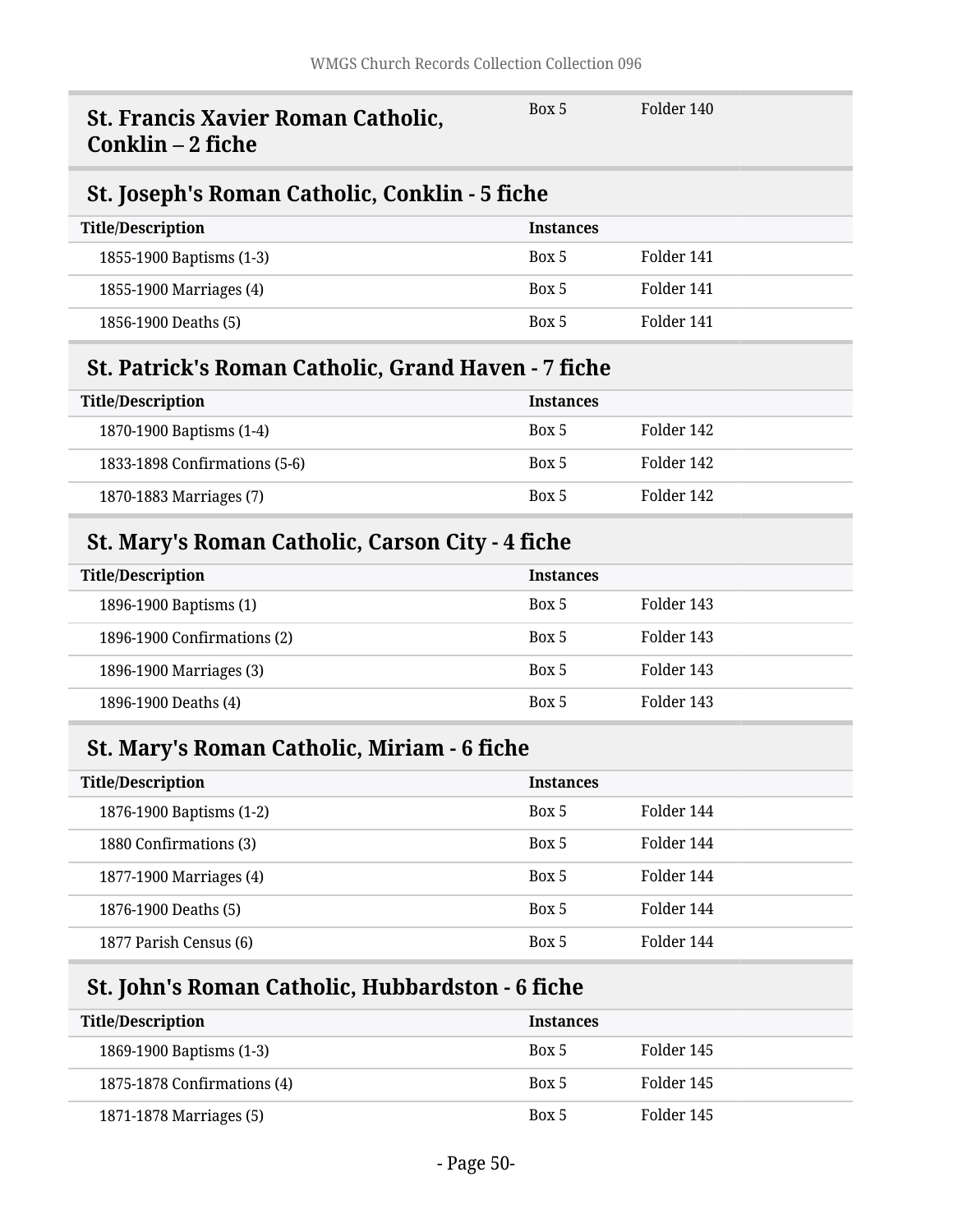<span id="page-50-2"></span><span id="page-50-1"></span><span id="page-50-0"></span>

| 1875-1887 Deaths (6)                                       | Box 5            | Folder 145          |
|------------------------------------------------------------|------------------|---------------------|
| <b>Sts. Peter and Paul Roman Catholic, Ionia - 6 fiche</b> |                  |                     |
| <b>Title/Description</b>                                   | <b>Instances</b> |                     |
| 1862-1900 Baptisms (1-3)                                   | Box 5            | Folder 146          |
| 1864-1897 Marriages (4-5)                                  | Box 5            | Folder 146          |
| 1863-1900 Deaths (6)                                       | Box 5            | Folder 146          |
| <b>St. Patrick's Roman Catholic, Portland - 4 fiche</b>    |                  |                     |
| <b>Title/Description</b>                                   | <b>Instances</b> |                     |
| 1881-1900 Baptisms (1)                                     | Box 5            | Folder 147          |
| 1890-1896 Confirmations (2)                                | Box 5            | Folder 147          |
| 1881-1900 Marriages (3)                                    | Box 5            | Folder 147          |
| 1881-1900 Deaths (4)                                       | Box 5            | Folder 147          |
| Greenville Early Churches, Greenville                      |                  |                     |
| Greenville Methodist-Episcopal,<br><b>Greenville</b>       | Box 5            | Folder 148          |
| Greenville Methodist-Episcopal, Greenville                 | <b>Box 12</b>    | Folder <sub>6</sub> |
| Roman Catholic, Greenville                                 | <b>Box 12</b>    | Folder <sub>6</sub> |
| Roman Catholic, Greenville                                 | Box 5            | Folder 148          |
| Free Baptist, Greenville                                   | <b>Box 12</b>    | Folder <sub>6</sub> |
| Free Baptist, Greenville                                   | Box 5            | Folder 148          |
| Seventh Day Adventist, Greenville                          | <b>Box 12</b>    | Folder <sub>6</sub> |
| Seventh Day Adventist, Greenville                          | Box 5            | Folder 148          |
| St. Paul's Protest Episcopal, Greenville                   | <b>Box 12</b>    | Folder <sub>6</sub> |
| St. Paul's Protest Episcopal, Greenville                   | Box 5            | Folder 148          |
| Greenville First Baptist, Greenville                       | <b>Box 12</b>    | Folder <sub>6</sub> |
| Greenville First Baptist, Greenville                       | Box 5            | Folder 148          |
| First Congregational, Greenville                           | <b>Box 12</b>    | Folder <sub>6</sub> |
| First Congregational, Greenville                           | Box 5            | Folder 148          |
| Ahavas Israel, Grand Rapids – 1 fiche                      | Box 5            | Folder 149          |
| <b>Title/Description</b>                                   | <b>Instances</b> |                     |
| Ahavas Israel, Grand Rapids                                | <b>Box 12</b>    | Folder 7            |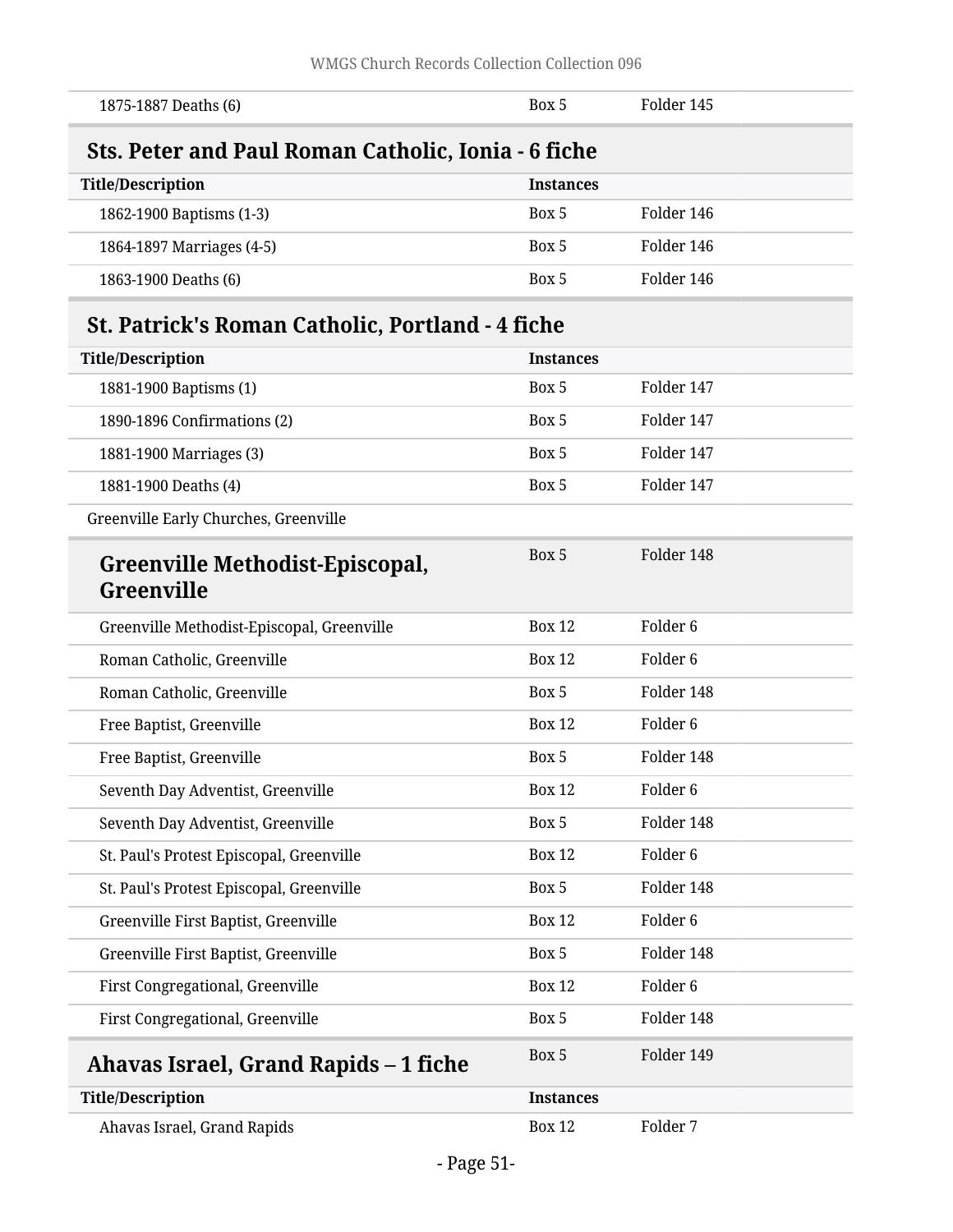<span id="page-51-1"></span><span id="page-51-0"></span>

| First Methodist, Rockford – 2 fiche                                   |                  |            |
|-----------------------------------------------------------------------|------------------|------------|
| <b>Title/Description</b>                                              | <b>Instances</b> |            |
| 1853-1901 Bapt/Marr/Mem (1-2)                                         | Box 5            | Folder 150 |
| First Methodist, Rockford                                             | <b>Box 12</b>    | Folder 8   |
| <b>St. Vincent Roman Catholic, Pentwater –</b><br><b>NO HOLDINGS</b>  | Box 5            | Folder 151 |
| B'Nai B'Rith, Julius Houseman Lodge,<br><b>Grand Rapids – 1 fiche</b> | Box 5            | Folder 152 |
| <b>Title/Description</b>                                              | <b>Instances</b> |            |
| B'Nai B'Rith, Julius Houseman Lodge, Grand Rapids                     | <b>Box 12</b>    | Folder 9   |
| St. Mary's Roman Catholic, Marne – NO<br><b>HOLDINGS</b>              | Box 5            | Folder 153 |

# <span id="page-51-4"></span><span id="page-51-3"></span><span id="page-51-2"></span>**St. John's Evangelical Lutheran, Grand Rapids - 9 fiche**

<span id="page-51-7"></span><span id="page-51-6"></span><span id="page-51-5"></span>

| <b>Title/Description</b>                                        | <b>Instances</b> |                     |
|-----------------------------------------------------------------|------------------|---------------------|
| 1880-1890 History/Member (1)                                    | Box 5            | Folder 154          |
| 1890-1920 Baptisms (2-4)                                        | Box 5            | Folder 154          |
| 1881-1920 Confirmations (5)                                     | Box 5            | Folder 154          |
| 1911-1920 Marriages (6)                                         | Box 5            | Folder 154          |
| 1887-1920 Deaths (7-9)                                          | Box 5            | Folder 154          |
| St. John's Evangelical Lutheran, Grand Rapids                   | <b>Box 12</b>    | <b>Folder 10-12</b> |
| <b>First Christian Scientist, Grand Rapids –</b><br>1 fiche     | Box 5            | Folder 155          |
| <b>Title/Description</b>                                        | <b>Instances</b> |                     |
| First Christian Scientist, Grand Rapids                         | <b>Box 12</b>    | Folder 13           |
| <b>Central Seventh Day Adventist, Grand</b><br>Rapids – 1 fiche | Box 5            | Folder 156          |
| <b>Title/Description</b>                                        | <b>Instances</b> |                     |
| Central Seventh Day Adventist, Grand Rapids                     | <b>Box 12</b>    | Folder 14           |
| German-English translation guide – 1<br>fiche                   | Box 5            | Folder 157          |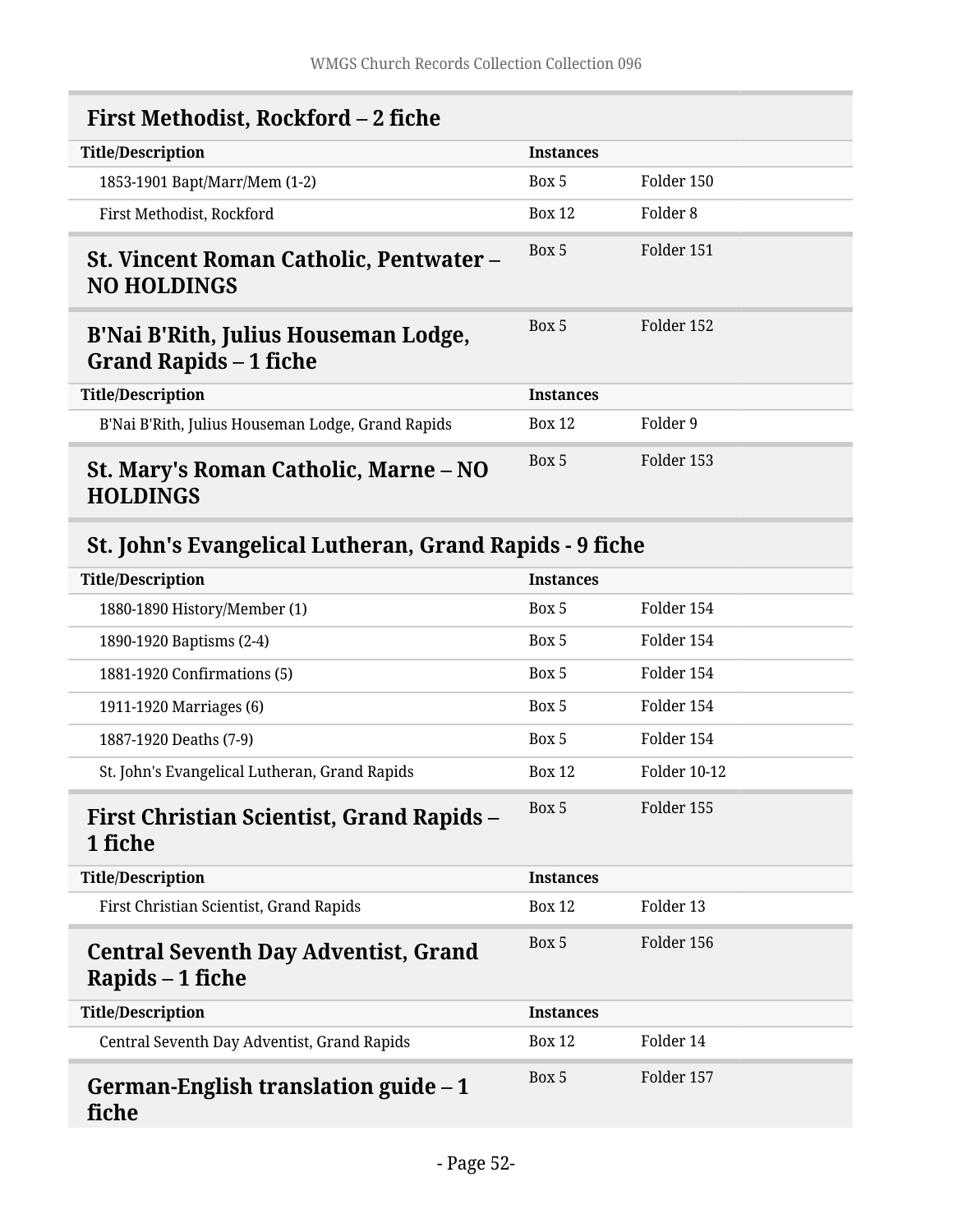<span id="page-52-1"></span><span id="page-52-0"></span>

| Dutch-English translation guide – 1 fiche                         | Box 5            | Folder 158 |
|-------------------------------------------------------------------|------------------|------------|
| <b>Providence Christian Reformed,</b><br><b>Holland - 1 fiche</b> | Box 5            | Folder 159 |
| <b>Title/Description</b>                                          | <b>Instances</b> |            |
| Providence Christian Reformed, Holland                            | Box 12           | Folder 15  |
| <b>Graafschap Christian Reformed,</b><br>Graafschap - 1 fiche     | Box 5            | Folder 160 |
| <b>Title/Description</b>                                          | <b>Instances</b> |            |
| Graafschap Christian Reformed, Graafschap                         | <b>Box 12</b>    | Folder 16  |

## <span id="page-52-3"></span><span id="page-52-2"></span>**Grandville Avenue Christian Reformed, Grand Rapids - 88 fiche**

| <b>Title/Description</b>                                            | <b>Instances</b> |            |
|---------------------------------------------------------------------|------------------|------------|
| 1891 (1-4)                                                          | Box 6            | Folder 161 |
| 1891-1908 Book I (5-20)                                             | Box 6            | Folder 161 |
| 1908-1919 Book II (21-29)                                           | Box 6            | Folder 161 |
| 1915-1934 Book III (30-38)                                          | Box 6            | Folder 161 |
| 1935-1956 Book IV (39-48)                                           | Box 6            | Folder 161 |
| 1915-1940 Book V (49-60)                                            | Box 6            | Folder 161 |
| 1930-1950 Book VI (61-69)                                           | Box 6            | Folder 161 |
| 1930-1970 Book VII (70-79)                                          | Box 6            | Folder 161 |
| 1970-1988 Book VIII/IX (80-88)                                      | Box 6            | Folder 161 |
| Hudsonville Christian Reformed,<br><b>Hudsonville - NO HOLDINGS</b> | Box 6            | Folder 162 |

## <span id="page-52-5"></span><span id="page-52-4"></span>**Lamont Christian Reformed, Lamont - 19 fiche**

| <b>Title/Description</b>   | <b>Instances</b> |            |
|----------------------------|------------------|------------|
| 1911-1922 Book I (1-8)     | Box 6            | Folder 163 |
| 1922-1967 Book II (9-16)   | Box 6            | Folder 163 |
| 1968-1985 Book III (17-19) | Box 6            | Folder 163 |

# <span id="page-52-6"></span>**Zutphen Christian Reformed, Zutphen - 17 fiche**

| <b>Title/Description</b> | <i><u><b>Instances</b></u></i> |            |
|--------------------------|--------------------------------|------------|
| 1906-1938 Book I (1-4)   | Box 6                          | Folder 164 |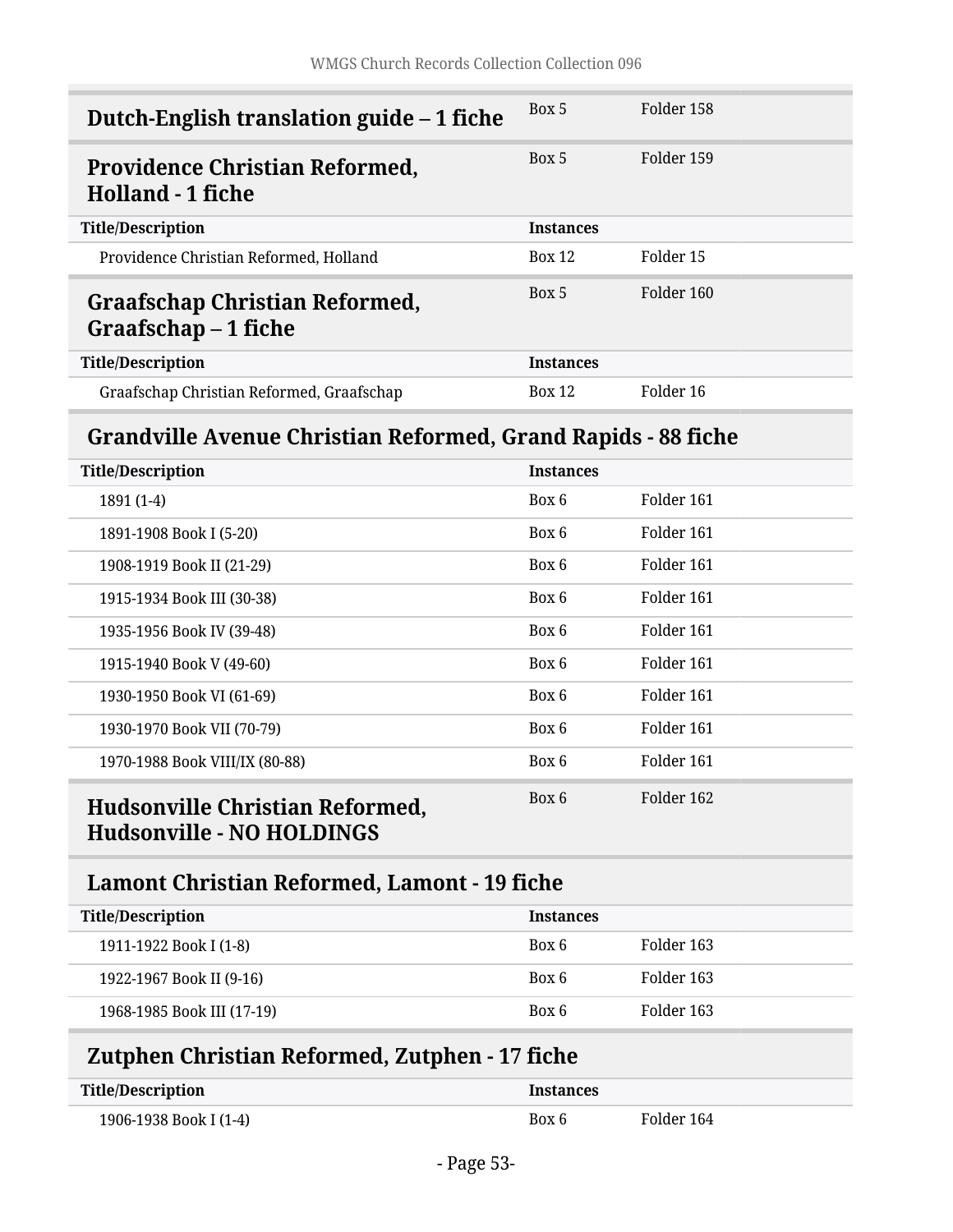| To 1953 Book II (5-8)               | Box 6         | Folder 164 |
|-------------------------------------|---------------|------------|
| 1953-1970 Book III (9-14)           | Box 6         | Folder 164 |
| 1970-1988 Book IV (15-17)           | Box 6         | Folder 164 |
| Zutphen Christian Reformed, Zutphen | <b>Box 13</b> | Folder 1   |

# <span id="page-53-0"></span>**Drenthe Christian Reformed, Drenthe - 32 fiche**

| <b>Title/Description</b>            | <b>Instances</b> |            |
|-------------------------------------|------------------|------------|
| 1882-1925 Book I (1-5)              | Box 6            | Folder 165 |
| 1925-1940 Book II (6-8)             | Box 6            | Folder 165 |
| 1930-1950 Book III (9-14)           | Box 6            | Folder 165 |
| 1940-1980 Book IV (15-21)           | Box 6            | Folder 165 |
| 1950-1988 Book V (22-25)            | Box 6            | Folder 165 |
| Book VI (26-28)                     | Box 6            | Folder 165 |
| Book VII (29-32)                    | Box 6            | Folder 165 |
| Drenthe Christian Reformed, Drenthe | <b>Box 13</b>    | Folder 2   |

# <span id="page-53-1"></span>**Overisel Christian Reformed, Overisel - 10 fiche**

| <b>Title/Description</b>     | <b>Instances</b> |            |
|------------------------------|------------------|------------|
| 1883 Index/Charter Memb. (1) | Box 7            | Folder 166 |
| 1883-1976 Book I (2-5)       | Box 7            | Folder 166 |
| 1976-1988 Book II (6-10)     | Box 7            | Folder 166 |

## <span id="page-53-2"></span>**Beaverdam Christian Reformed, Beaverdam - 15 fiche**

| <b>Title/Description</b>                | <b>Instances</b> |            |
|-----------------------------------------|------------------|------------|
| 1899-1907 Book I (1)                    | Box 7            | Folder 167 |
| to 1908 Book II (2-3)                   | Box 7            | Folder 167 |
| 1916-1931 Book III (4-7)                | Box 7            | Folder 167 |
| 1931-1957 Book IV (8-10)                | Box 7            | Folder 167 |
| 1958-1989 Book V (11-12)                | Box 7            | Folder 167 |
| Book VI (13-15)                         | Box 7            | Folder 167 |
| Beaverdam Christian Reformed, Beaverdam | <b>Box 13</b>    | Folder 3   |

# <span id="page-53-3"></span>**Allendale Christian Reformed, Allendale - 12 fiche**

| <b>Title/Description</b> | Instances |            |
|--------------------------|-----------|------------|
| 1881 Index (1)           | Box 7     | Folder 168 |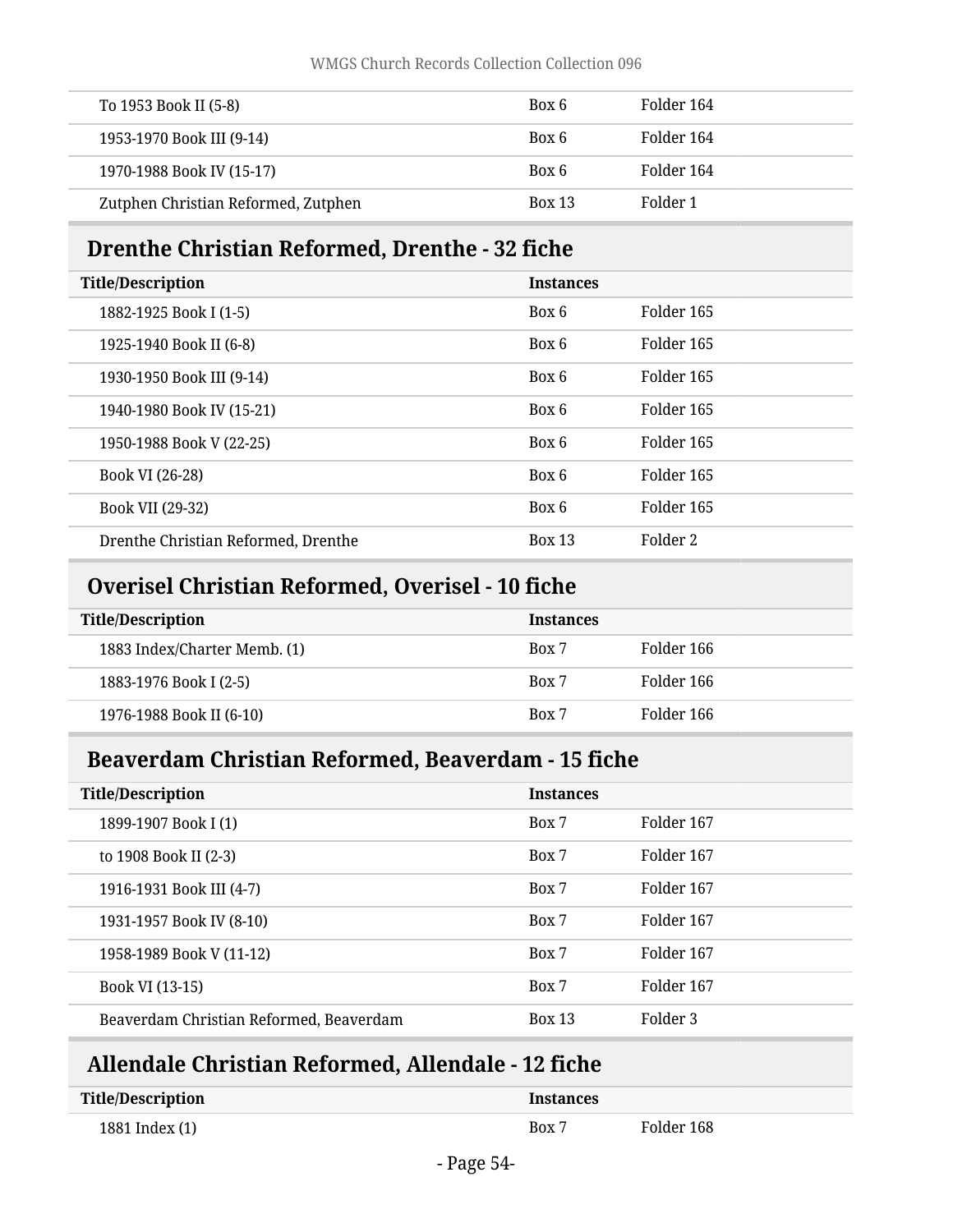| 1881-1941 Book I (2-5)                  | Box 7         | Folder 168 |
|-----------------------------------------|---------------|------------|
| 1940-1980 Book II (6-12)                | Box 7         | Folder 168 |
| Allendale Christian Reformed, Allendale | <b>Box 13</b> | Folder 4   |

# <span id="page-54-0"></span>**Second Christian Reformed, Grand Haven - 9 fiche**

<span id="page-54-1"></span>

| <b>Title/Description</b>                                              | <b>Instances</b> |                     |
|-----------------------------------------------------------------------|------------------|---------------------|
| 1920-1950 Book (1-4)                                                  | Box 7            | Folder 169          |
| 1950-1980 Book I (5-8)                                                | Box 7            | Folder 169          |
| 1882-1982 Book II (9)                                                 | Box 7            | Folder 169          |
| Second Christian Reformed, Grand Haven                                | <b>Box 13</b>    | Folder 5            |
| <b>Prospect Park Christian Reformed,</b><br>Holland – 1 fiche         | Box 7            | Folder 170          |
| <b>Title/Description</b>                                              | <b>Instances</b> |                     |
| Prospect Park Christian Reformed, Holland                             | <b>Box 13</b>    | Folder <sub>6</sub> |
| <b>First Cutlerville Christian Reformed,</b><br>Cutlerville – 1 fiche | Box 7            | Folder 171          |
| <b>Title/Description</b>                                              | <b>Instances</b> |                     |
| First Cutlerville Christian Reformed, Cutlerville                     | <b>Box 13</b>    | Folder 7            |
| East Saugatuck Christian Reformed,<br>Saugatuck $-1$ fiche            | Box 7            | Folder 172          |
| <b>Title/Description</b>                                              | <b>Instances</b> |                     |
| East Saugatuck Christian Reformed, Saugatuck                          | <b>Box 13</b>    | Folder <sub>8</sub> |

# <span id="page-54-4"></span><span id="page-54-3"></span><span id="page-54-2"></span>**St. Paul's United Church of Christ, Grand Haven - 13 fiche**

| <b>Title/Description</b>   | <b>Instances</b> |            |
|----------------------------|------------------|------------|
| 1882-1898 Book I (1-7)     | Box 7            | Folder 173 |
| 1918-1969 Book II (8-11)   | Box 7            | Folder 173 |
| 1969-1989 Book III (12-13) | Box 7            | Folder 173 |

# <span id="page-54-5"></span>**Franklin Street Christian Reformed, Grand Rapids - 4 fiche**

| <b>Title/Description</b>    | <b>Instances</b> |            |
|-----------------------------|------------------|------------|
| to 1920 Marriage/Deaths (1) | Box 7            | Folder 174 |
| 1887-1927 40th Anny Bk (2)  | Box 7            | Folder 174 |
| 1887-1937 50th Anny Bk (3)  | Box 7            | Folder 174 |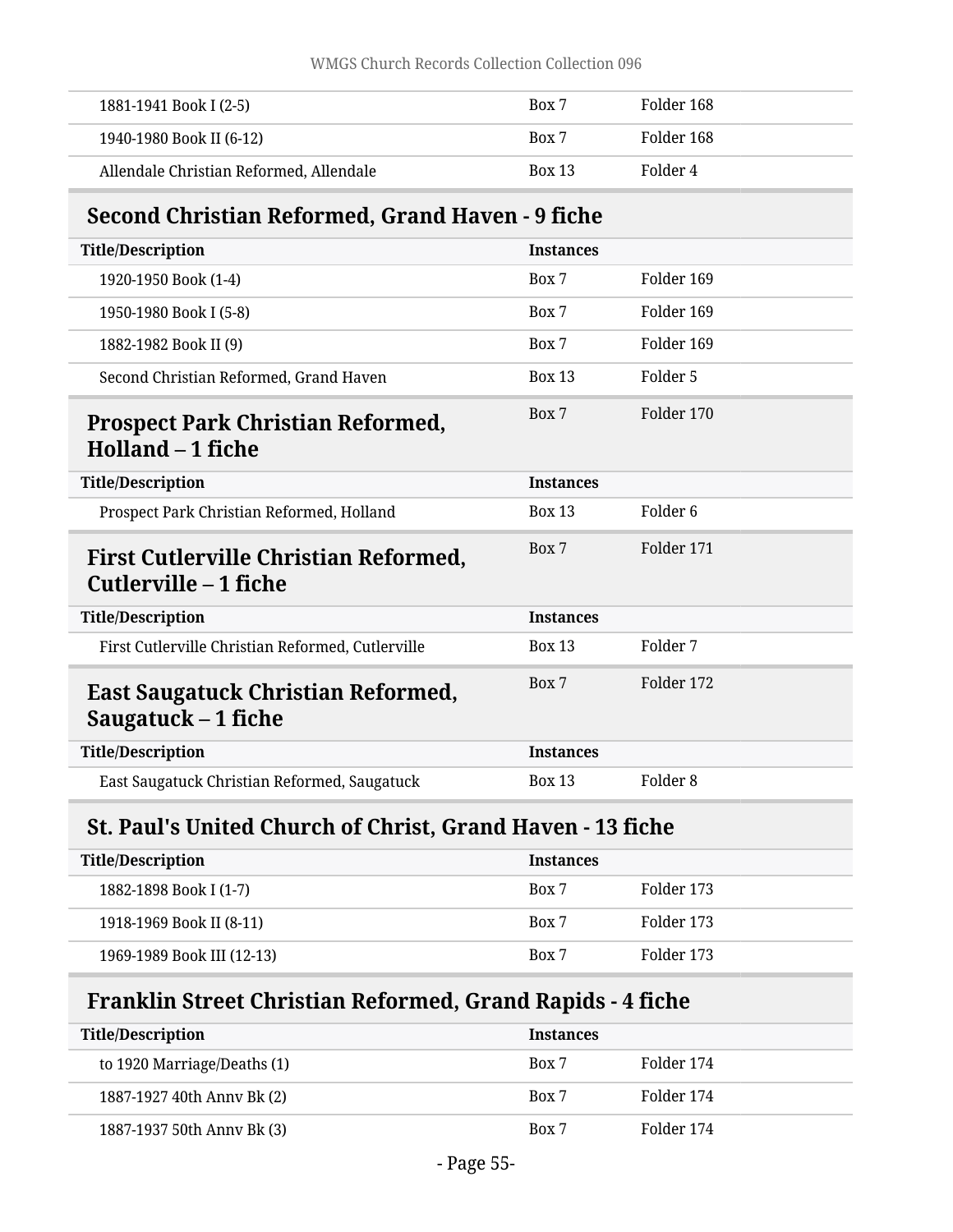| 1887-1962 75th Anny Bk (4)                       | Box 7         | Folder 174 |
|--------------------------------------------------|---------------|------------|
| Franklin Street Christian Reformed, Grand Rapids | <b>Box 13</b> | Folder 9   |

# <span id="page-55-0"></span>**West Leonard Street Christian Reformed, Grand Rapids - 8 fiche**

| <b>Title/Description</b>   | <b>Instances</b> |            |
|----------------------------|------------------|------------|
| 1889-1940 Membership (1-8) | Box 7            | Folder 175 |

# <span id="page-55-1"></span>**Church of the Dunes, Grand Haven - 10 fiche**

| <b>Title/Description</b>         | <b>Instances</b> |            |
|----------------------------------|------------------|------------|
| 1884-1914 Book I (1-4)           | Box 7            | Folder 176 |
| 1914-1920 Book II (5-6)          | Box 7            | Folder 176 |
| 1920-1957 Book III (7-10)        | Box 7            | Folder 176 |
| Church of the Dunes, Grand Haven | <b>Box 13</b>    | Folder 10  |

## <span id="page-55-2"></span>**Eastmanville Christian Reformed, Eastmanville - 6 fiche**

| Title/Description                             | <b>Instances</b> |            |
|-----------------------------------------------|------------------|------------|
| 1890-1989 Book I (1-6)                        | Box 7            | Folder 177 |
| Eastmanville Christian Reformed, Eastmanville | <b>Box 13</b>    | Folder 11  |

## <span id="page-55-3"></span>**Jamestown Christian Reformed, Jamestown - 21 fiche**

<span id="page-55-6"></span><span id="page-55-5"></span><span id="page-55-4"></span>

| <b>Title/Description</b>                         | <b>Instances</b> |            |
|--------------------------------------------------|------------------|------------|
| 1897-1915 Book I (1-3)                           | Box 7            | Folder 178 |
| 1915-1929 Book II (4-6)                          | Box 7            | Folder 178 |
| 1930-1988 Book III (7-17)                        | Box 7            | Folder 178 |
| 1989 Book IV (18-21)                             | Box 7            | Folder 178 |
| Jamestown Christian Reformed, Jamestown          | <b>Box 13</b>    | Folder 12  |
| Harderwyck Christian Reformed,<br><b>Holland</b> | Box 7            | Folder 179 |
| <b>Title/Description</b>                         | <b>Instances</b> |            |
| Harderwyck Christian Reformed, Holland           | <b>Box 13</b>    | Folder 13  |
| <b>Noordelos Christian Reformed, Holland</b>     | Box 7            | Folder 180 |
| <b>Title/Description</b>                         | <b>Instances</b> |            |
| Noordeloos Christian Reformed, Holland           | <b>Box 13</b>    | Folder 14  |
| Pillar Christian Reformed, Holland               | Box 7            | Folder 181 |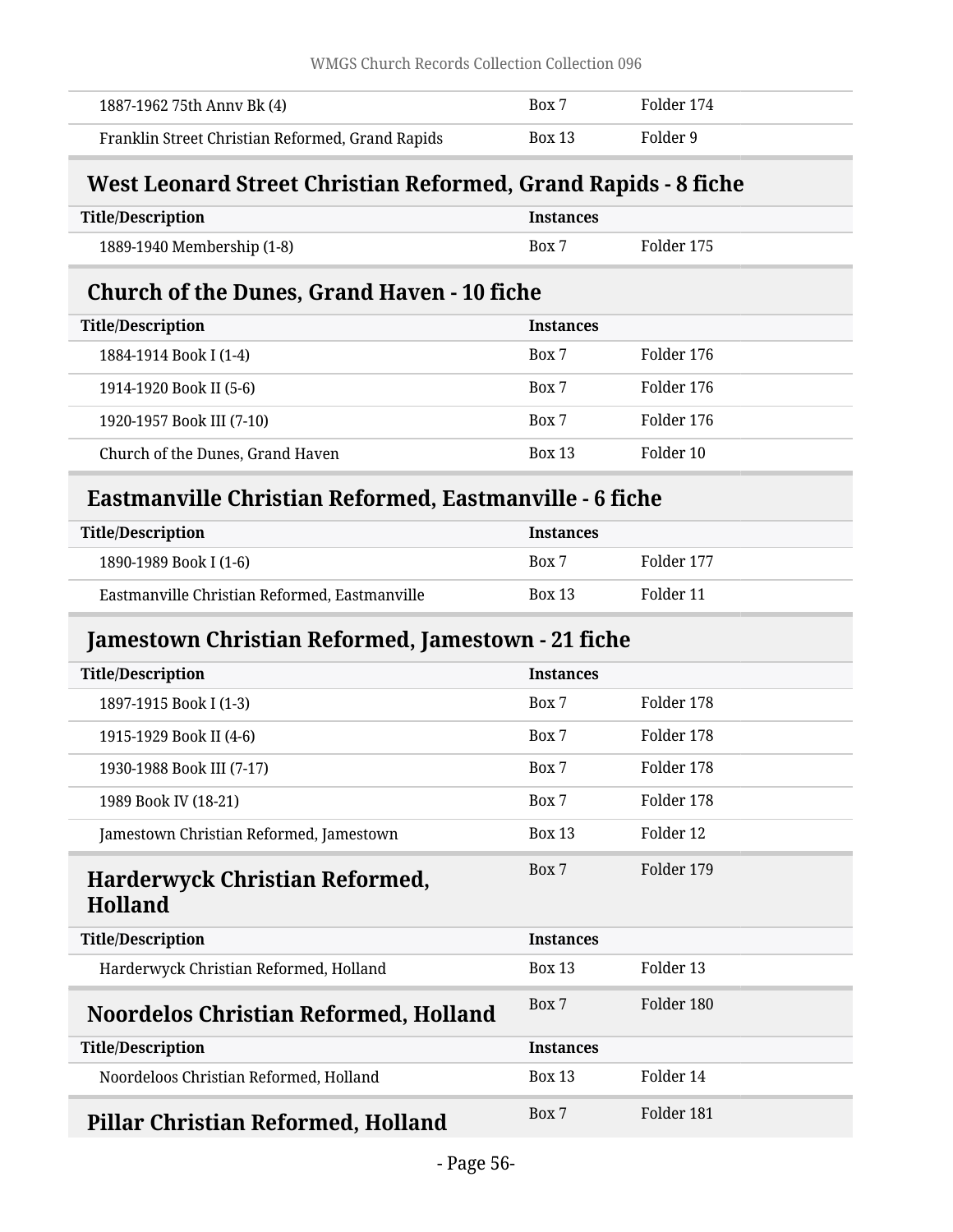| <b>Title/Description</b>                                           | <b>Instances</b> |            |
|--------------------------------------------------------------------|------------------|------------|
| Pillar Christian Reformed, Holland                                 | <b>Box 13</b>    | Folder 15  |
| <b>Mayfair Christian Reformed, Holland -</b><br><b>NO HOLDINGS</b> | Box 7            | Folder 182 |

# <span id="page-56-1"></span><span id="page-56-0"></span>**First Christian Reformed, Grand Haven – 15 fiche**

| Title/Description         | <b>Instances</b> |            |
|---------------------------|------------------|------------|
| 1918-1941 Book I (1-10)   | Box 7            | Folder 183 |
| 1940-1970 Book II (11-15) | Box 7            | Folder 183 |

## <span id="page-56-2"></span>**St. John's Lutheran, Grand Haven - 18 fiche**

| <b>Title/Description</b>   | <b>Instances</b> |            |
|----------------------------|------------------|------------|
| 1863-1906 Book I (1-5)     | Box 7            | Folder 184 |
| 1907-1941 Book II (6-13)   | Box 7            | Folder 184 |
| 1941-1967 Book III (14-15) | Box 7            | Folder 184 |
| 1968-1975 Book IV (16)     | Box 7            | Folder 184 |
| 1976-1988 Book V (17-18)   | Box 7            | Folder 184 |

## <span id="page-56-3"></span>**First Presbyterian, Grand Haven - 28 fiche**

| <b>Title/Description</b>   | <b>Instances</b> |            |
|----------------------------|------------------|------------|
| 1834-1880 Book I (1-7)     | Box 7            | Folder 185 |
| 1881-1917 Book II (8-12)   | Box 7            | Folder 185 |
| 1916-1935 Book III (13-15) | Box 7            | Folder 185 |
| 1935-1964 Book IV (16-23)  | Box 7            | Folder 185 |
| 1964-1988 Book V (24-28)   | Box 7            | Folder 185 |

## <span id="page-56-4"></span>**North Street Christian Reformed, Zeeland - 20 fiche**

| <b>Title/Description</b>   | <b>Instances</b> |            |
|----------------------------|------------------|------------|
| 1891-1907 Book I (1-3)     | Box 8            | Folder 186 |
| 1907-1951 Book II (4-13)   | Box 8            | Folder 186 |
| 1952-1984 Book III (14-18) | Box 8            | Folder 186 |
| 1960-1980 Book IV (19-20)  | Box 8            | Folder 186 |
|                            |                  |            |

# <span id="page-56-5"></span>**Spring Lake Christian Reformed, Spring Lake - 9 fiche**

**Instances**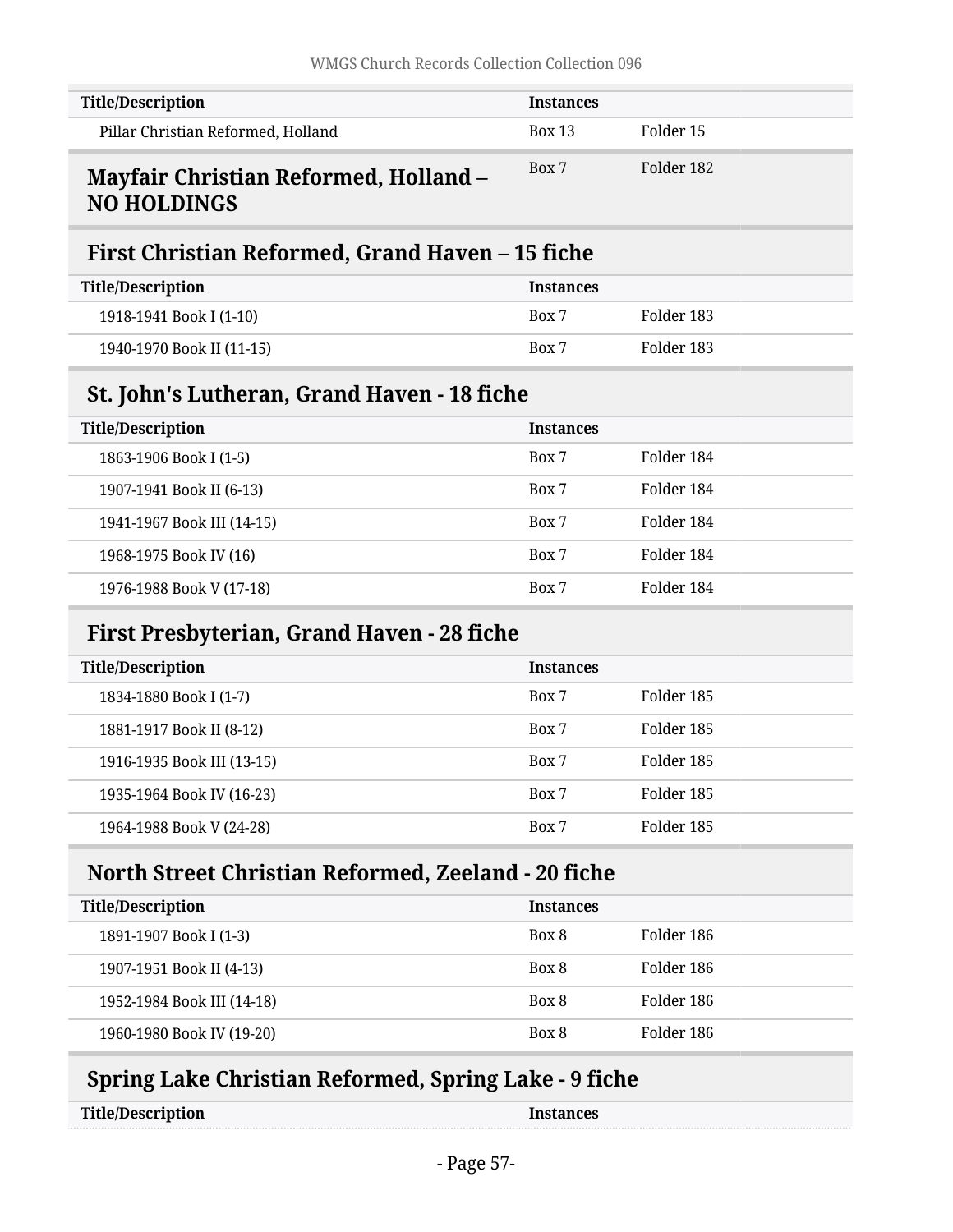| 1882-1988 Book I (1-5)                      | Box 8         | Folder 187 |
|---------------------------------------------|---------------|------------|
| ? to 1989 Book II (6-9)                     | Box 8         | Folder 187 |
| Spring Lake Christian Reformed, Spring Lake | <b>Box 13</b> | Folder 16  |
| Allendale Reformed, Allendale               | Box 8         | Folder 188 |
| Allendale Reformed, Allendale               | <b>Box 13</b> | Folder 17  |

# <span id="page-57-0"></span>**German Methodist, Muskegon - 7 fiche**

| <b>Title/Description</b>   | <b>Instances</b> |            |
|----------------------------|------------------|------------|
| 1888-1920 (1)              | Box 8            | Folder 189 |
| Pastors (2)                | Box 8            | Folder 189 |
| Officers (3)               | Box 8            | Folder 189 |
| Baptisms (4)               | Box 8            | Folder 189 |
| Marriages (5-6)            | Box 8            | Folder 189 |
| Membership (7)             | Box 8            | Folder 189 |
| German Methodist, Muskegon | <b>Box 13</b>    | Folder 18  |

# <span id="page-57-1"></span>**Hudsonville Congregational United Church of Christ - 7 fiche**

<span id="page-57-3"></span><span id="page-57-2"></span>

| <b>Title/Description</b>                                     | <b>Instances</b> |                      |
|--------------------------------------------------------------|------------------|----------------------|
| Early History (1)                                            | Box 8            | Folder 190           |
| Baptisms (2)                                                 | Box 8            | Folder 190           |
| Marriages (3-4)                                              | Box 8            | Folder 190           |
| Deaths (5)                                                   | Box 8            | Folder 190           |
| Membership (6)                                               | Box 8            | Folder 190           |
| Officers (7)                                                 | Box 8            | Folder 190           |
| Hudsonville Congregational Church of Christ                  | <b>Box 13</b>    | Folder 19            |
|                                                              |                  |                      |
| Allen Avenue Christian Reformed,<br>Muskegon                 | Box 8            | Folder 191           |
| <b>Title/Description</b>                                     | <b>Instances</b> |                      |
| Allen Avenue Christian Reformed, Muskegon                    | <b>Box 13</b>    | Folder <sub>20</sub> |
| <b>First Reformed Church, Grandville 1</b><br>Fiche, Missing | Box 8            | Folder 192           |
| <b>Title/Description</b>                                     | <b>Instances</b> |                      |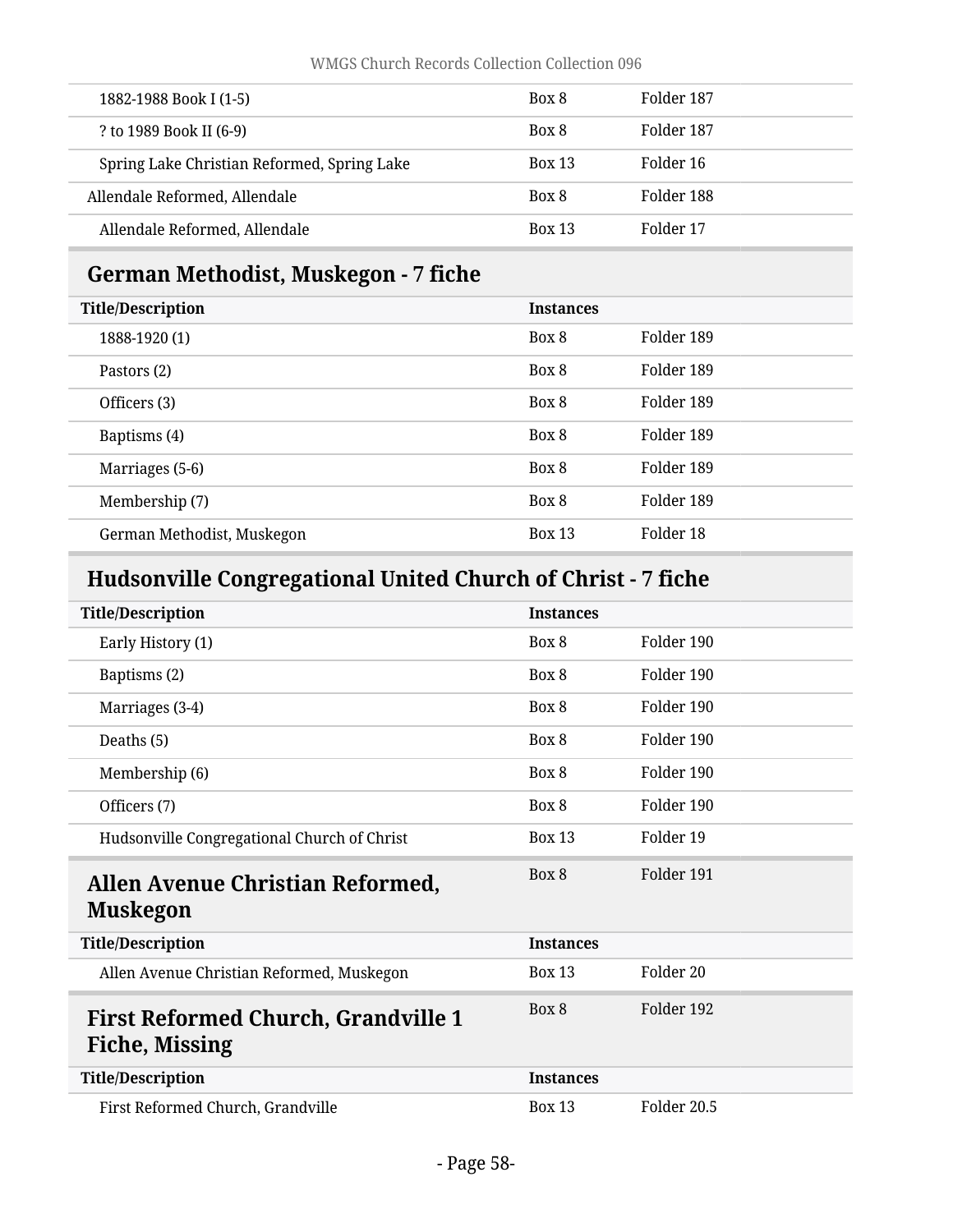<span id="page-58-3"></span><span id="page-58-2"></span><span id="page-58-1"></span><span id="page-58-0"></span>

| <b>Beaverdam Christian Reformed,</b><br><b>Beaverdam</b> | Box 8            | Folder 193           |
|----------------------------------------------------------|------------------|----------------------|
| <b>Title/Description</b>                                 | <b>Instances</b> |                      |
| Beaverdam Christian Reformed, Beaverdam                  | <b>Box 13</b>    | Folder <sub>21</sub> |
| <b>Bentheim Christian Reformed, Overisel</b>             | Box 8            | Folder 194           |
| <b>Title/Description</b>                                 | <b>Instances</b> |                      |
| Bentheim Christian Reformed, Overisel                    | <b>Box 13</b>    | Folder 22            |
| <b>Borculo Christian Reformed, Borculo</b>               | Box 8            | Folder 195           |
| <b>Title/Description</b>                                 | <b>Instances</b> |                      |
| Borculo Christian Reformed, Borculo                      | <b>Box 13</b>    | Folder <sub>23</sub> |
| <b>Drenthe Scottish Presbyterian, Drenthe</b>            | Box 8            | Folder 196           |
| <b>Title/Description</b>                                 | <b>Instances</b> |                      |
| Drenthe Scottish Presbyterian, Drenthe                   | <b>Box 13</b>    | Folder 24            |
| <b>First Christian Reformed, Zeeland</b>                 | Box 8            | Folder 197           |
| <b>Title/Description</b>                                 | <b>Instances</b> |                      |
| First Christian Reformed, Zeeland                        | <b>Box 13</b>    | Folder 25            |
| <b>First Reformed, Grand Haven</b>                       | Box 8            | Folder 198           |
| <b>Title/Description</b>                                 | <b>Instances</b> |                      |
| First Reformed, Grand Haven                              | <b>Box 13</b>    | Folder 26            |
| <b>First Reformed, Holland</b>                           | Box 8            | Folder 199           |
| <b>Title/Description</b>                                 | <b>Instances</b> |                      |
| First Reformed, Holland                                  | <b>Box 13</b>    | Folder 27            |
| <b>First Reformed, Kalamazoo</b>                         | Box 8            | Folder 200           |
| <b>Title/Description</b>                                 | <b>Instances</b> |                      |
| First Reformed, Kalamazoo                                | <b>Box 13</b>    | Folder 28            |

# <span id="page-58-8"></span><span id="page-58-7"></span><span id="page-58-6"></span><span id="page-58-5"></span><span id="page-58-4"></span>**First Zeeland Reformed, Zeeland – 9 fiche**

| Title/Description         | <b>Instances</b> |            |
|---------------------------|------------------|------------|
| 1847-1937 History (1)     | Box 8            | Folder 201 |
| 1937 Church Directory (2) | Box 8            | Folder 201 |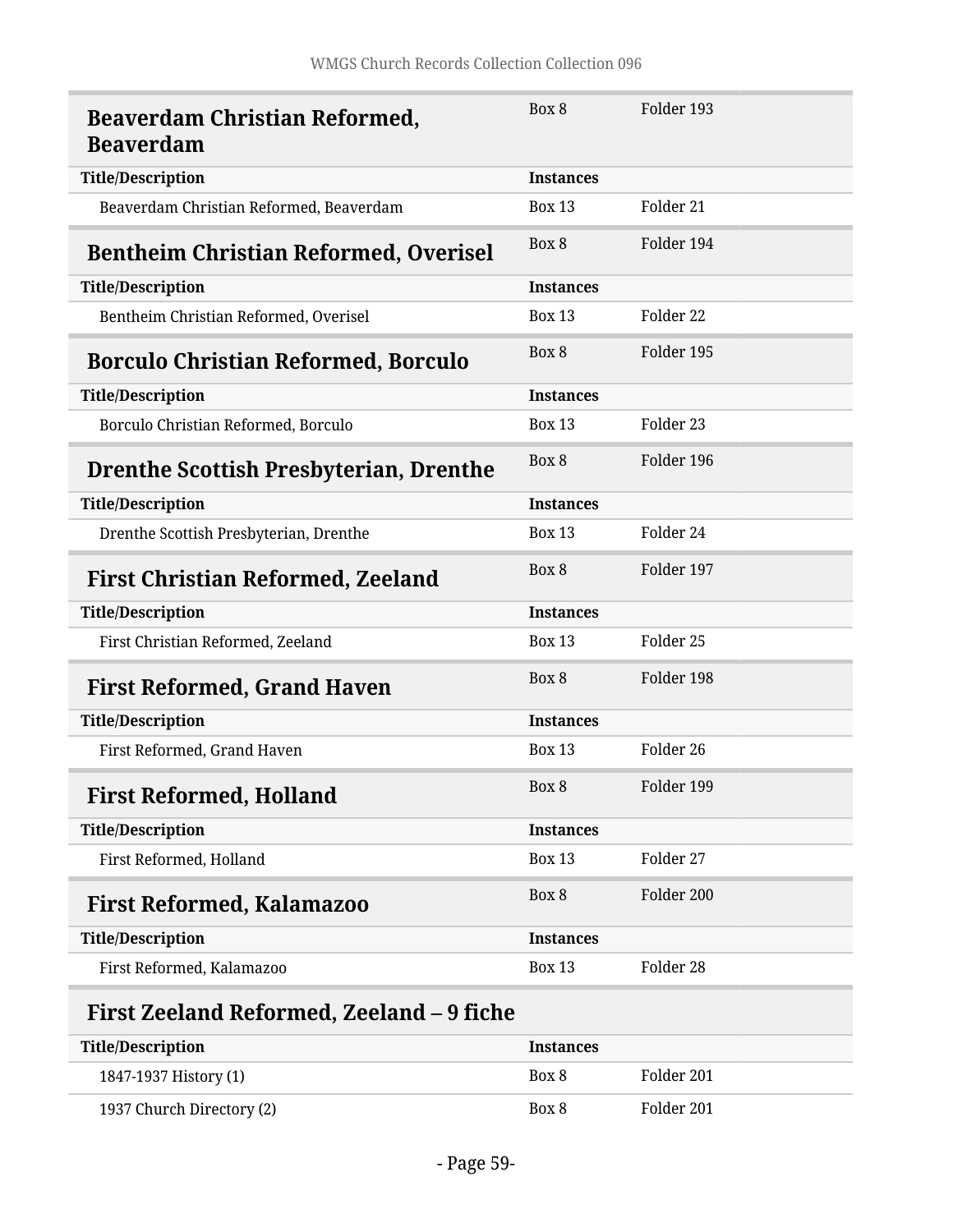| 1869-1904 Baptisms (3)          | Box 8         | Folder 201 |
|---------------------------------|---------------|------------|
| 1847-1859 Marriages (4)         | Box 8         | Folder 201 |
| 1849-1904 Membership (5-6)      | Box 8         | Folder 201 |
| 1876-1904 Membership (7)        | Box 8         | Folder 201 |
| 1905-1944 Membership (8-9)      | Box 8         | Folder 201 |
| First Zeeland Reformed, Zeeland | <b>Box 13</b> | Folder 29  |

# <span id="page-59-0"></span>**Churches 202-214 – No microfiche, limited paper records**

| <b>Title/Description</b><br><b>Instances</b> |               |                      |
|----------------------------------------------|---------------|----------------------|
| Third Reformed, Kalamazoo                    | <b>Box 13</b> | Folder <sub>41</sub> |
| Third Christian Reformed, Zeeland            | <b>Box 13</b> | Folder <sub>40</sub> |
| Third Christian Reformed, Kalamazoo          | <b>Box 13</b> | Folder 39            |
| South Olive Christian Reformed, South Olive  | <b>Box 13</b> | Folder 38            |
| Second Reformed, Zeeland                     | <b>Box 13</b> | Folder 37            |
| St. Francis de Sales, Holland                | <b>Box 13</b> | Folder 36            |
| Overijsel Reformed, Overijsel                | <b>Box 13</b> | Folder 35            |
| Oakdale Christian Reformed, Grand Rapids     | <b>Box 13</b> | Folder 34            |
| Niekerk Christian Reformed, Holland          | <b>Box 13</b> | Folder 33            |
| Lucas Christian Reformed, Lucas              | <b>Box 13</b> | Folder 32            |
| <b>Comstock Park Congregational Church</b>   | <b>Box 13</b> | Folder 31.5          |
| Fourth Reformed, Kalamazoo                   | <b>Box 13</b> | Folder 31            |
| Forest Grove Reformed, Hudsonville           | <b>Box 13</b> | Folder 30            |

# <span id="page-59-1"></span>**Central Avenue Christian Reformed Church, Holland - 60 fiche**

<span id="page-59-3"></span><span id="page-59-2"></span>

| <b>Title/Description</b>            | <b>Instances</b> |            |
|-------------------------------------|------------------|------------|
| To 1991 Membership (1-2)            | Box 8            | Folder 215 |
| Former Members (3-4)                | Box 8            | Folder 215 |
| Member Records (5-60)               | Box 8            | Folder 215 |
| Churches 216-229 – NO HOLDINGS      | Box 8            | Folder 215 |
| Allegan Wesleyan (#216)             | <b>Box 14</b>    | Folder 1   |
| Vriesland Christian Reformed (#217) | Box 14           | Folder 2   |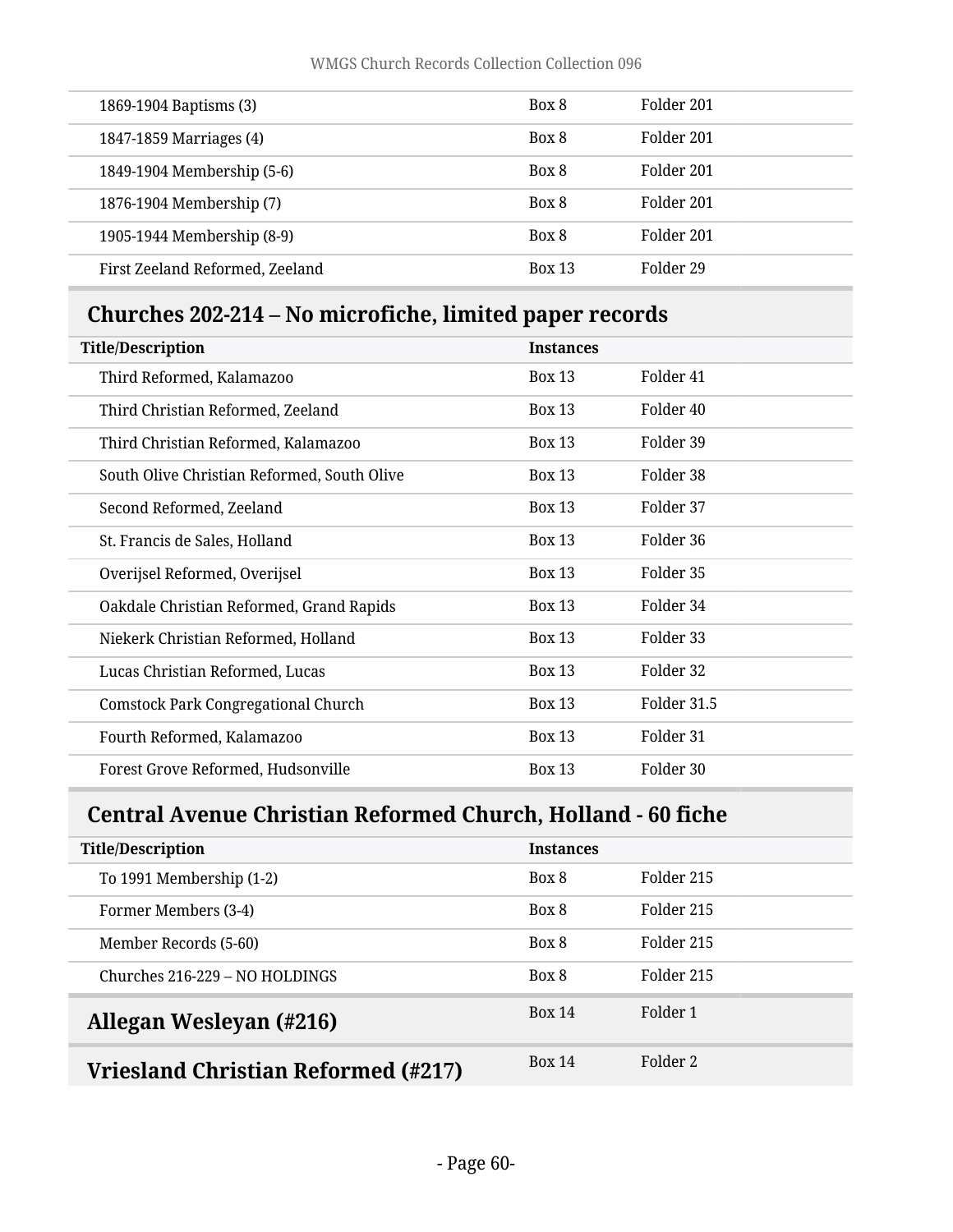<span id="page-60-11"></span><span id="page-60-10"></span><span id="page-60-9"></span><span id="page-60-8"></span><span id="page-60-7"></span><span id="page-60-6"></span><span id="page-60-5"></span><span id="page-60-4"></span><span id="page-60-3"></span><span id="page-60-2"></span><span id="page-60-1"></span><span id="page-60-0"></span>

| <b>First Reformed Church of Decatur,</b><br>Michigan (#218)                                                                                                        | <b>Box 14</b>    | Folder 3            |
|--------------------------------------------------------------------------------------------------------------------------------------------------------------------|------------------|---------------------|
| <b>Burnips Methodist Church (#219)</b>                                                                                                                             | <b>Box 14</b>    | Folder 3            |
| Vriesland Reformed (#220)                                                                                                                                          | <b>Box 14</b>    | Folder 4            |
| Hope Church (Reformed), Holland, Mich<br>(4222)                                                                                                                    | <b>Box 14</b>    | Folder 5            |
| North Holland Reformed Church,<br>Holland, Mich (#223)                                                                                                             | <b>Box 14</b>    | Folder <sub>6</sub> |
| Third Reformed Church, Holland, Mich<br>(#224)                                                                                                                     | <b>Box 14</b>    | Folder 7            |
| <b>Ebenzer Reformed Church (#225)</b>                                                                                                                              | <b>Box 14</b>    | Folder <sub>8</sub> |
| St. John Lutheran Church, Bauer (#226)                                                                                                                             | <b>Box 14</b>    | Folder 9            |
| <b>Graafschap Christian Reformed</b><br><b>Church / Graafschaap Central Park</b><br><b>Reformed Church / Noordeloos</b><br><b>Christian Reformed Church (#227)</b> | <b>Box 14</b>    | Folder 10           |
| <b>Fourth Reformed Church, Holland, Mich</b><br>(4228)                                                                                                             | <b>Box 14</b>    | Folder 11           |
| <b>Drenthe Reformed Church (#229)</b>                                                                                                                              | <b>Box 14</b>    | Folder 12           |
| South Blendon Reformed Church (#230) - 12 fiche                                                                                                                    |                  |                     |
| <b>Title/Description</b>                                                                                                                                           | <b>Instances</b> |                     |
| Pg 1-64 Membership (1)                                                                                                                                             | Box 8            | Folder 230          |
| Pg 65-36 Membership (2)                                                                                                                                            | Box 8            | Folder 230          |
| Pg 37-97 Membership (3)                                                                                                                                            | Box 8            | Folder 230          |
| Pg 98-156 Membership (4)                                                                                                                                           | Box 8            | Folder 230          |
| Pg 157-Burghorst (5)                                                                                                                                               | Box 8            | Folder 230          |
| Burghorst-Elzinga (6)                                                                                                                                              | Box 8            | Folder 230          |
| Elzinga-Nyenhuis (7)                                                                                                                                               | Box 8            | Folder 230          |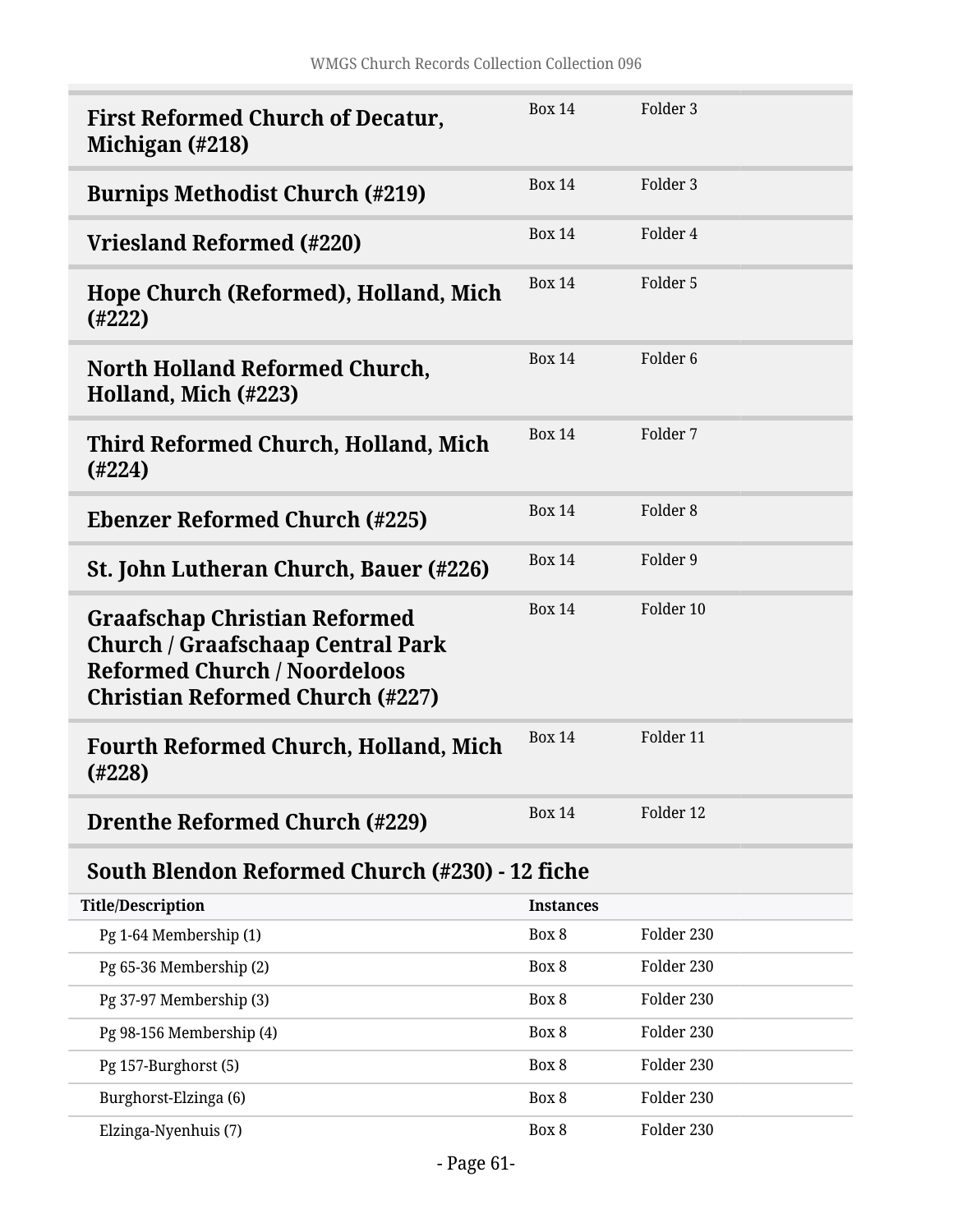| Nyenhuis-VanBekk (8)       | Box 8 | Folder 230 |
|----------------------------|-------|------------|
| Vruggink-Wiersma (9)       | Box 8 | Folder 230 |
| White-Zwyghuizen (10)      | Box 8 | Folder 230 |
| Pg 47-106 Minutes BK (11)  | Box 8 | Folder 230 |
| Pg 107-142 Minutes Bk (12) | Box 8 | Folder 230 |
|                            |       |            |

## <span id="page-61-0"></span>**Saranac Congregational Church (#231) - 9 fiche**

| Title/Description        | Instances |            |
|--------------------------|-----------|------------|
| 1800-1900 Volume I (1-9) | Box 8     | Folder 231 |

## <span id="page-61-1"></span>**Saranac Community Church (#232) - 12 fiche**

| Title/Description        | <b>Instances</b> |            |
|--------------------------|------------------|------------|
| 1800-1900 Volume I (1-4) | Box 8            | Folder 232 |
| Volume II (5-12)         | Box 8            | Folder 232 |

## <span id="page-61-2"></span>**Wallin Congregational Church (#233) - 43 fiche**

| <b>Title/Description</b>             | <b>Instances</b> |            |
|--------------------------------------|------------------|------------|
| 1896-1917 Volume I (1-6)             | Box 8            | Folder 233 |
| 1918-1926 Volume II (7-12)           | Box 8            | Folder 233 |
| 1927-1936 Volume III (13-18)         | Box 8            | Folder 233 |
| 1937-1950 Volume IV (19-23)          | Box 8            | Folder 233 |
| 1951-1959 Volume V (24-28)           | Box 8            | Folder 233 |
| 1960-1966 Volume VI (29-33)          | Box 8            | Folder 233 |
| 1966-1977 Volume VII (34-39)         | Box 8            | Folder 233 |
| 1896-1996 100 yr anniversary (40-43) | Box 8            | Folder 233 |

# <span id="page-61-3"></span>**Methodist Episcopal Church Saranac Circuit (#234) - 24 fiche**

| <b>Title/Description</b>     | <b>Instances</b> |            |
|------------------------------|------------------|------------|
| 1800-1900 Volume I (1-9)     | Box 8            | Folder 234 |
| 1800-1900 Volume II (10-14)  | Box 8            | Folder 234 |
| 1800-1900 Volume III (15-17) | Box 8            | Folder 234 |
| 1800-1900 Volume IV (18-20)  | Box 8            | Folder 234 |
| 1800-1900 Volume V (21-24)   | Box 8            | Folder 234 |

# <span id="page-61-4"></span>**Methodist Episcopal Church Fallasburg Circuit (#235) - 7 fiche**